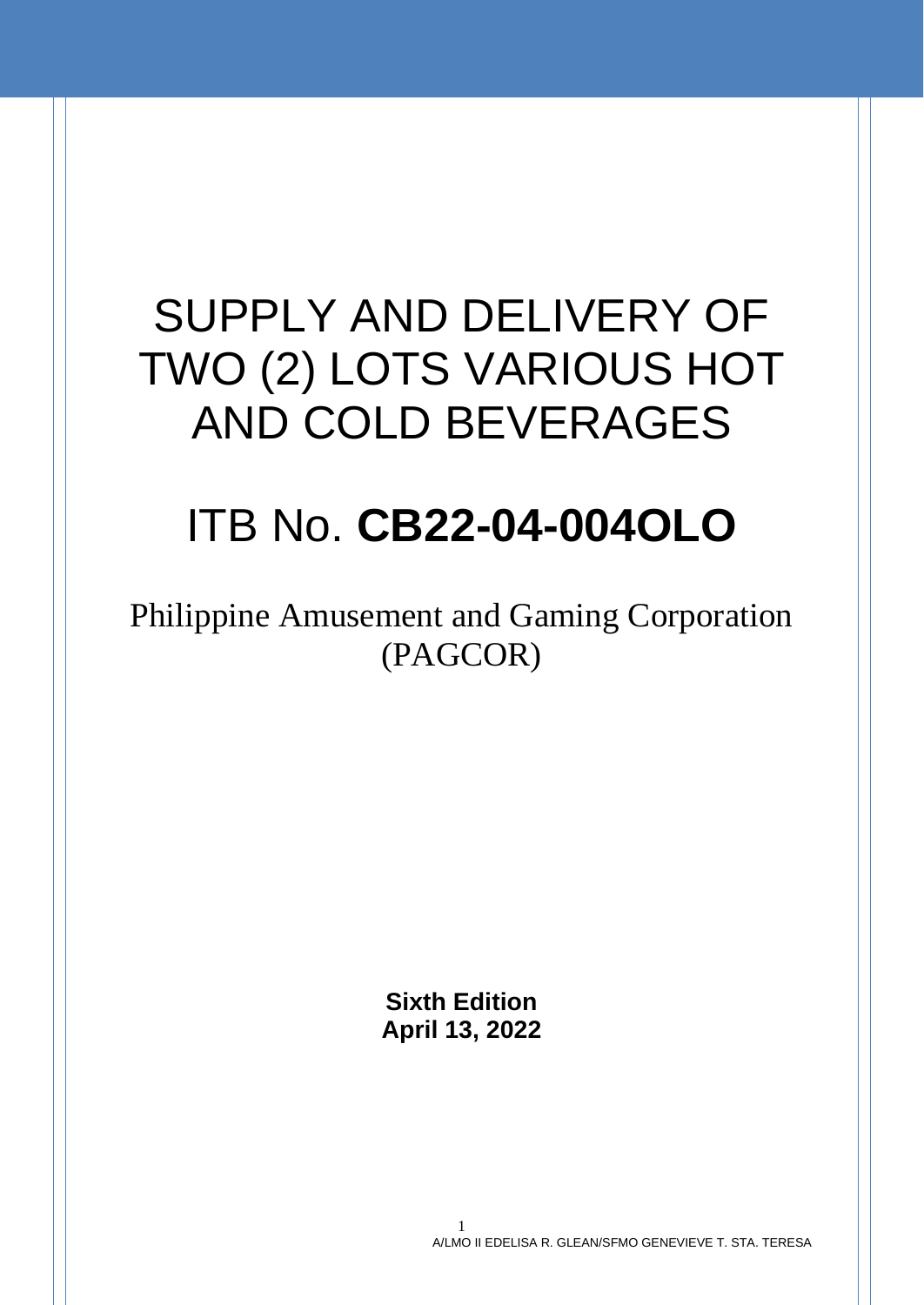## **Table of Contents**

| 1.  |                                                                      |  |
|-----|----------------------------------------------------------------------|--|
| 2.  |                                                                      |  |
| 3.  |                                                                      |  |
| 4.  | Corrupt, Fraudulent, Collusive, and Coercive Practices 14            |  |
| 5.  |                                                                      |  |
| 6.  |                                                                      |  |
| 7.  |                                                                      |  |
| 8.  |                                                                      |  |
| 9.  | Clarification and Amendment of Bidding Documents 15                  |  |
| 10. | Documents comprising the Bid: Eligibility and Technical Components15 |  |
| 11. | Documents comprising the Bid: Financial Component 16                 |  |
| 12. |                                                                      |  |
| 13. |                                                                      |  |
| 14. |                                                                      |  |
| 15. |                                                                      |  |
| 16. |                                                                      |  |
| 17. |                                                                      |  |
| 18. |                                                                      |  |
| 19. |                                                                      |  |
| 20. |                                                                      |  |
| 21. |                                                                      |  |
|     |                                                                      |  |
|     |                                                                      |  |
| 1.  |                                                                      |  |
| 2.  |                                                                      |  |
| 3.  |                                                                      |  |
| 4.  |                                                                      |  |
| 5.  |                                                                      |  |
| 6.  |                                                                      |  |
|     |                                                                      |  |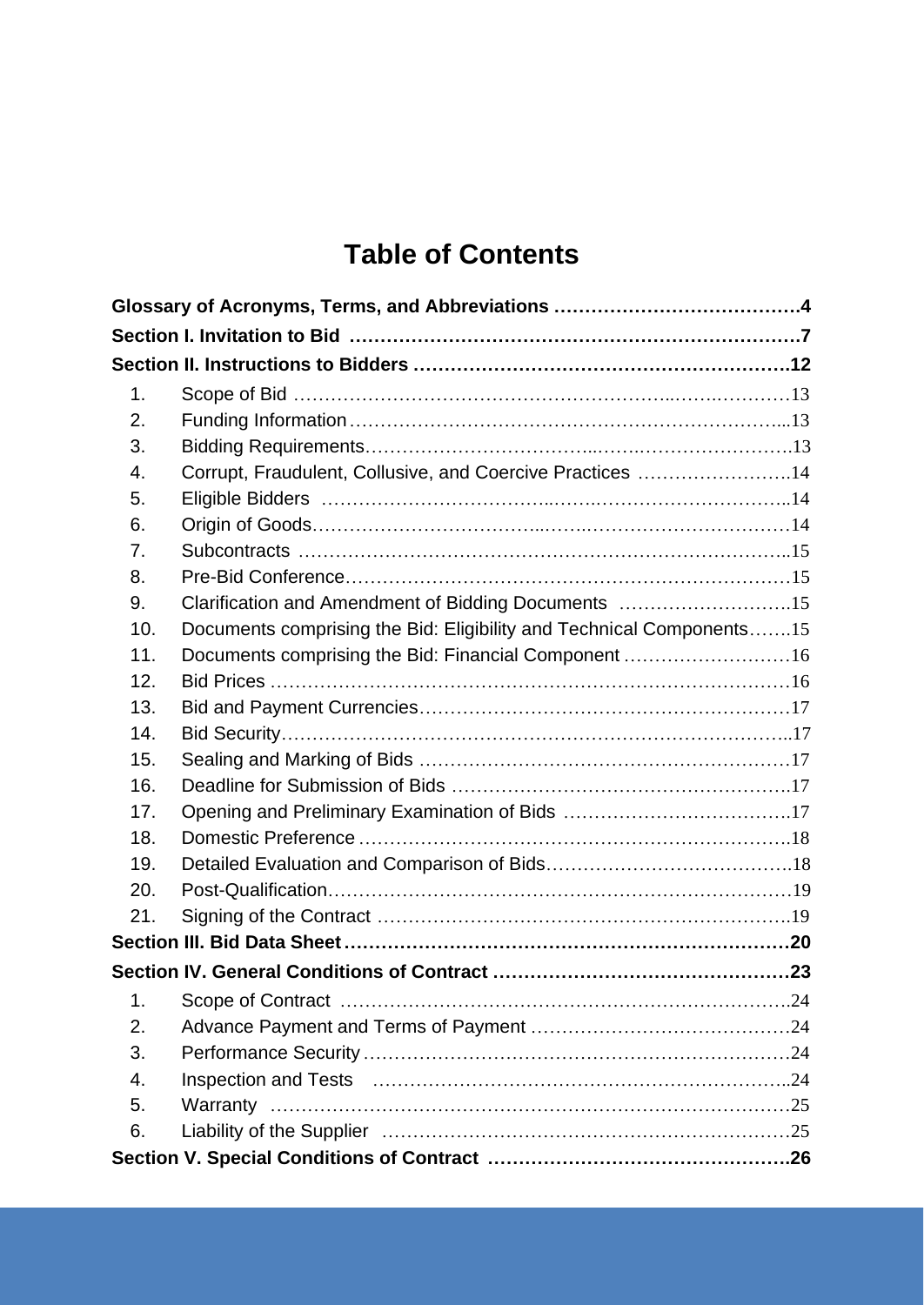<span id="page-2-0"></span>

| Section VIII. Checklist of Technical and Financial Documents 43 |
|-----------------------------------------------------------------|
|                                                                 |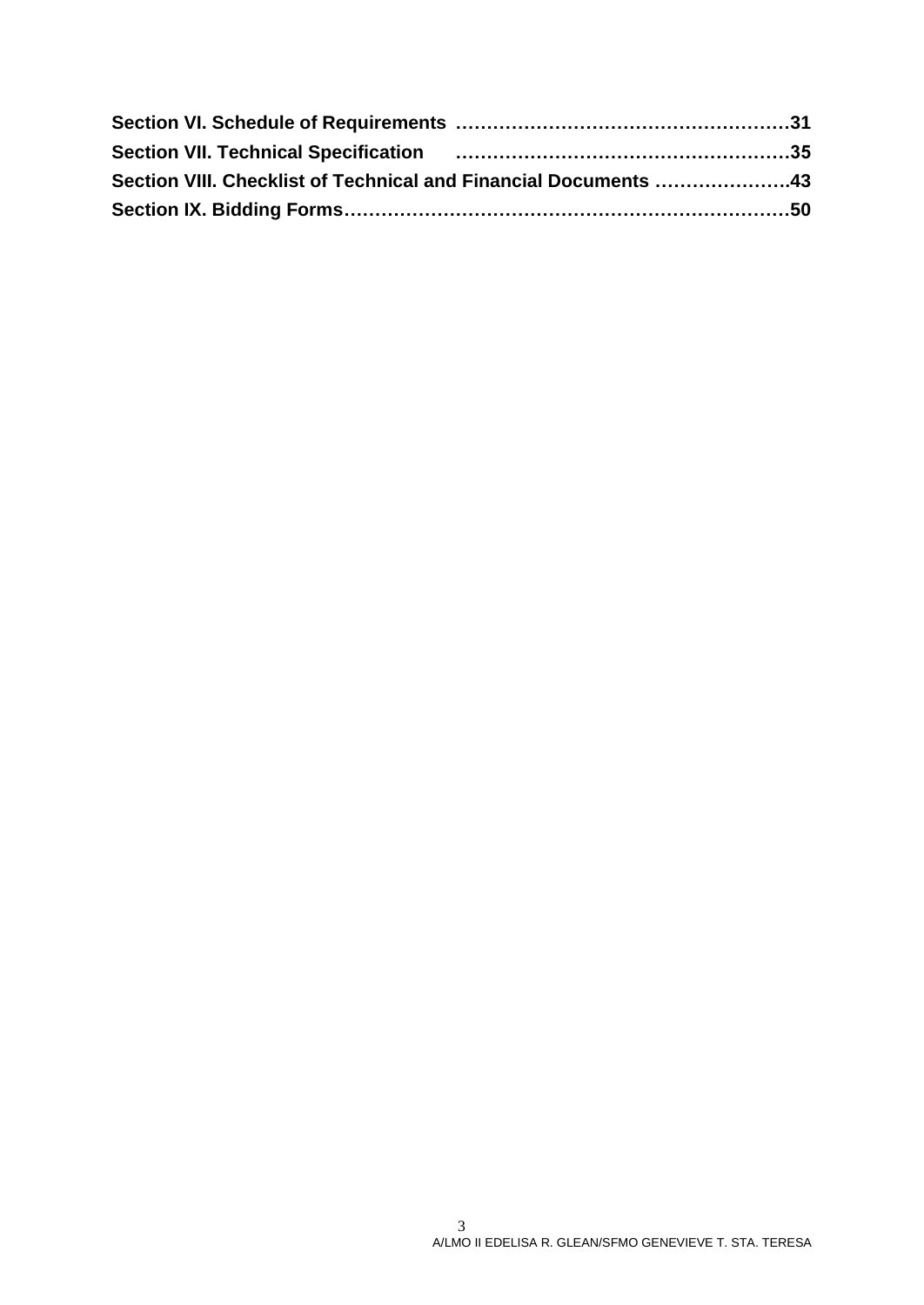# *Glossary of Acronyms, Terms, and Abbreviations*

**ABC** –Approved Budget for the Contract.

**BAC** – Bids and Awards Committee.

**Bid** – A signed offer or proposal to undertake a contract submitted by a bidder in response to and in consonance with the requirements of the bidding documents. Also referred to as *Proposal* and *Tender.* (2016 revised IRR, Section 5[c])

**Bidder** – Refers to a contractor, manufacturer, supplier, distributor and/or consultant who submits a bid in response to the requirements of the Bidding Documents. (2016 revised IRR, Section 5[d])

**Bidding Documents –** The documents issued by the Procuring Entity as the bases for bids, furnishing all information necessary for a prospective bidder to prepare a bid for the Goods, Infrastructure Projects, and/or Consulting Services required by the Procuring Entity. (2016 revised IRR, Section 5[e])

**BIR** – Bureau of Internal Revenue.

**BSP** – Bangko Sentral ng Pilipinas.

**Consulting Services** – Refer to services for Infrastructure Projects and other types of projects or activities of the GOP requiring adequate external technical and professional expertise that are beyond the capability and/or capacity of the GOP to undertake such as, but not limited to: (i) advisory and review services; (ii) preinvestment or feasibility studies; (iii) design; (iv) construction supervision; (v) management and related services; and (vi) other technical services or special studies. (2016 revised IRR, Section 5[i])

**CDA -** Cooperative Development Authority.

**Contract** – Refers to the agreement entered into between the Procuring Entity and the Supplier or Manufacturer or Distributor or Service Provider for procurement of Goods and Services; Contractor for Procurement of Infrastructure Projects; or Consultant or Consulting Firm for Procurement of Consulting Services; as the case may be, as recorded in the Contract Form signed by the parties, including all attachments and appendices thereto and all documents incorporated by reference therein.

- **CIF –** Cost Insurance and Freight.
- **CIP –** Carriage and Insurance Paid.
- **CPI –** Consumer Price Index.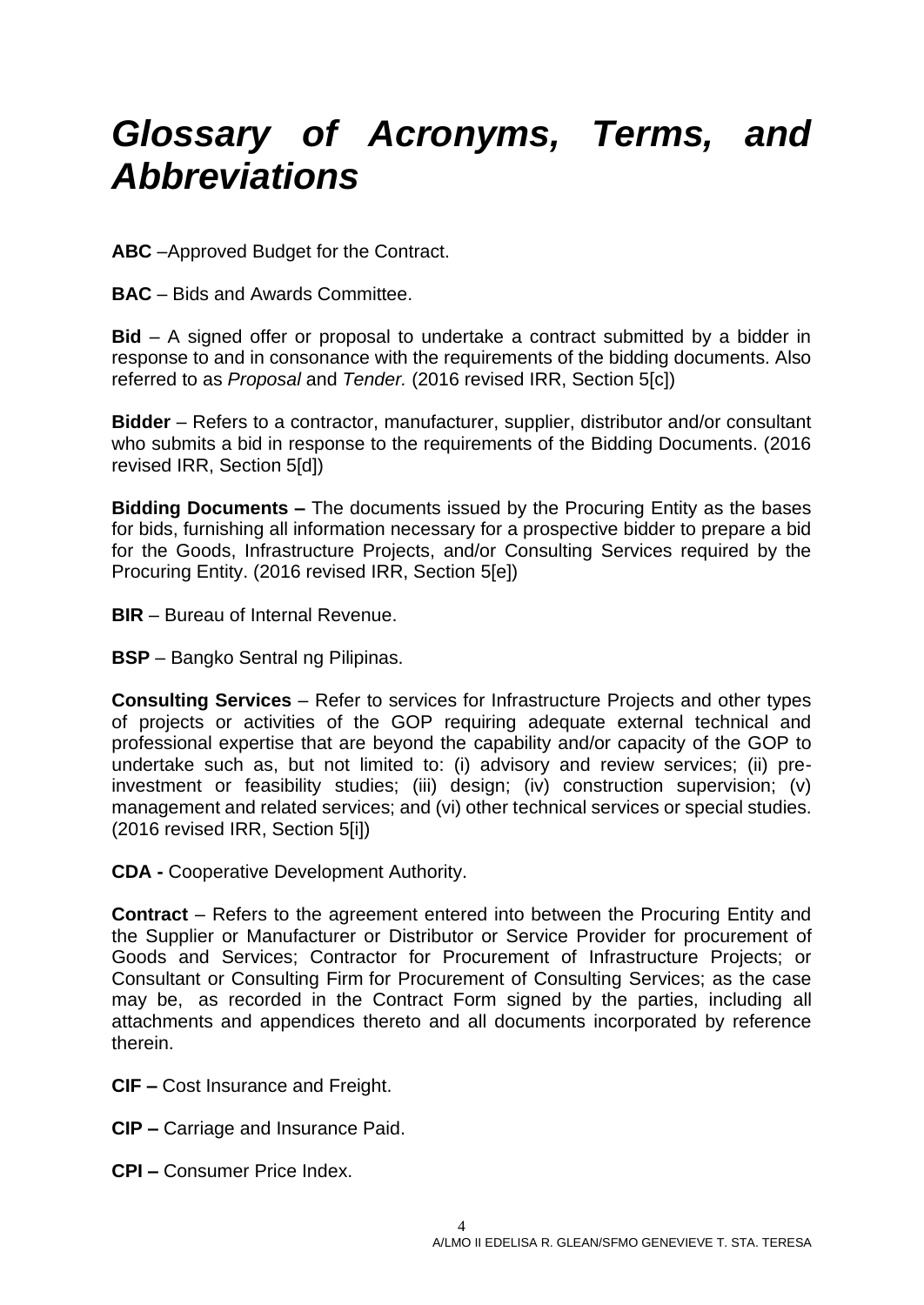**DDP** – Refers to the quoted price of the Goods, which means "delivered duty paid."

- **DTI**  Department of Trade and Industry.
- **EXW** Ex works.
- **FCA** "Free Carrier" shipping point.
- **FOB** "Free on Board" shipping point.

**Foreign-funded Procurement or Foreign-Assisted Project**–Refers to procurement whose funding source is from a foreign government, foreign or international financing institution as specified in the Treaty or International or Executive Agreement. (2016 revised IRR, Section 5[b]).

**Framework Agreement** – Refers to a written agreement between a procuring entity and a supplier or service provider that identifies the terms and conditions, under which specific purchases, otherwise known as "Call-Offs," are made for the duration of the agreement. It is in the nature of an option contract between the procuring entity and the bidder(s) granting the procuring entity the option to either place an order for any of the goods or services identified in the Framework Agreement List or not buy at all, within a minimum period of one (1) year to a maximum period of three (3) years. (GPPB Resolution No. 27-2019)

**GFI** – Government Financial Institution.

**GOCC** –Government-owned and/or –controlled corporation.

**Goods** – Refer to all items, supplies, materials and general support services, except Consulting Services and Infrastructure Projects, which may be needed in the transaction of public businesses or in the pursuit of any government undertaking, project or activity, whether in the nature of equipment, furniture, stationery, materials for construction, or personal property of any kind, including non-personal or contractual services such as the repair and maintenance of equipment and furniture, as well as trucking, hauling, janitorial, security, and related or analogous services, as well as procurement of materials and supplies provided by the Procuring Entity for such services. The term "related" or "analogous services" shall include, but is not limited to, lease or purchase of office space, media advertisements, health maintenance services, and other services essential to the operation of the Procuring Entity. (2016 revised IRR, Section 5[r])

- **GOP**  Government of the Philippines.
- **GPPB**  Government Procurement Policy Board.

**INCOTERMS –** International Commercial Terms.

**Infrastructure Projects** – Include the construction, improvement, rehabilitation, demolition, repair, restoration or maintenance of roads and bridges, railways, airports,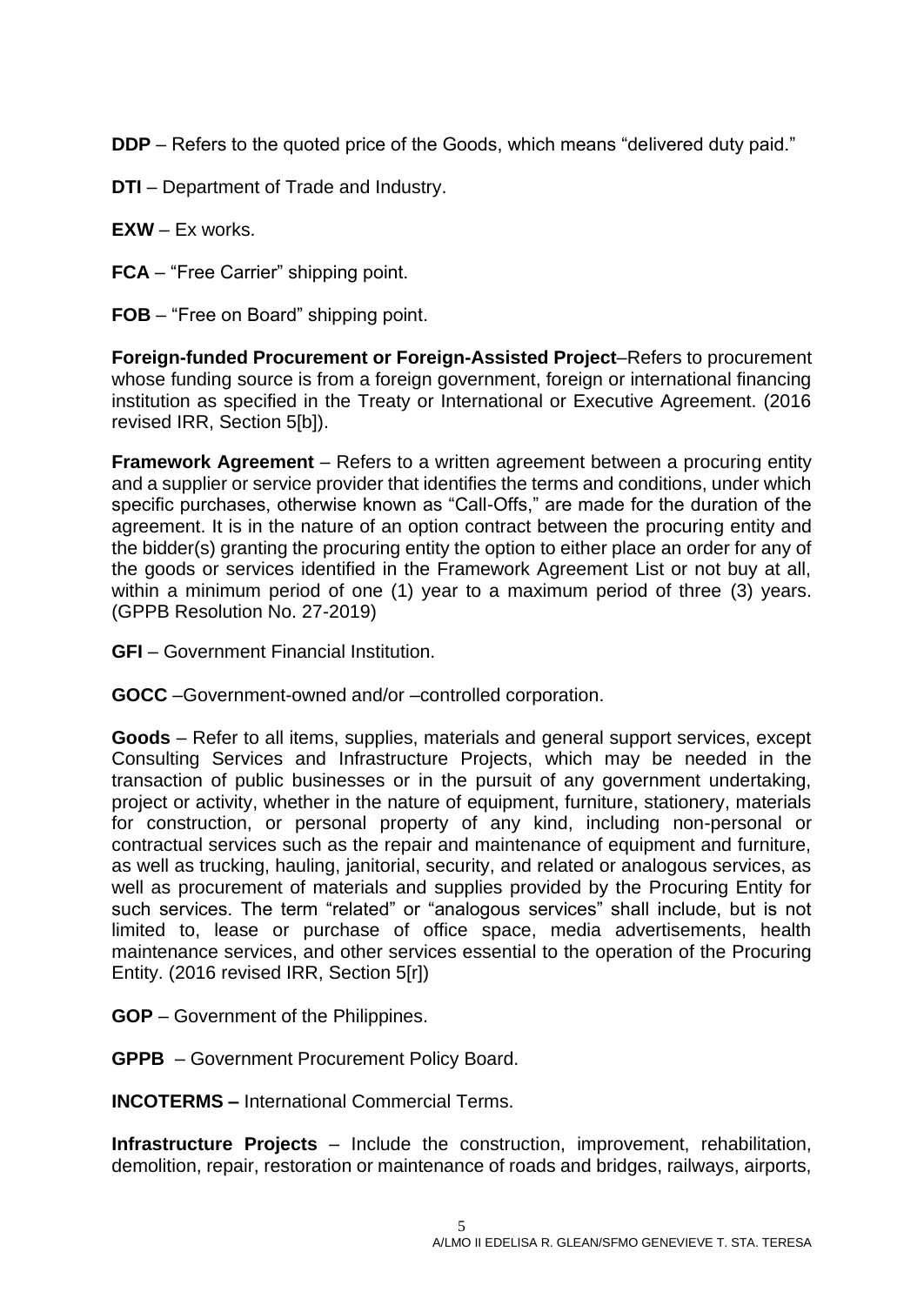seaports, communication facilities, civil works components of information technology projects, irrigation, flood control and drainage, water supply, sanitation, sewerage and solid waste management systems, shore protection, energy/power and electrification facilities, national buildings, school buildings, hospital buildings, and other related construction projects of the government. Also referred to as *civil works or works*. (2016 revised IRR, Section 5[u])

**LGUs –** Local Government Units.

**NFCC –** Net Financial Contracting Capacity.

**NGA –** National Government Agency.

**PhilGEPS -** Philippine Government Electronic Procurement System.

**Procurement Project** – refers to a specific or identified procurement covering goods, infrastructure project or consulting services. A Procurement Project shall be described, detailed, and scheduled in the Project Procurement Management Plan prepared by the agency which shall be consolidated in the procuring entity's Annual Procurement Plan. (GPPB Circular No. 06-2019 dated 17 July 2019)

- **PSA –** Philippine Statistics Authority.
- **SEC –** Securities and Exchange Commission.

**SLCC –** Single Largest Completed Contract.

**Supplier** – refers to a citizen, or any corporate body or commercial company duly organized and registered under the laws where it is established, habitually established in business and engaged in the manufacture or sale of the merchandise or performance of the general services covered by his bid. (Item 3.8 of GPPB Resolution No. 13-2019, dated 23 May 2019). Supplier as used in these Bidding Documents may likewise refer to a distributor, manufacturer, contractor, or consultant.

**UN –** United Nations.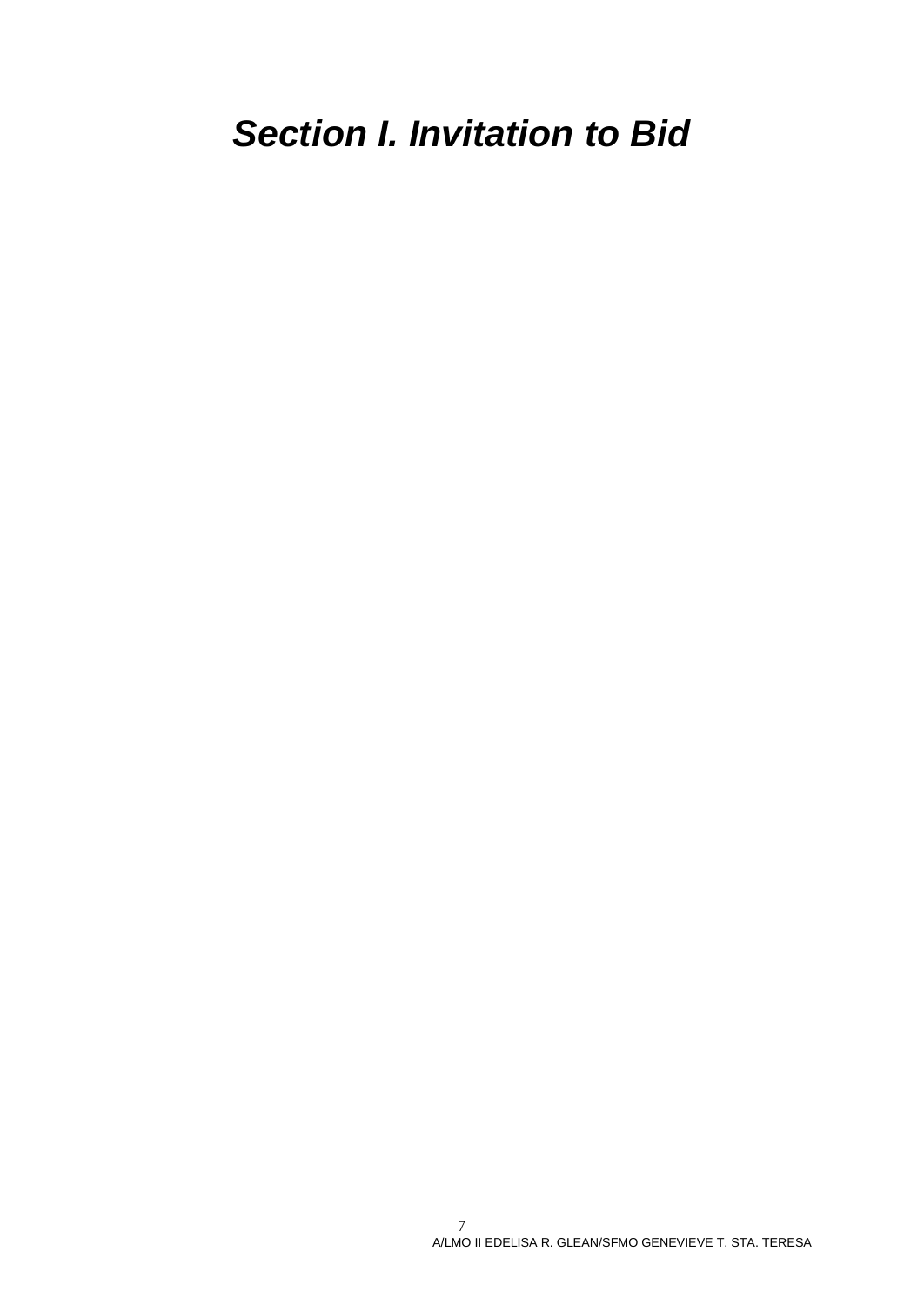

#### **INVITATION TO BID FOR SUPPLY AND DELIVERY OF TWO (2) LOTS VARIOUS HOT AND COLD BEVERAGES** *under ITB No. CB22-04-004OLO*

1. The Philippine Amusement and Gaming Corporation (PAGCOR)*,* through the PAGCOR's Corporate Budget for CY 2022 intends to apply the sum of **One Million Seven Hundred Eighty-Six Thousand Thirty-Nine Pesos and 38/100 (PhP1,786,039.38),** VAT Exclusive, Zero-Rated Transaction, being the total ABC to payments under the contract for the Supply and Delivery of Two (2) Lots Various Hot & Cold Beverages and the ABC and description per lot are detailed as follows:

| LOT<br>No. | <b>DESCRIPTION</b>                   | <b>ABC, VAT-EXCLUSIVE, ZERO-RATED</b><br><b>TRANSACTION</b>                                                   |
|------------|--------------------------------------|---------------------------------------------------------------------------------------------------------------|
|            | Coffee,<br>Tea,<br>Creamer,<br>Sugar | Powdered Drinks,   One Million Twenty-Five Thousand Seventy-<br>and   Four Pesos and 78/100 (PhP1,025,074.78) |
| 2          | <b>Cold Beverages</b>                | Seven Hundred Sixty Thousand<br>Nine<br>Hundred Sixty-Four Pesos and 60/100<br>(PhP760,964.60)                |

#### *Note: Bidders may bid on any or all of the lots*

Bids received in excess of the ABC for each lot shall be automatically rejected at bid opening.

- 2. The PAGCOR now invites bids for the above Procurement Project. The complete schedule of deliveries is provided in Section VI (Schedule of Requirements) of the Bidding Documents which will commence within fifteen (15) days from receipt by the winning supplier of the Notice to Proceed. Bidders should have completed, within three (3) years from the date of submission and receipt of bids, a contract similar to the Project. The description of an eligible bidder is contained in the Bidding Documents, particularly, in Section II (Instructions to Bidders).
- 3. Bidding will be conducted through open competitive bidding procedures using a non-discretionary "*pass/fail*" criterion as specified in the 2016 revised Implementing Rules and Regulations (IRR) of Republic Act (RA) No. 9184.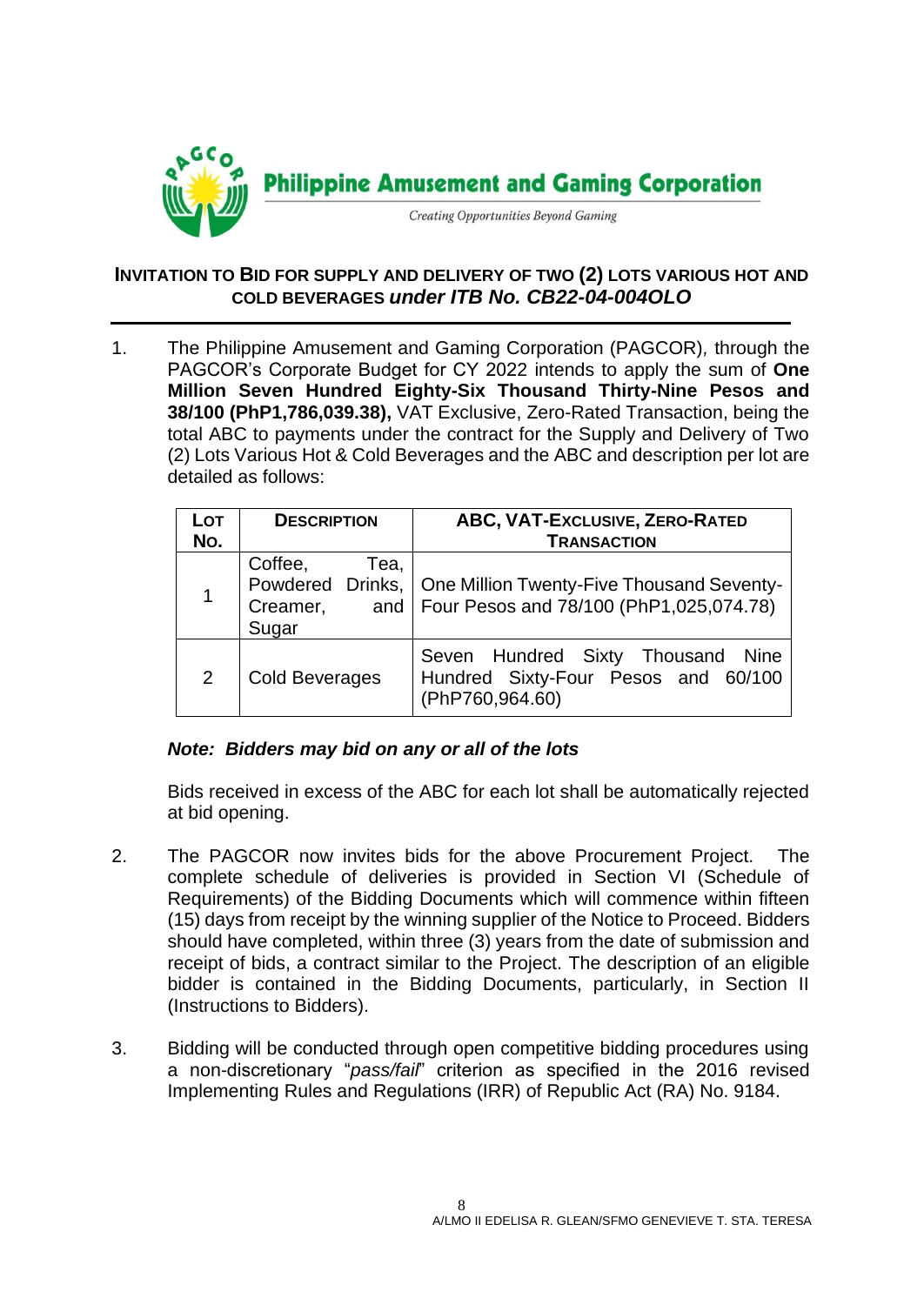Bidding is restricted to Filipino citizens/sole proprietorships, partnerships, or organizations with at least sixty percent (60%) interest or outstanding capital stock belonging to citizens of the Philippines, and to citizens or organizations of a country the laws or regulations of which grant similar rights or privileges to Filipino citizens, pursuant to RA No. 5183.

- 4. Prospective Bidders may obtain further information from PAGCOR and interested bidders may inspect and obtain further information from the Procurement Section (PS), acting as the BAC Secretariat, of PAGCOR and/or inspect the Bidding Documents at the Casino Filipino – Olongapo, 2nd Floor, JB Richwell Corporation Bldg., #580 Rizal Avenue, East Tapinac, Olongapo City from Mondays to Fridays, during office hours of PAGCOR from 9:00 a.m. to 5:00 p.m.
- 5. A complete set of Bidding Documents may be acquired by interested Bidders on **April 13, 2022, (Wednesday) to May 4, 2022 (Wednesday)** from the given address and website(s) below upon payment of the applicable fee for the Bidding Documents, pursuant to the latest Guidelines issued by the GPPB, based on the following schedule:

| <b>Approved Budget for the Contract</b> | <b>Cost of Bidding</b><br><b>Documents</b><br>(in Philippine Pesos) |
|-----------------------------------------|---------------------------------------------------------------------|
| More than 500,000 up to 1 Million       | 1,000.00                                                            |
| More than 1 Million up to 5 Million     | 5,000.00                                                            |

6.

PAGCOR shall allow the bidder to present its proof of payment for the fees either in person, by facsimile, or through electronic means.

Prospective bidders may also download the Bidding Documents free of charge from **[www.pagcor.ph](http://www.pagcor.ph/)** and **www.philgeps.gov.ph** and may be allowed to submit bids provided that bidders pay the applicable fee of the Bidding Documents not later than the deadline for the submission and receipt of bids.

In effecting payment for the Bidding Documents, prospective bidders shall present either the Payment Slip, which may be secured from the PS, or a copy of this Invitation to Bid (ITB) to Casino Filipino – Olongapo's Finance Section, located at the 2<sup>nd</sup> Floor, JB Richwell Corporation Bldg. #580 Rizal Avenue, East Tapinac, Olongapo City.

7. The PAGCOR will hold a **Pre-Bid Conference** on **April 20, 2022 (Wednesday), 1:00 p.m. at the Casino Filipino – Olongapo, 2nd Floor, JB Richwell Corporation Bldg. #580 Rizal Avenue, East Tapinac, Olongapo City** which shall be open to prospective bidders.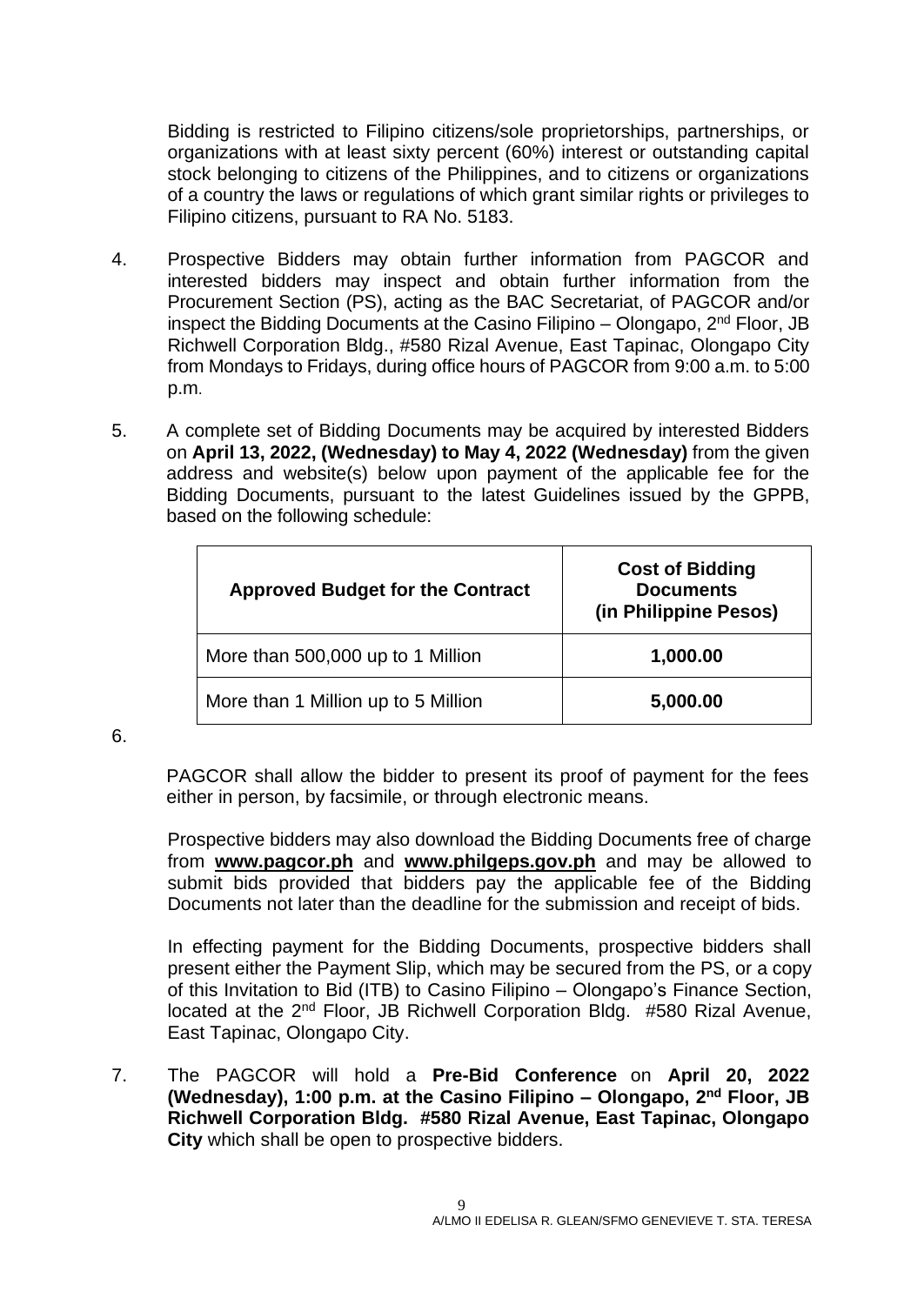- 8. Bids must be duly received by the BAC Secretariat through manual submission on or before **May 4, 2022 (Wednesday), 12:00nn at the Casino Filipino – Olongapo, 2nd Floor, JB Richwell Corporation Bldg. #580 Rizal Avenue, East Tapinac, Olongapo City**. Late bids shall not be accepted.
- 9. All Bids must be accompanied by a bid security in any of the acceptable forms and in the amount stated in **ITB Clause 14**.
- 10. Bid opening shall be on **May 4, 2022 (Wednesday), 12:00nn onwards at Casino Filipino – Olongapo, 2nd Floor, JB Richwell Corporation Bldg. #580 Rizal Avenue, East Tapinac, Olongapo City**. Bids will be opened in the presence of the bidders' representatives who choose to attend the activity.
- 11. Bidders shall bear all costs associated with the preparation and submission of their bids, and PAGCOR will in no case, be responsible or liable for those costs, regardless of the conduct or outcome of the bidding process.

Bidders should note that PAGCOR will only accept bids from those that have paid the applicable fee for the Bidding Documents.

PAGCOR assumes no responsibility whatsoever to compensate or indemnify bidders for any expenses incurred in the preparation of their bids.

In accordance with Government Procurement Policy Board (GPPB) Circular 06- 2005 - Tie-Breaking Method, the Bids and Awards Committee (BAC) shall use a non-discretionary and non-discriminatory measure based on sheer luck or chance, which is "DRAW LOTS," in the event that two (2) or more bidders have been post-qualified and determined as the bidder having the Lowest Calculated Responsive Bid (LCRB) to determine the final bidder having the LCRB, based on the following procedures:

- a) In alphabetical order, the bidders shall pick one rolled paper.
- b) The lucky bidder who would pick the paper with a "CONGRATULATIONS" remark shall be declared as the final bidder having the LCRB and recommended for award of the contract.
- 12. The PAGCOR reserves the right to reject any and all bids, declare a failure of bidding, or not award the contract at any time prior to contract award in accordance with Sections 35.6 and 41 of the 2016 revised IRR of RA No. 9184, without thereby incurring any liability to the affected bidder or bidders.
- 13. For further information, please refer to:

#### **ALLAN D. OCAMPO**

Acting Procurement Officer I Procurement Section Casino Filipino – Olongapo, 2nd Floor, JB Richwell Corporation Bldg. #580 Rizal Avenue, East Tapinac, Olongapo City Allan.Ocampo@pagcor.ph Tel Nos.: (047) 222-4565 to 66. www.pagcor.ph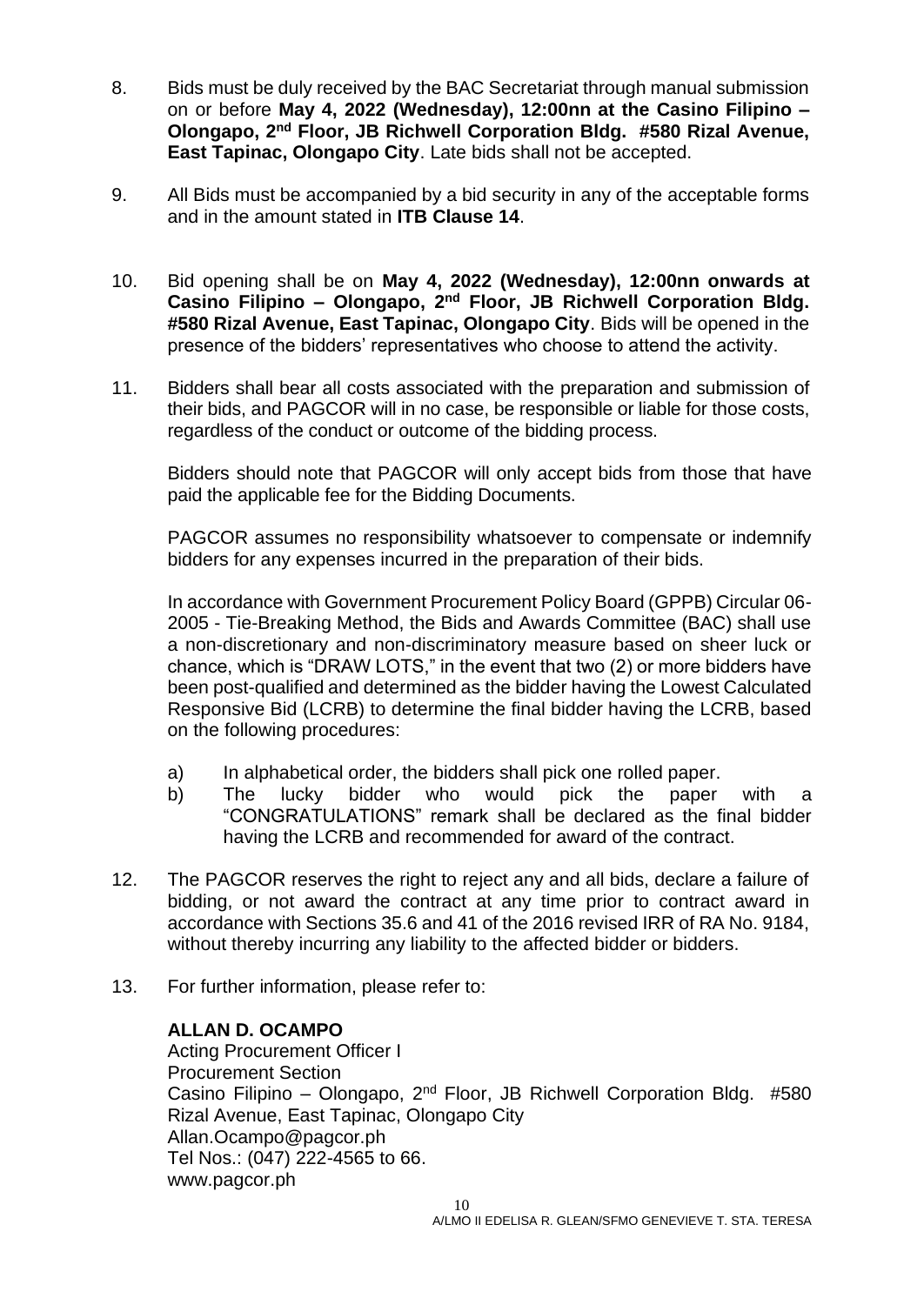14. You may visit the following websites:

| For | downloading of      | Bidding | Documents: | www.pagcor.ph |  |
|-----|---------------------|---------|------------|---------------|--|
|     | www.philgeps.gov.ph |         |            |               |  |

Date of Issue: April 13, 2022:

 $\_SGD$ 

**MARY JANE A. MANERA Chairperson** BRANCH BIDS AND AWARDS COMMITTEE (BBAC) CASINO FILIPINO - OLONGAPO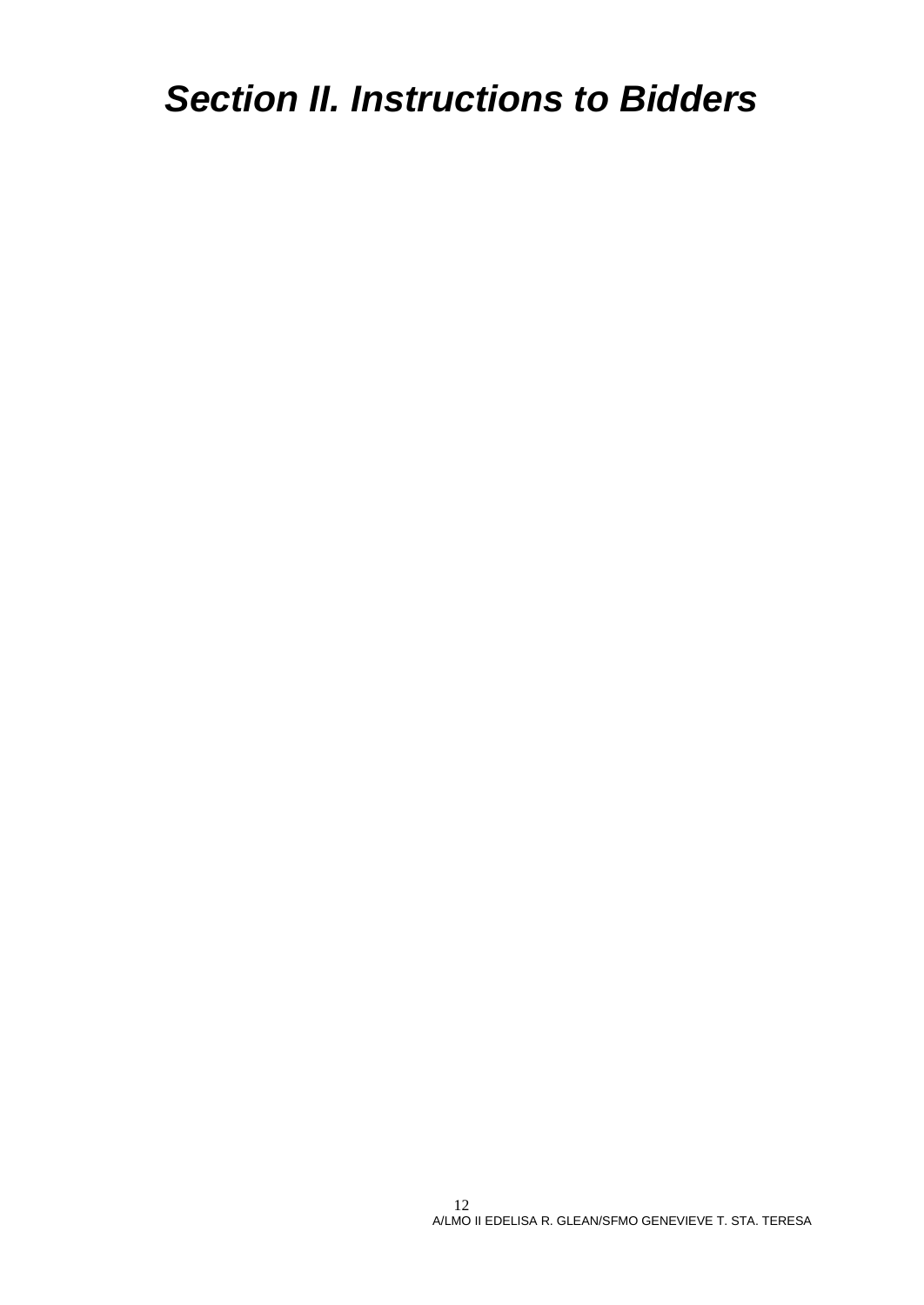#### <span id="page-12-0"></span>**1. Scope of Bid**

The Procuring Entity, Philippine Amusement and Gaming Corporation (PAGCOR), wishes to receive Bids for the **Supply and Delivery of Two (2) Lots Various Hot & Cold Beverages** under ITB No. **CB22-04-004OLO** with a total Approved Budget for the Contract (ABC) in the amount of **One Million Seven Hundred Eighty-Six Thousand Thirty-Nine Pesos and 38/100 (PhP1,786,039.38),** VAT Exclusive, Zero-Rated Transaction, broken down as follows:

| $\overline{\mathsf{LOT}}$<br>No. | <b>DESCRIPTION</b>                                     | ABC, VAT-Exclusive, ZERO-RATED<br><b>TRANSACTION</b>                                        |
|----------------------------------|--------------------------------------------------------|---------------------------------------------------------------------------------------------|
| 1                                | Coffee, Tea, Powdered<br>Drinks, Creamer, and<br>Sugar | One Million Twenty-Five Thousand<br>Seventy-Four Pesos and 78/100<br>(PhP1,025,074.78)      |
| $\mathcal{P}$                    | <b>Cold Beverages</b>                                  | Seven Hundred Sixty Thousand Nine<br>Hundred Sixty-Four Pesos and 60/100<br>(PhP760,964.60) |

The Procurement Project (referred to herein as "Project") is composed of two (2) lots, the details of which are described in Section VII (Technical Specifications).

#### <span id="page-12-1"></span>**2. Funding Information**

- 2.1. The GOP through the source of funding as indicated below for CY 2022 in the amount of **One Million Seven Hundred Eighty-Six Thousand Thirty-Nine Pesos and 38/100 (PhP1,786,039.38),** VAT Exclusive, Zero-Rated Transaction.
- 2.2. The source of funding is the Corporate Operating Budget PAGCOR's Corporate Budget for CY 2022.

#### <span id="page-12-2"></span>**3. Bidding Requirements**

The Bidding for the Project shall be governed by all the provisions of RA No. 9184 and its 2016 revised IRR, including its Generic Procurement Manuals and associated policies, rules and regulations as the primary source thereof, while the herein clauses shall serve as the secondary source thereof.

Any amendments made to the IRR and other GPPB issuances shall be applicable only to the ongoing posting, advertisement, or **IB** by the BAC through the issuance of a supplemental or bid bulletin.

The Bidder, by the act of submitting its Bid, shall be deemed to have verified and accepted the general requirements of this Project, including other factors that may affect the cost, duration and execution or implementation of the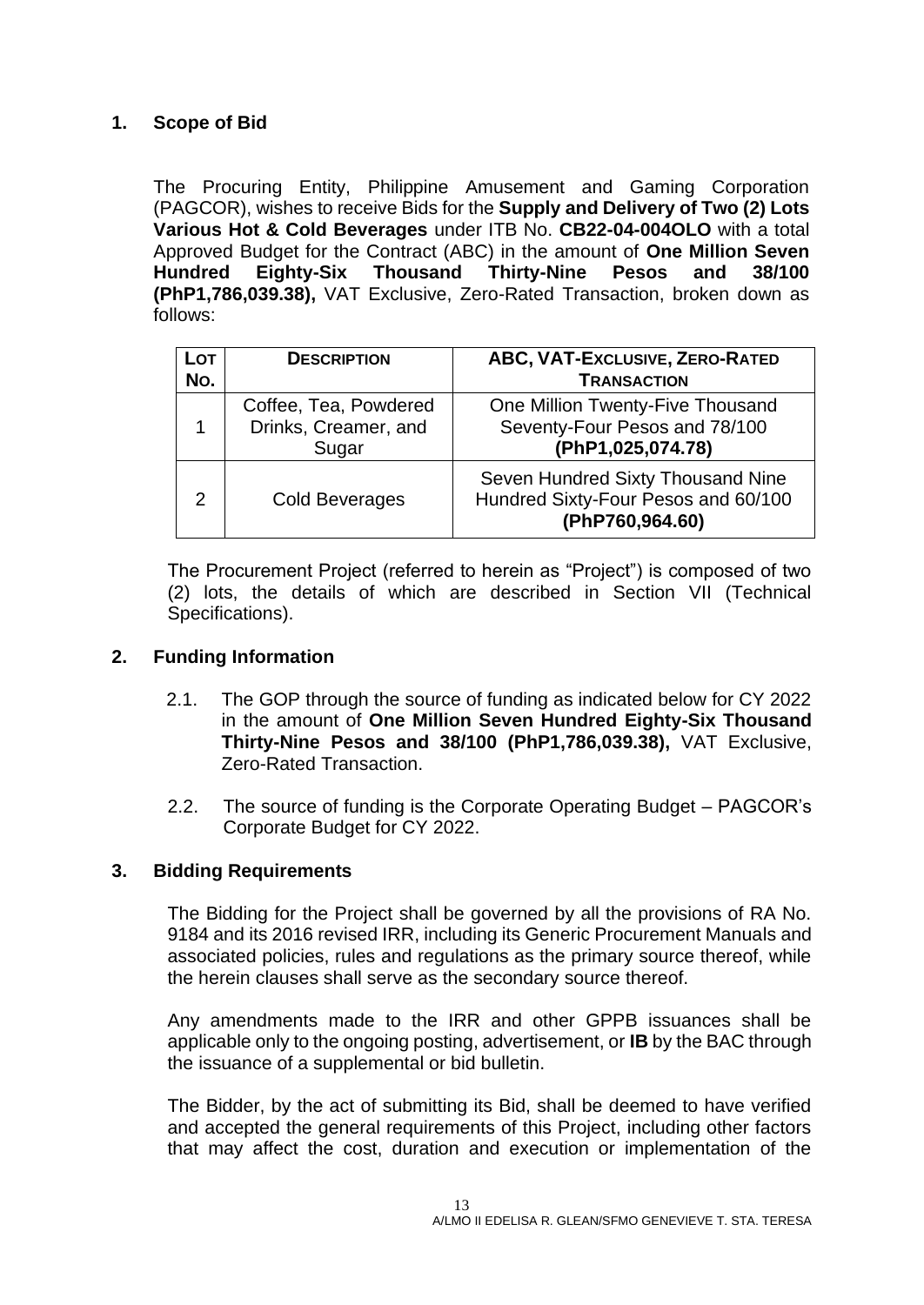contract, project, or work and examine all instructions, forms, terms, and project requirements in the Bidding Documents.

#### <span id="page-13-0"></span>**4. Corrupt, Fraudulent, Collusive, and Coercive Practices**

The Procuring Entity, as well as the Bidders and Suppliers, shall observe the highest standard of ethics during the procurement and execution of the contract. They or through an agent shall not engage in corrupt, fraudulent, collusive, coercive, and obstructive practices defined under Annex "I" of the 2016 revised IRR of RA No. 9184 or other integrity violations in competing for the Project.

#### <span id="page-13-1"></span>**5. Eligible Bidders**

- 5.1. Only Bids of Bidders found to be legally, technically, and financially capable will be evaluated.
- 5.2. Foreign ownership limited to those allowed under the rules may participate in this Project.
- 5.3. Pursuant to Section 23.4.1.3 of the 2016 revised IRR of RA No.9184, the Bidder shall have an SLCC that is at least one (1) contract similar to the Project the value of which, adjusted to current prices using the PSA's CPI, must be at least equivalent to at least twenty-five percent (25%) of the ABC of each lot participated

The amounts of the single largest completed contract are detailed as follows:

| Lot No. | <b>DESCRIPTION</b>                                     | <b>MINIMUM AMOUNT OF SLCC</b> |
|---------|--------------------------------------------------------|-------------------------------|
|         | Coffee, Tea, Powdered<br>Drinks, Creamer, and<br>Sugar | PhP256,268.70                 |
|         | Cold Beverages                                         | PhP190,241.15                 |

5.4. The Bidders shall comply with the eligibility criteria under Section 23.4.1 of the 2016 IRR of RA No. 9184.

#### <span id="page-13-2"></span>**6. Origin of Goods**

There is no restriction on the origin of goods other than those prohibited by a decision of the UN Security Council taken under Chapter VII of the Charter of the UN, subject to Domestic Preference requirements under **ITB** Clause 18.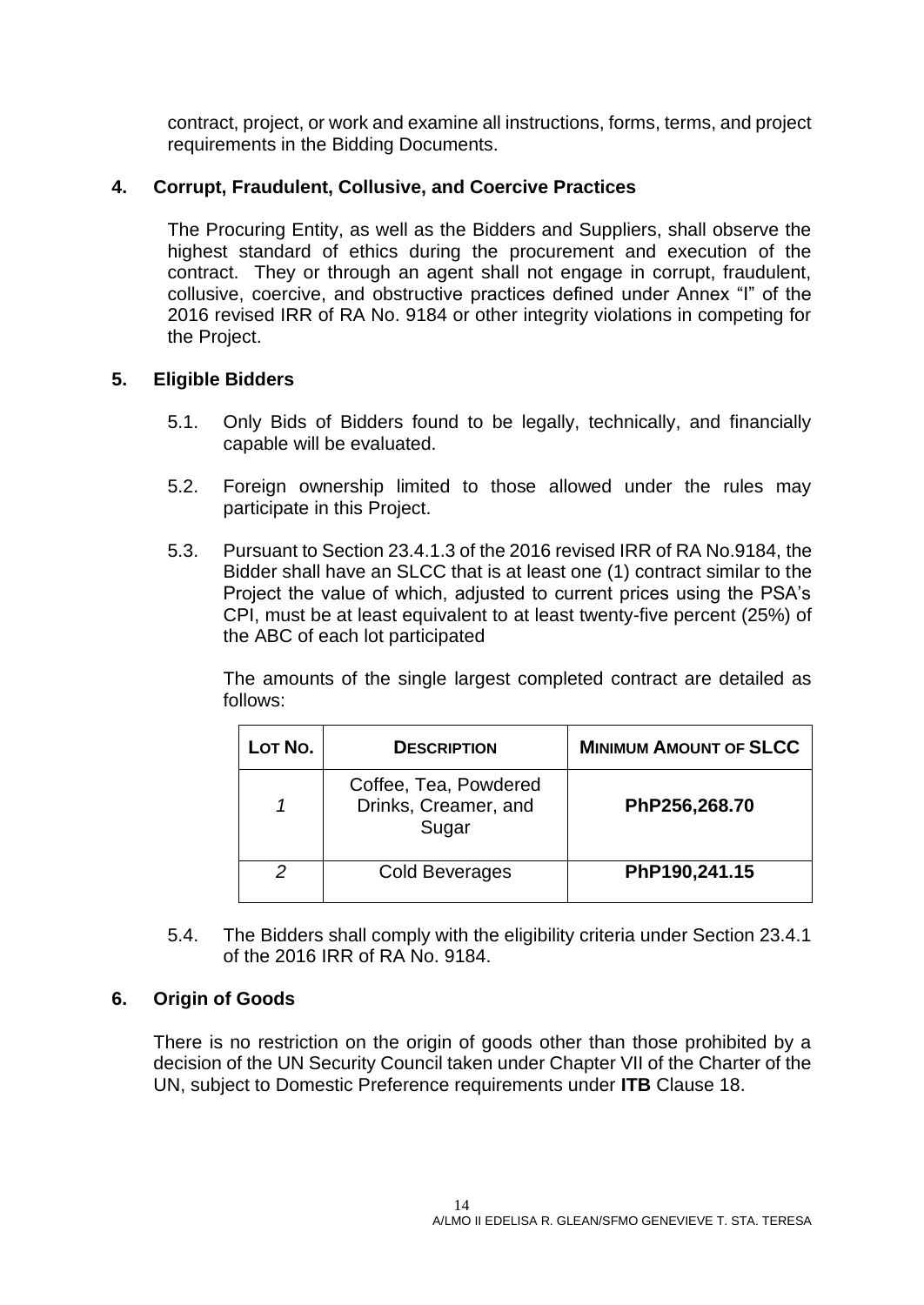#### <span id="page-14-0"></span>**7. Subcontracts**

7.1. The Bidder may subcontract portions of the Project to the extent allowed by the Procuring Entity as stated herein, but in no case more than twenty percent (20%) of the Project.

The Procuring Entity has prescribed that Subcontracting is not allowed.

#### <span id="page-14-1"></span>**8. Pre-Bid Conference**

The Procuring Entity will hold a pre-bid conference for this Project on the specified date and time at Casino Filipino – Olongapo, 2<sup>nd</sup> Floor, JB Richwell Corporation Bldg. #580 Rizal Avenue, East Tapinac, Olongapo City as indicated in paragraph 6 of the **IB.**

#### <span id="page-14-2"></span>**9. Clarification and Amendment of Bidding Documents**

Prospective bidders may request for clarification on and/or interpretation of any part of the Bidding Documents. Such requests must be in writing and received by the Procuring Entity, either at its given address or through electronic mail indicated in the **IB**, at least ten (10) calendar days before the deadline set for the submission and receipt of Bids.

#### <span id="page-14-3"></span>**10. Documents comprising the Bid: Eligibility and Technical Components**

- 10.1. The first envelope shall contain the eligibility and technical documents of the Bid as specified in **Section VIII (Checklist of Technical and Financial Documents)**.
- 10.2. The Bidder's SLCC as indicated in **ITB** Clause 5.3 should have been completed within **three (3) years** prior to the deadline for the submission and receipt of bids.
- 10.3. If the eligibility requirements or statements, the bids, and all other documents for submission to the BAC are in foreign language other than English, it must be accompanied by a translation in English, which shall be authenticated by the appropriate Philippine foreign service establishment, post, or the equivalent office having jurisdiction over the foreign bidder's affairs in the Philippines. Similar to the required authentication above, for Contracting Parties to the Apostille Convention, only the translated documents shall be authenticated through an apostille pursuant to GPPB Resolution No. 13-2019 dated 23 May 2019. The English translation shall govern, for purposes of interpretation of the bid.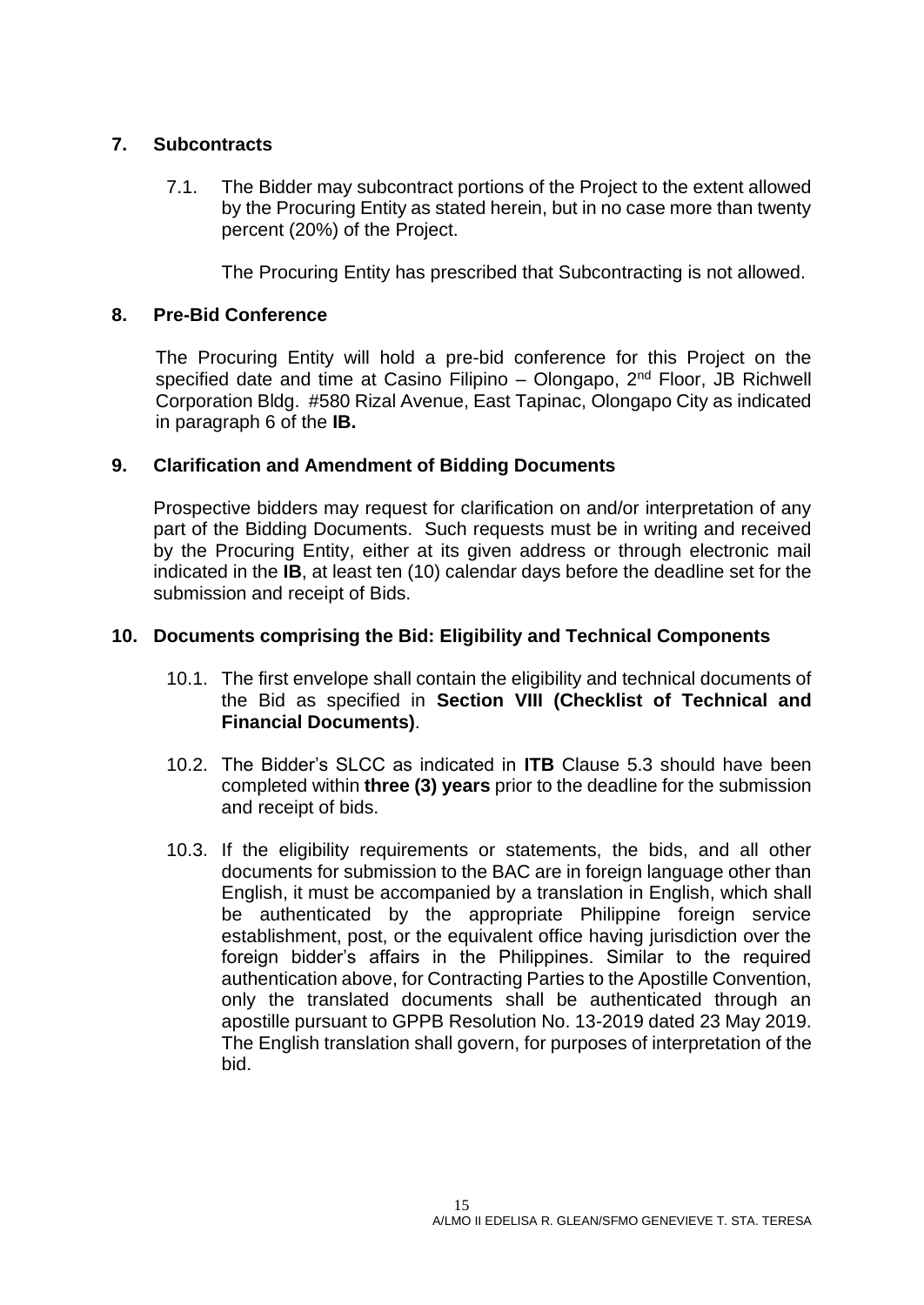#### <span id="page-15-0"></span>**11. Documents comprising the Bid: Financial Component**

- 11.1. The second bid envelope shall contain the financial documents for the Bid as specified in **Section VIII (Checklist of Technical and Financial Documents)**.
- 11.2. If the Bidder claims preference as a Domestic Bidder or Domestic Entity, a certification issued by DTI shall be provided by the Bidder in accordance with Section 43.1.3 of the 2016 revised IRR of RA No. 9184.
- 11.3. Any bid exceeding the ABC indicated in paragraph 1 of the **IB** shall not be accepted.
- 11.4. For Foreign-funded Procurement, a ceiling may be applied to bid prices provided the conditions are met under Section 31.2 of the 2016 revised IRR of RA No. 9184.

#### <span id="page-15-1"></span>**12. Bid Prices**

- 12.1. Prices indicated on the Price Schedule shall be entered separately in the following manner:
	- a. For Goods offered from within the Procuring Entity's country:
		- i. The price of the Goods quoted EXW (ex-works, ex-factory, ex-warehouse, ex-showroom, or off-the-shelf, as applicable);
		- ii. The cost of all customs duties and sales and other taxes already paid or payable;
		- iii. The cost of transportation, insurance, and other costs incidental to delivery of the Goods to their final destination; and
		- iv. The price of other (incidental) services, if any, listed in e.
	- b. For Goods offered from abroad:
		- i. Unless otherwise stated in the **BDS**, the price of the Goods shall be quoted delivered duty paid (DDP) with the place of destination in the Philippines as specified in the **BDS**. In quoting the price, the Bidder shall be free to use transportation through carriers registered in any eligible country. Similarly, the Bidder may obtain insurance services from any eligible source country.
		- ii. The price of other (incidental) services, if any, as listed in **Section VII (Technical Specifications).**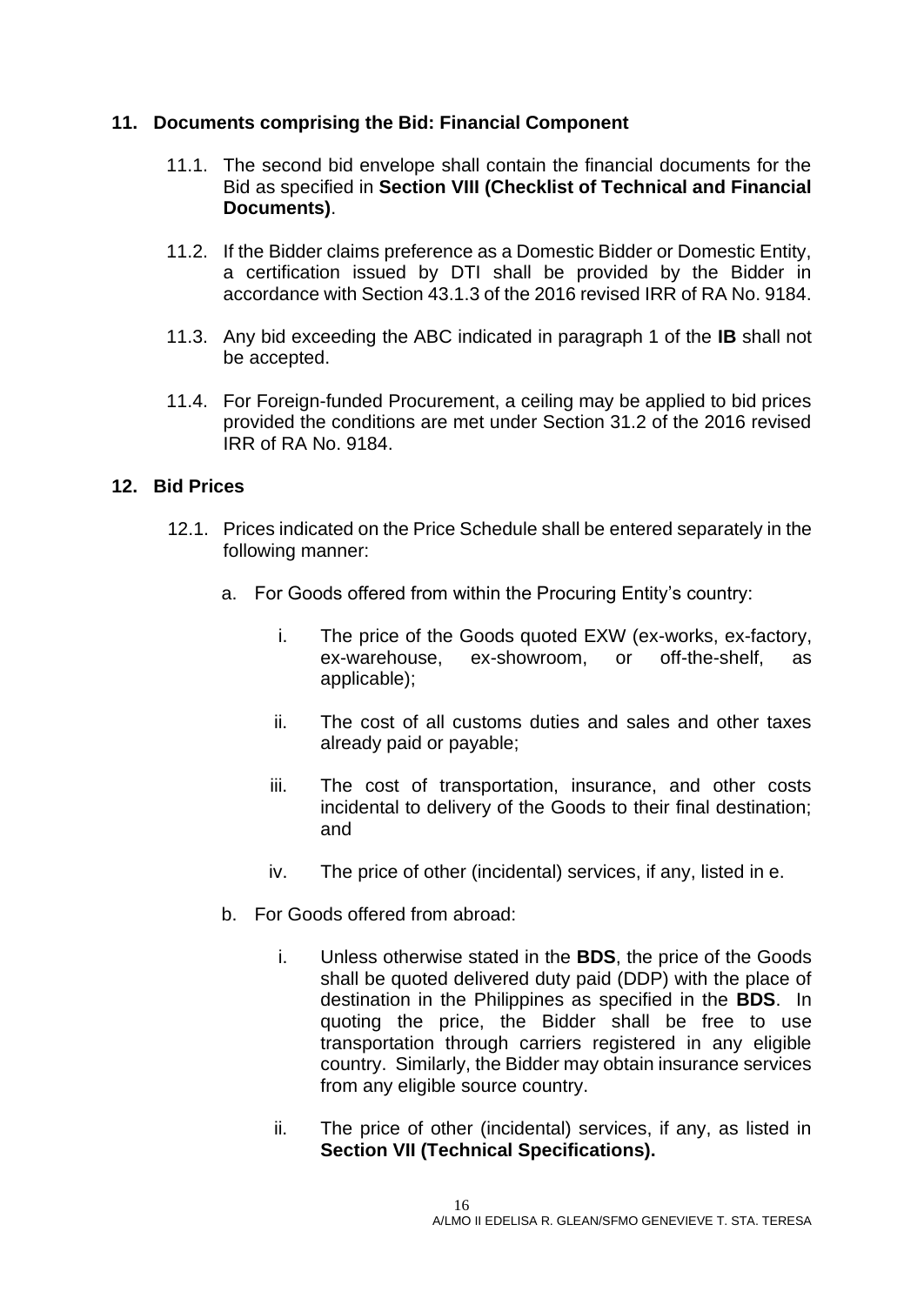#### <span id="page-16-0"></span>**13. Bid and Payment Currencies**

- 13.1. For Goods that the Bidder will supply from outside the Philippines, the bid prices may be quoted in the local currency or tradeable currency accepted by the BSP at the discretion of the Bidder. However, for purposes of bid evaluation, Bids denominated in foreign currencies, shall be converted to Philippine currency based on the exchange rate as published in the BSP reference rate bulletin on the day of the bid opening.
- 13.2. Payment of the contract price shall be made in Philippine Pesos.

#### <span id="page-16-1"></span>**14. Bid Security**

- 14.1. The Bidder shall submit a Bid Securing Declaration or any form of Bid Security in the amount indicated in the **BDS**, which shall be not less than the percentage of the ABC in accordance with the schedule in the **BDS**.
- 14.2. The Bid and bid security shall be valid for one hundred twenty (120) calendar days from the date of the Submission, Opening and Preliminary Examination of Bids. Any Bid not accompanied by an acceptable bid security shall be rejected by the Procuring Entity as non-responsive.

#### <span id="page-16-2"></span>**15. Sealing and Marking of Bids**

Each Bidder shall submit one copy of the first and second components of its Bid.

The Procuring Entity may request additional hard copies and/or electronic copies of the Bid. However, failure of the Bidders to comply with the said request shall not be a ground for disqualification.

If the Procuring Entity allows the submission of bids through online submission or any other electronic means, the Bidder shall submit an electronic copy of its Bid, which must be digitally signed. An electronic copy that cannot be opened or is corrupted shall be considered non-responsive and, thus, automatically disqualified.

#### <span id="page-16-3"></span>**16. Deadline for Submission of Bids**

16.1. The Bidders shall submit on the specified date and time at its physical address as indicated in paragraph 7 of the **IB.** 

#### <span id="page-16-4"></span>**17. Opening and Preliminary Examination of Bids**

17.1. The BAC shall open the Bids in public at the time, on the date, and at the place specified in paragraph 9 of the **IB**. The Bidders' representatives who are present shall sign a register evidencing their attendance. In case videoconferencing, webcasting or other similar technologies will be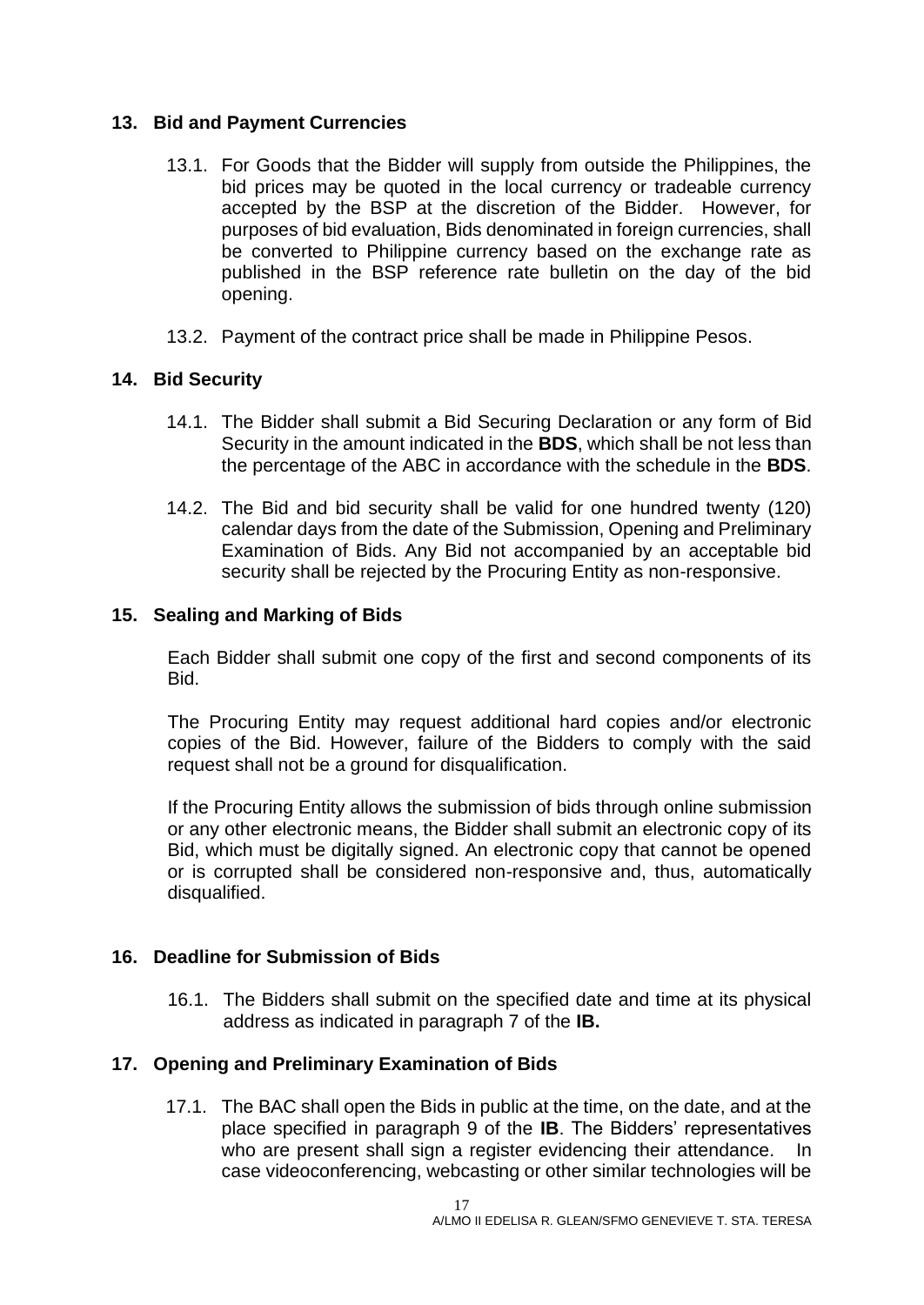used, attendance of participants shall likewise be recorded by the BAC Secretariat.

In case the Bids cannot be opened as scheduled due to justifiable reasons, the rescheduling requirements under Section 29 of the 2016 revised IRR of RA No. 9184 shall prevail.

17.2. The preliminary examination of bids shall be governed by Section 30 of the 2016 revised IRR of RA No. 9184.

#### <span id="page-17-0"></span>**18. Domestic Preference**

18.1. The Procuring Entity will grant a margin of preference for the purpose of comparison of Bids in accordance with Section 43.1.2 of the 2016 revised IRR of RA No. 9184.

#### <span id="page-17-1"></span>**19. Detailed Evaluation and Comparison of Bids**

- 19.1. The Procuring BAC shall immediately conduct a detailed evaluation of all Bids rated "*passed*," using non-discretionary pass/fail criteria. The BAC shall consider the conditions in the evaluation of Bids under Section 32.2 of the 2016 revised IRR of RA No. 9184.
- 19.2. If the Project allows partial bids, bidders may submit a proposal on any of the lots or items, and evaluation will be undertaken on a per lot or item basis, as the case maybe. In this case, the Bid Security as required by **ITB** Clause 15 shall be submitted for each lot or item separately.
- 19.3. The descriptions of the lots or items shall be indicated in **Section VII (Technical Specifications)**, although the ABCs of these lots or items are indicated in the **BDS** for purposes of the NFCC computation pursuant to Section 23.4.2.6 of the 2016 revised IRR of RA No. 9184. The NFCC must be sufficient for the total of the ABCs for all the lots or items participated in by the prospective Bidder.
- 19.4. The Project shall be awarded as One Project having several items grouped into several lots, which shall be awarded as separate contracts per lot.
- 19.5. Except for bidders submitting a committed Line of Credit from a Universal or Commercial Bank in lieu of its NFCC computation, all Bids must include the NFCC computation pursuant to Section 23.4.1.4 of the 2016 revised IRR of RA No. 9184, which must be sufficient for the total of the ABCs for all the lots or items participated in by the prospective Bidder. For bidders submitting the committed Line of Credit, it must be at least equal to ten percent (10%) of the ABCs for all the lots or items participated in by the prospective Bidder.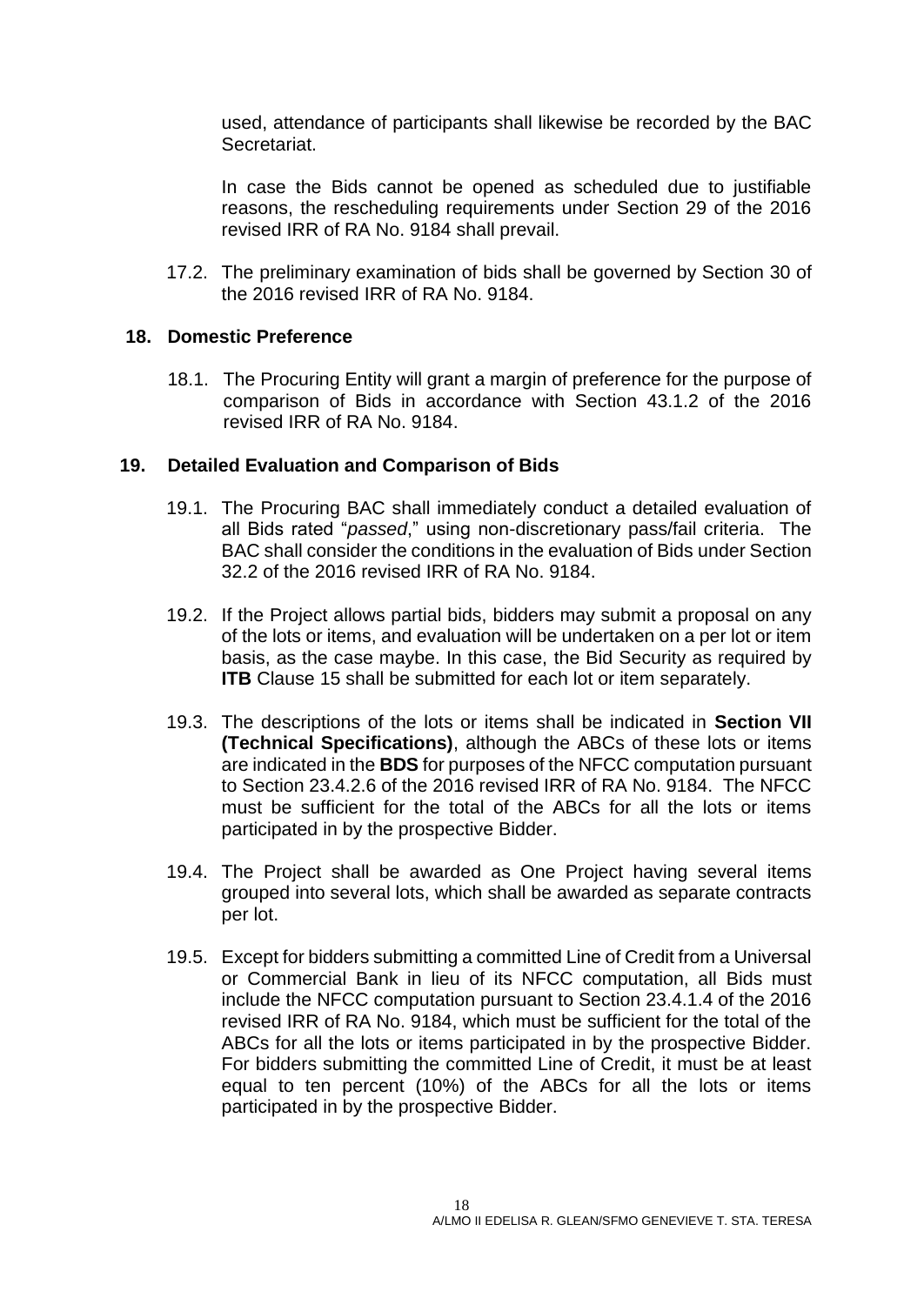#### <span id="page-18-0"></span>**20. Post-Qualification**

- 20.1. For multi-year Framework Agreement, all bidders initially determined to be eligible and financially compliant shall be subject to initial postqualification. The BAC shall then recommend the execution of a Framework Agreement among all eligible, technically and financially compliant bidders and the Procuring Entity and shall be issued by HoPE a Notice to Execute Framework Agreement. The determination of the Lowest Calculated Bid (LCB) shall not be performed by the BAC until a Mini-Competition is conducted among the bidders who executed a Framework Agreement. When a Call for Mini-Competition is made, the BAC shall allow the bidders to submit their best financial proposals on such pre-scheduled date, time and place to determine the bidder with the LCB.
- 20.2 Within a non-extendible period of five (5) calendar days from receipt by the Bidder of the notice from the BAC that it submitted the Lowest/Single Calculated Bid, the Bidder shall submit its latest income and business tax returns filed and paid through the BIR Electronic Filing and Payment System (eFPS) and other appropriate licenses and permits required by law and stated in the **BDS**.

#### <span id="page-18-1"></span>**21. Signing of the Contract**

21.1. The documents required in Section 37.2 of the 2016 revised IRR of RA No. 9184 shall form part of the Contract. Additional Contract documents are indicated in the **BDS**.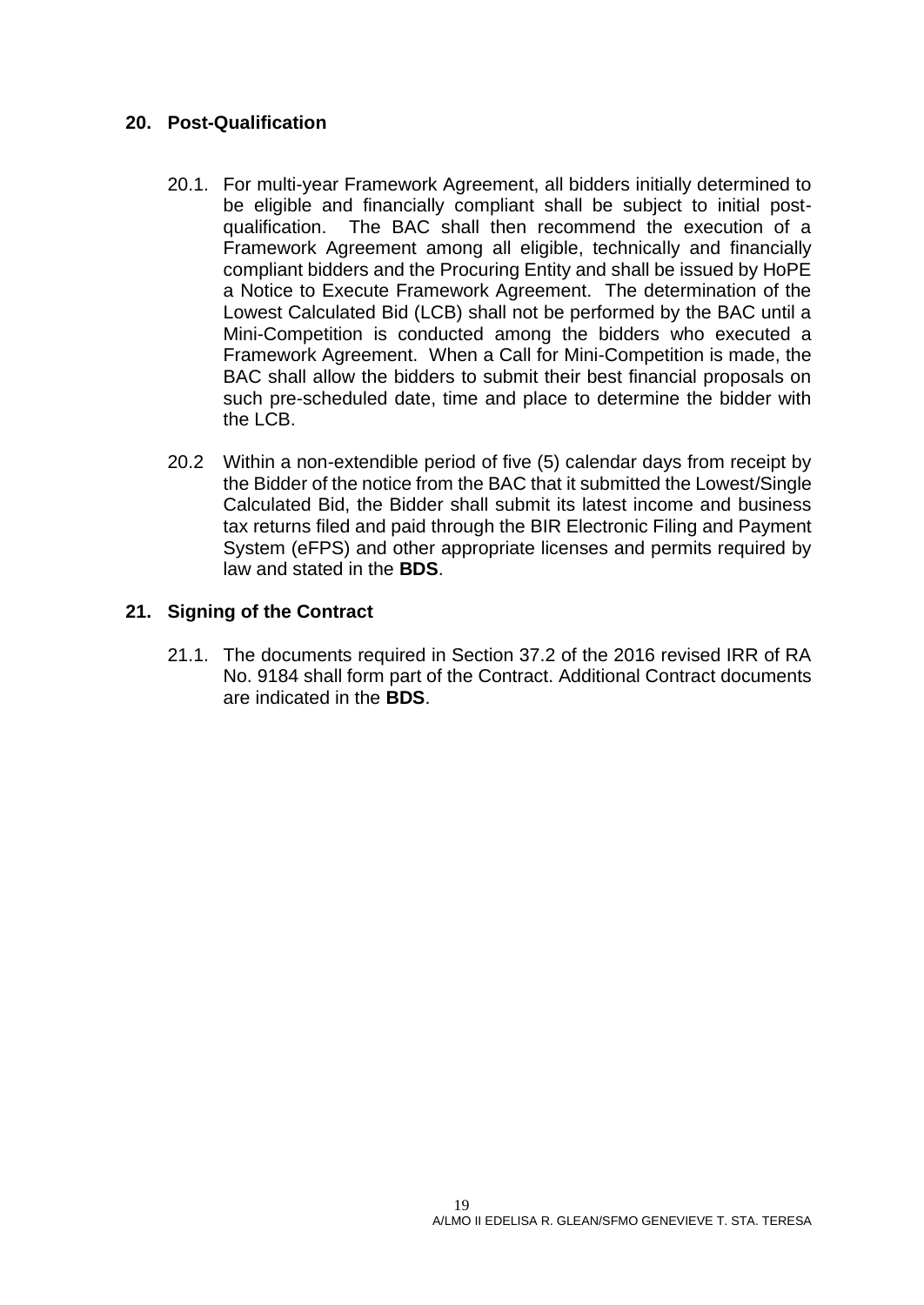# *Section III. Bid Data Sheet*

<span id="page-19-0"></span>

| <b>ITB</b><br><b>Clause</b> |                                                                                                                                                                                                                                                                                                                                                                                                                                                                                                                                                                                                                                                                                                                                                                   |                                                                                                                                                       |  |  |  |
|-----------------------------|-------------------------------------------------------------------------------------------------------------------------------------------------------------------------------------------------------------------------------------------------------------------------------------------------------------------------------------------------------------------------------------------------------------------------------------------------------------------------------------------------------------------------------------------------------------------------------------------------------------------------------------------------------------------------------------------------------------------------------------------------------------------|-------------------------------------------------------------------------------------------------------------------------------------------------------|--|--|--|
| 5.3                         | For this purpose, contracts similar to the Project shall be:                                                                                                                                                                                                                                                                                                                                                                                                                                                                                                                                                                                                                                                                                                      |                                                                                                                                                       |  |  |  |
|                             | a. Supply and Delivery of Various Hot and Cold Beverages                                                                                                                                                                                                                                                                                                                                                                                                                                                                                                                                                                                                                                                                                                          |                                                                                                                                                       |  |  |  |
|                             | b. Completed within three (3) years prior to the deadline for the<br>submission and receipt of bids.                                                                                                                                                                                                                                                                                                                                                                                                                                                                                                                                                                                                                                                              |                                                                                                                                                       |  |  |  |
| 7.1                         | No portion of the contract shall be sub-contracted.                                                                                                                                                                                                                                                                                                                                                                                                                                                                                                                                                                                                                                                                                                               |                                                                                                                                                       |  |  |  |
| 12                          | The price of the Goods shall be quoted DDP or the applicable International<br>Commercial Terms (INCOTERMS) for this Project at the delivery site,<br>Casino Filipino - Olongapo, Casino Filipino - Olongapo, 2 <sup>nd</sup> Floor,<br>JB Richwell Corporation Bldg. #580 Rizal Avenue, East Tapinac,<br><b>Olongapo City.</b>                                                                                                                                                                                                                                                                                                                                                                                                                                    |                                                                                                                                                       |  |  |  |
| 14.1                        | Bidders shall submit a Bid Securing Declaration or a Bid security issued<br>in favor of PAGCOR in any of the prescribed form and amount:                                                                                                                                                                                                                                                                                                                                                                                                                                                                                                                                                                                                                          |                                                                                                                                                       |  |  |  |
|                             | LOT<br>a) Cash,<br>cashier's/<br>Bond,<br>c) Surety<br>callable<br>manager's check issued<br>upon<br>demand issued by<br><b>Universal</b><br>by<br>a<br>or<br><b>Commercial Bank;</b><br>surety<br>or<br>a<br>insurance<br>b) Bank draft/ guarantee or<br>duly<br>company<br>irrevocable letter of credit<br>by the<br>certified<br>issued by a Universal or<br><b>Insurance</b><br><b>Commercial</b><br><b>Commission</b><br>Bank;<br>Provided, however, that it<br>authorized<br>to<br>shall be confirmed<br>issue said security<br>or<br>authenticated<br>specific for the<br>by<br>a<br>Universal or Commercial<br>project<br>Bank, if issued by a<br>foreign bank<br>[at least Five Percent<br>(5%) of the ABC]<br>[at least Two Percent (2%) of<br>the ABC] | <b>Bid</b><br><b>Securing</b><br><b>Declaration</b><br>as provided<br>in Section<br>IX hereof<br>(Bidding<br>Forms)<br>[No<br>percentage<br>required] |  |  |  |
|                             | PhP20,501.50<br>PhP51,253.74<br>1                                                                                                                                                                                                                                                                                                                                                                                                                                                                                                                                                                                                                                                                                                                                 | No amount<br>required.<br>Template is                                                                                                                 |  |  |  |
|                             | $\overline{2}$<br>PhP15,219.29<br>PhP38,048.23                                                                                                                                                                                                                                                                                                                                                                                                                                                                                                                                                                                                                                                                                                                    | provided<br>under<br>Section IX<br>(Bidding<br>Forms) of<br>this Bidding<br><b>Documents</b>                                                          |  |  |  |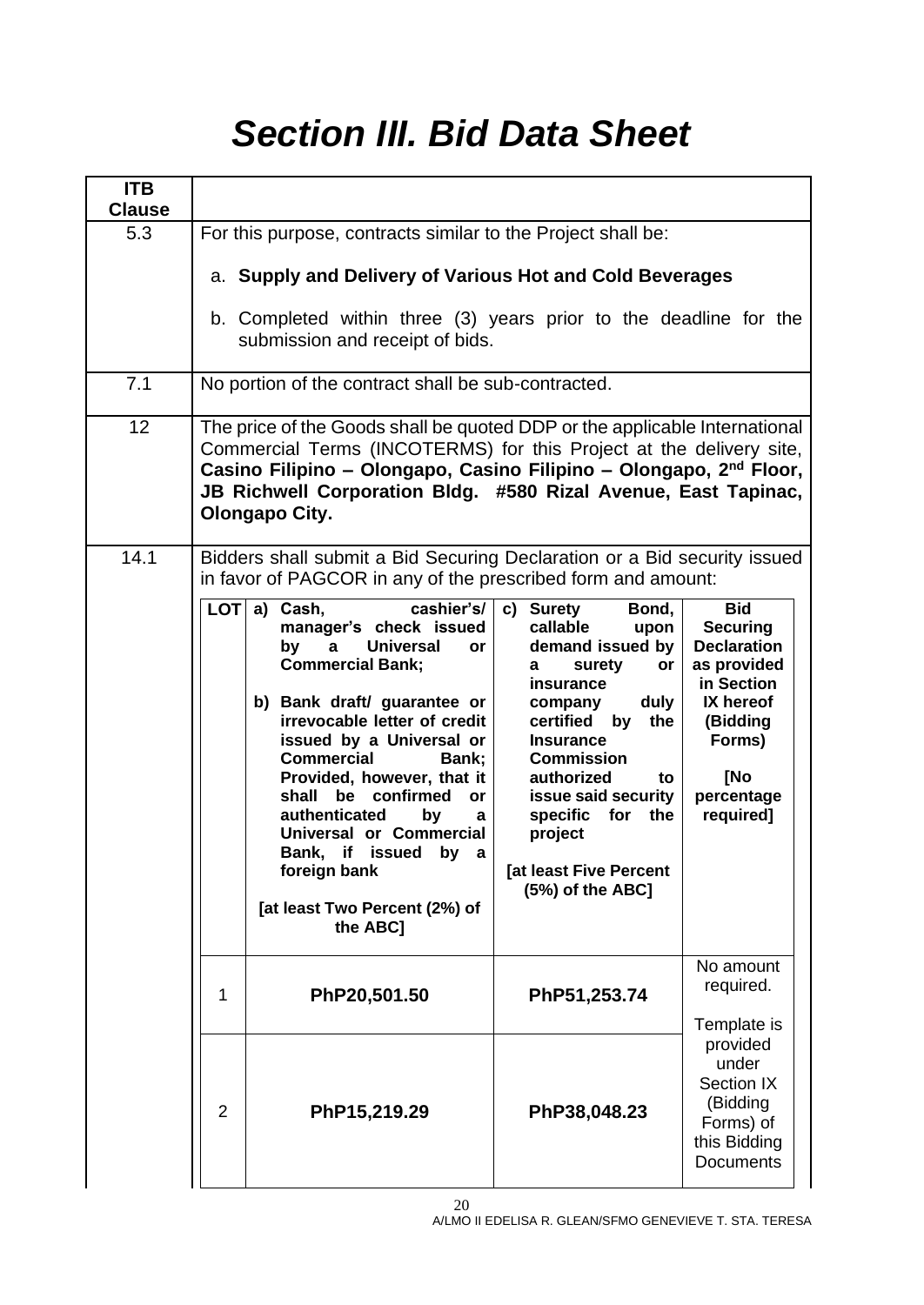| 19.3 | Partial bids are allowed. All Goods are grouped in lots listed below.<br>Bidders shall have the option of submitting a proposal on any or all lots<br>and evaluation and contract award will be undertaken on a per lot basis.<br>Lots shall not be divided further into sub-lots for the purpose of bidding,<br>evaluation, and contract award.<br>In all cases, the NFCC computation, if applicable, must be sufficient to the<br>ABC of all the lots or contracts to be awarded to the Bidder. |                                                              |                                                                                                                                                                                                                                                                                                                             |  |
|------|---------------------------------------------------------------------------------------------------------------------------------------------------------------------------------------------------------------------------------------------------------------------------------------------------------------------------------------------------------------------------------------------------------------------------------------------------------------------------------------------------|--------------------------------------------------------------|-----------------------------------------------------------------------------------------------------------------------------------------------------------------------------------------------------------------------------------------------------------------------------------------------------------------------------|--|
|      |                                                                                                                                                                                                                                                                                                                                                                                                                                                                                                   |                                                              | The details of the ABC are detailed as follows:                                                                                                                                                                                                                                                                             |  |
|      | Lot<br>No.                                                                                                                                                                                                                                                                                                                                                                                                                                                                                        | <b>DESCRIPTION</b>                                           | ABC, VAT-Exclusive, ZERO-RATED<br><b>TRANSACTION</b>                                                                                                                                                                                                                                                                        |  |
|      | 1                                                                                                                                                                                                                                                                                                                                                                                                                                                                                                 | Coffee, Tea,<br>Powdered<br>Drinks,<br>Creamer, and<br>Sugar | One Million Twenty-Five Thousand<br>Seventy-Four Pesos and 78/100<br>(PhP1,025,074.78)                                                                                                                                                                                                                                      |  |
|      | $\overline{2}$                                                                                                                                                                                                                                                                                                                                                                                                                                                                                    | Cold Beverages                                               | Seven Hundred Sixty Thousand Nine<br>Hundred Sixty-Four Pesos and 60/100<br>(PhP760,964.60)                                                                                                                                                                                                                                 |  |
|      |                                                                                                                                                                                                                                                                                                                                                                                                                                                                                                   |                                                              |                                                                                                                                                                                                                                                                                                                             |  |
| 20.2 | Within a non-extendible period of five (5) calendar days from receipt by<br>the bidder of the notice from the BAC that it submitted the Lowest<br>Calculated Bid (LCB)/Single Calculated Bid (SCB), the Bidder shall submit<br>the following:<br>1. Latest income and business tax returns filed and paid through the BIR<br>Electronic Filing and Payment System (eFPS),                                                                                                                         |                                                              |                                                                                                                                                                                                                                                                                                                             |  |
|      |                                                                                                                                                                                                                                                                                                                                                                                                                                                                                                   |                                                              |                                                                                                                                                                                                                                                                                                                             |  |
|      | In accordance with Executive Order (E.O.) No. 398, Revenue<br>Regulation (R.R.) No. 03-2005 and Revenue Memorandum Circular<br>(RMC) $16 - 2005$ , the above-mentioned tax returns shall refer to the<br>following:<br>a. Latest Income Tax Return (ITR) shall be the ITR for the preceding<br>year, whether calendar or fiscal, and                                                                                                                                                              |                                                              |                                                                                                                                                                                                                                                                                                                             |  |
|      |                                                                                                                                                                                                                                                                                                                                                                                                                                                                                                   |                                                              |                                                                                                                                                                                                                                                                                                                             |  |
|      |                                                                                                                                                                                                                                                                                                                                                                                                                                                                                                   | Preliminary Examination of Bids.                             | b. Latest Business Tax Returns shall refer to the Value Added Tax<br>(VAT) or Percentage Tax filed and paid covering the previous six<br>(6) months before the date of Submission, Receipt, Opening &                                                                                                                       |  |
|      |                                                                                                                                                                                                                                                                                                                                                                                                                                                                                                   | Trade<br>and<br>proprietorship,<br>venture, if Applicable);  | 2. Securities and Exchange Commission (SEC) Registration Certificate<br>for corporations, partnerships and/or joint ventures, Department of<br>Industry (DTI) Registration Certificate<br>for<br>sole<br>or Cooperative Development Authority (CDA)<br>Registration Certificate for cooperatives (Each partner of the joint |  |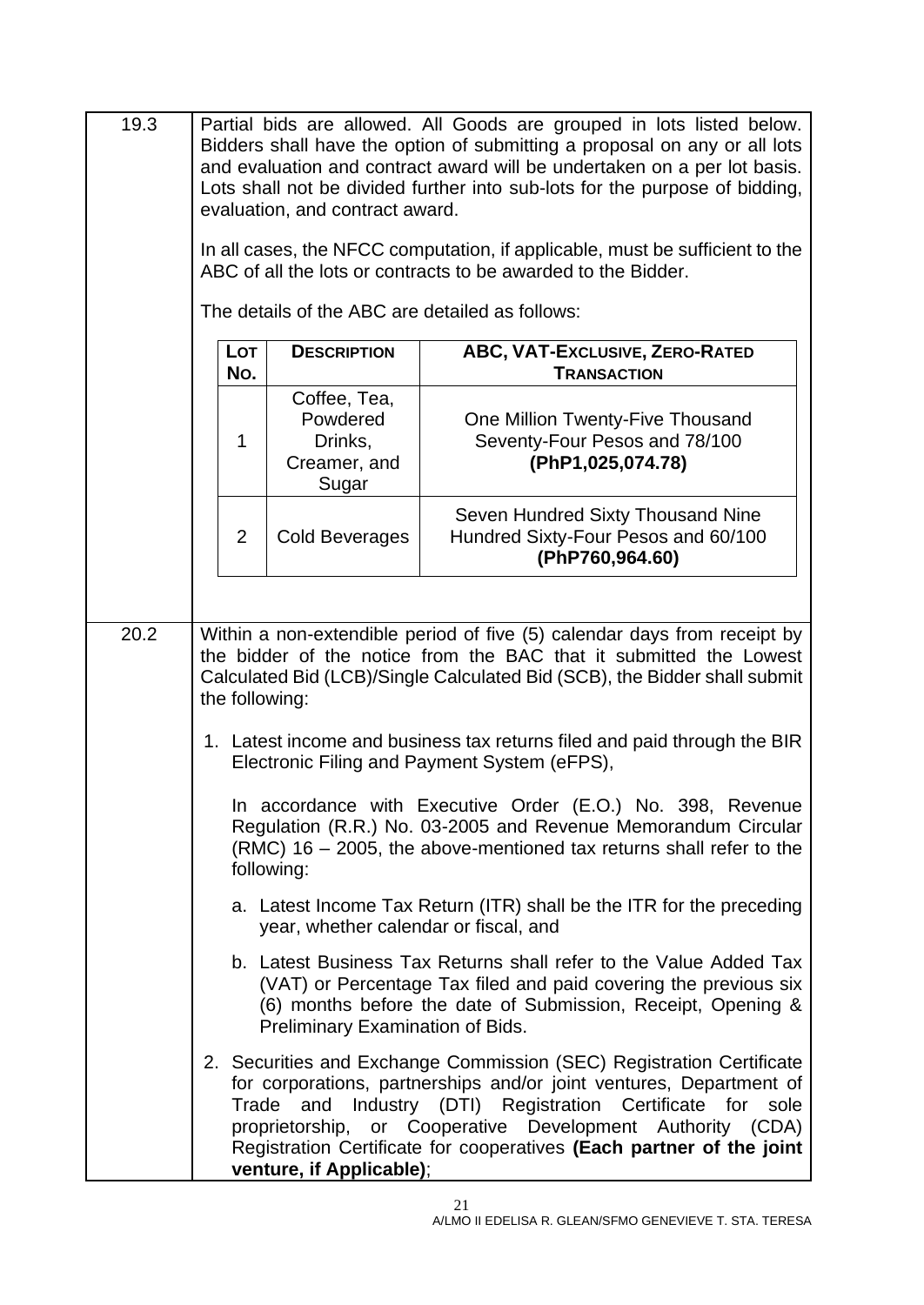|      | 3. Valid Mayor's Permit issued by the city or municipality where the<br>principal place of business of the prospective bidder is located, or the<br>equivalent document for Exclusive Economic Zones or Areas (Each<br>partner of the joint venture, if Applicable).                                                                                                                                                                   |
|------|----------------------------------------------------------------------------------------------------------------------------------------------------------------------------------------------------------------------------------------------------------------------------------------------------------------------------------------------------------------------------------------------------------------------------------------|
|      | <b>OR</b>                                                                                                                                                                                                                                                                                                                                                                                                                              |
|      | Recently expired Mayor's/Business Permits together with the official<br>receipt as proof that the bidder has applied for the renewal within the<br>period prescribed by the concerned local government unit, provided<br>that the renewed permit shall be submitted as a post-qualification<br>requirement in accordance with Section 34.2 of the 2016 Revised IRR<br>of R.A. 9184 (Each partner of the joint venture, if Applicable); |
|      | 4. Valid Tax Clearance Certificate per Executive Order (E.O.) No. 398,<br>series of 2005, as finally reviewed and approved by the Bureau of<br>Internal Revenue (BIR) (Each partner of the joint venture, if<br>Applicable);                                                                                                                                                                                                           |
|      | 5. Audited Financial Statements (AFS), stamped "received" by the BIR<br>or its duly accredited and authorized institutions, for the preceding<br>calendar year. In case the AFS for the preceding calendar year is not<br>yet available, said AFS should not be earlier than two (2) years from<br>the deadline for the Submission and Receipt of Bids (Each partner of<br>the joint venture, if Applicable);                          |
| 21.2 | No additional requirement.                                                                                                                                                                                                                                                                                                                                                                                                             |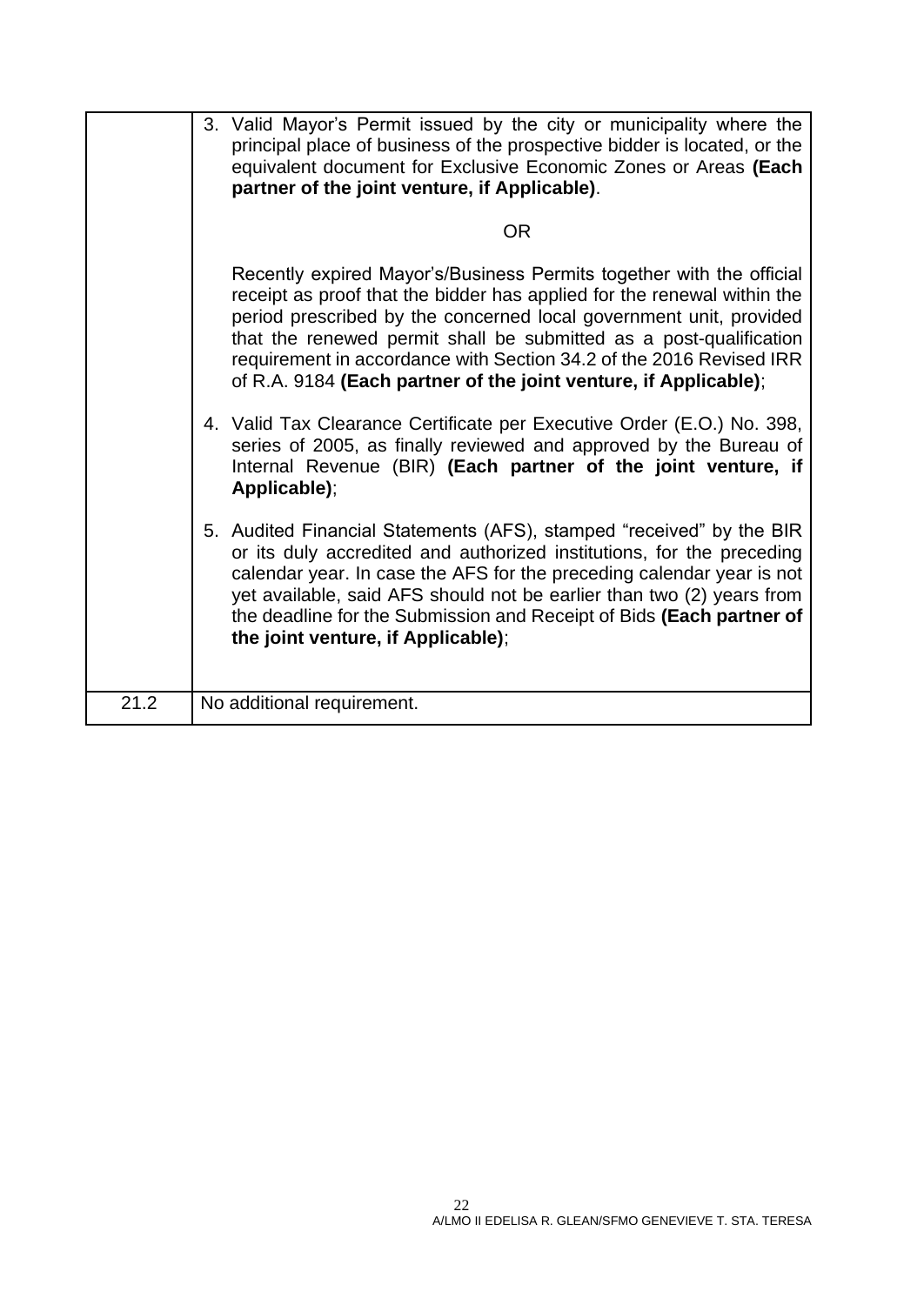# <span id="page-22-0"></span>*Section IV. General Conditions of Contract*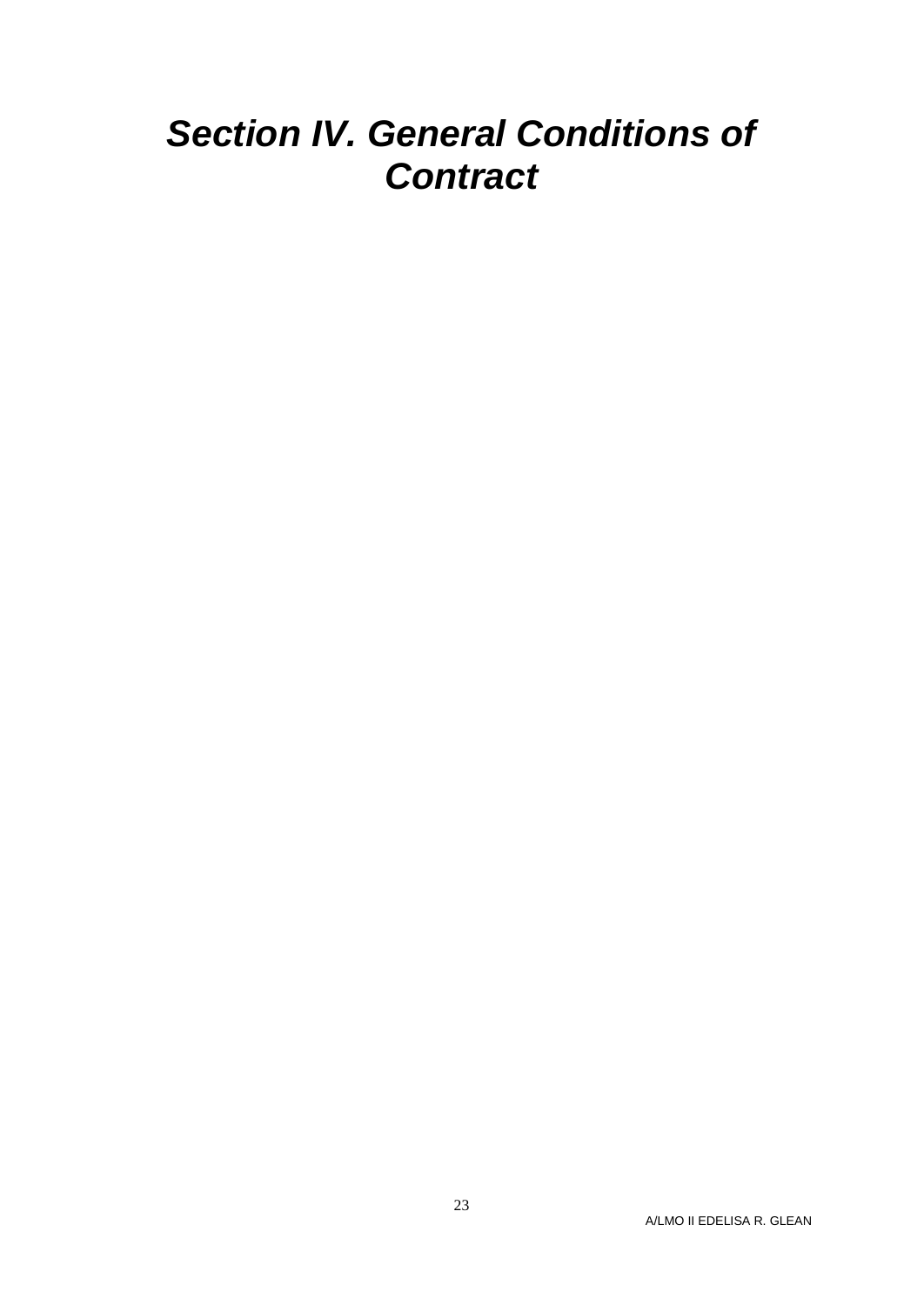### <span id="page-23-0"></span>**1. Scope of Contract**

This Contract shall include all such items, although not specifically mentioned, that can be reasonably inferred as being required for its completion as if such items were expressly mentioned herein. All the provisions of RA No. 9184 and its 2016 revised IRR, including the Generic Procurement Manual, and associated issuances, constitute the primary source for the terms and conditions of the Contract, and thus, applicable in contract implementation. Herein clauses shall serve as the secondary source for the terms and conditions of the Contract.

This is without prejudice to Sections 74.1 and 74.2 of the 2016 revised IRR of RA No. 9184 allowing the GPPB to amend the IRR, which shall be applied to all procurement activities, the advertisement, posting, or invitation of which were issued after the effectivity of the said amendment.

Additional requirements for the completion of this Contract shall be provided in the **Special Conditions of Contract** (**SCC).**

### <span id="page-23-1"></span>**2. Advance Payment and Terms of Payment**

- 2.1. Advance payment of the contract amount is provided under Annex "D" of the revised 2016 IRR of RA No. 9184.
- 2.2. The Procuring Entity is allowed to determine the terms of payment on the partial or staggered delivery of the Goods procured, provided such partial payment shall correspond to the value of the goods delivered and accepted in accordance with prevailing accounting and auditing rules and regulations. The terms of payment are indicated in the **SCC**.

### <span id="page-23-2"></span>**3. Performance Security**

Within ten (10) calendar days from receipt of the Notice of Award by the Bidder from the Procuring Entity but in no case later than prior to the signing of the Contract by both parties, the successful Bidder shall furnish the performance security in any of the forms prescribed in Section 39 of the 2016 revised IRR of RA No. 9184.

#### <span id="page-23-3"></span>**4. Inspection and Tests**

The Procuring Entity or its representative shall have the right to inspect and/or to test the Goods to confirm their conformity to the Project *{[Include if Framework Agreement will be used:] o*r Framework Agreement*}* specifications at no extra cost to the Procuring Entity in accordance with the Generic Procurement Manual. In addition to tests in the **SCC**, **Section VII (Technical Specifications)** shall specify what inspections and/or tests the Procuring Entity requires, and where they are to be conducted. The Procuring Entity shall notify the Supplier in writing, in a timely manner, of the identity of any representatives retained for these purposes.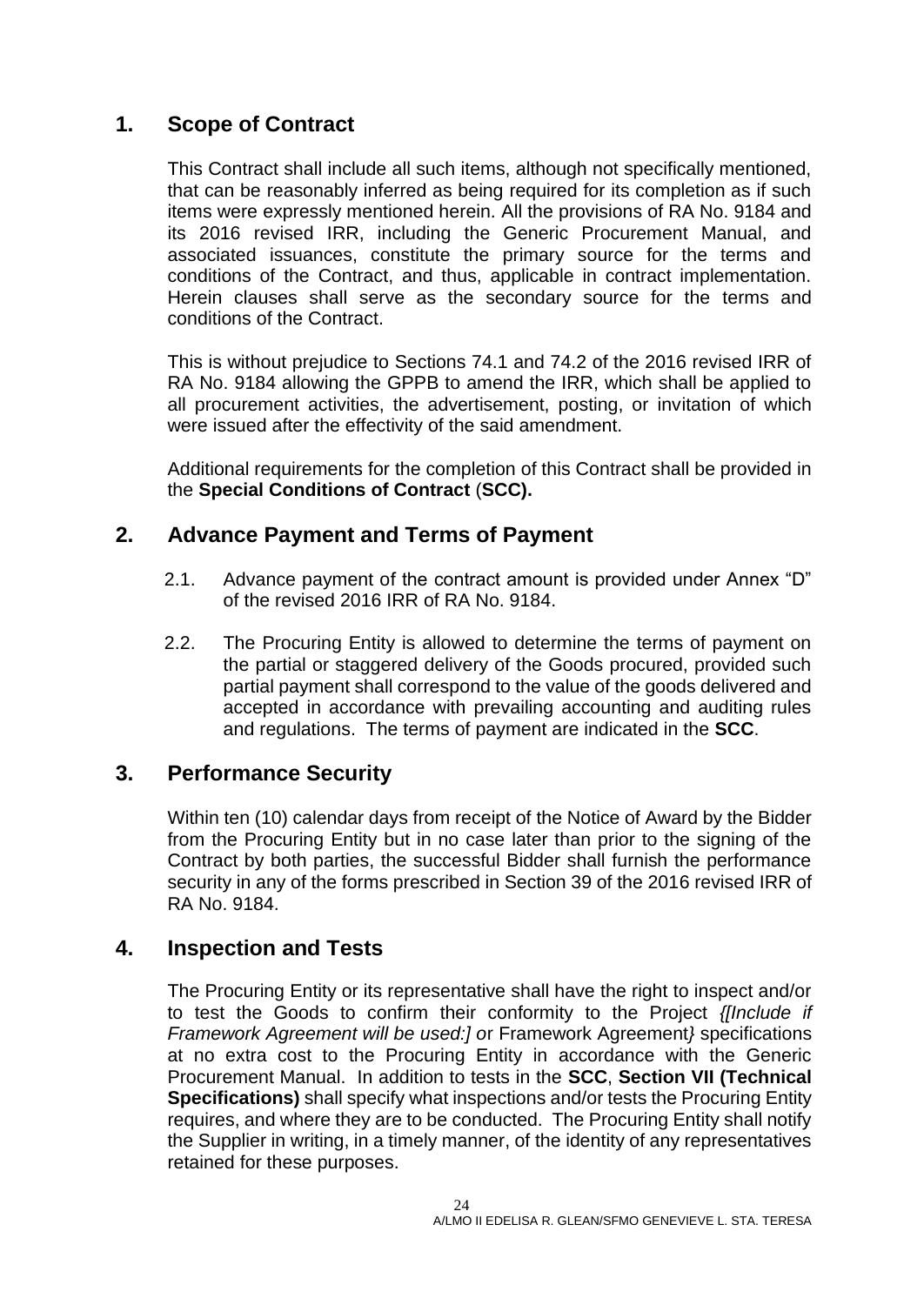All reasonable facilities and assistance for the inspection and testing of Goods, including access to drawings and production data, shall be provided by the Supplier to the authorized inspectors at no charge to the Procuring Entity.

#### <span id="page-24-0"></span>**5. Warranty**

- 5.1. In order to assure that manufacturing defects shall be corrected by the Supplier, a warranty shall be required from the Supplier as provided under Section 62.1 of the 2016 revised IRR of RA No. 9184.
- 5.2. The Procuring Entity shall promptly notify the Supplier in writing of any claims arising under this warranty. Upon receipt of such notice, the Supplier shall, repair or replace the defective Goods or parts thereof without cost to the Procuring Entity, pursuant to the Generic Procurement Manual.

### <span id="page-24-1"></span>**6. Liability of the Supplier**

The Supplier's liability under this Contract shall be as provided by the laws of the Republic of the Philippines.

If the Supplier is a joint venture, all partners to the joint venture shall be jointly and severally liable to the Procuring Entity.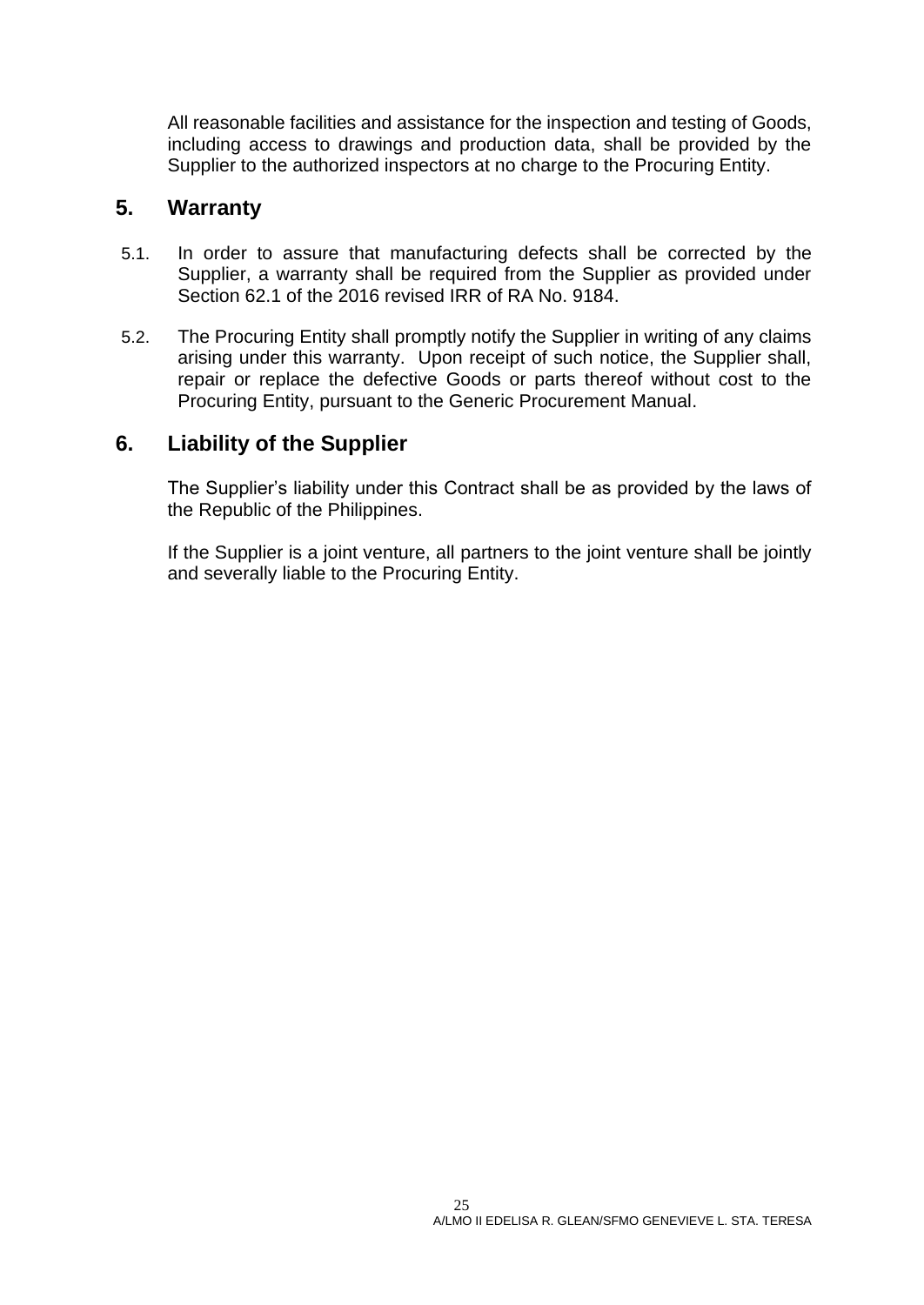# <span id="page-25-0"></span>*Section V. Special Conditions of Contract*

| <b>GCC</b><br><b>Clause</b> |                                                                                                                                                                                                                                                                                                                                                               |
|-----------------------------|---------------------------------------------------------------------------------------------------------------------------------------------------------------------------------------------------------------------------------------------------------------------------------------------------------------------------------------------------------------|
| 1                           | <b>Delivery and Documents -</b>                                                                                                                                                                                                                                                                                                                               |
|                             | For purposes of the Contract, "EXW," "FOB," "FCA," "CIF," "CIP," "DDP"<br>and other trade terms used to describe the obligations of the parties shall<br>have the meanings assigned to them by the current edition of<br>INCOTERMS published by the International Chamber of Commerce,<br>Paris. The Delivery terms of this Contract shall be as follows:     |
|                             | For Goods supplied from within the Philippines:                                                                                                                                                                                                                                                                                                               |
|                             | The delivery terms applicable to this Contract are delivered at the Casino<br>Filipino Olongapo, 2 <sup>nd</sup> Floor, JB Richwell Corporation Bldg. #580 Rizal<br>Avenue, East Tapinac, Olongapo City. Risk and title will pass from the<br>Supplier to the Procuring Entity upon receipt and final acceptance of the<br>Goods at their final destination." |
|                             | Delivery of the Goods shall be made by the Supplier in accordance with<br>the terms specified in Section VI (Schedule of Requirements).                                                                                                                                                                                                                       |
|                             | For purposes of this Clause the Procuring Entity's Representative at the<br>Project Sites is/are:                                                                                                                                                                                                                                                             |
|                             | Edelisa R. Glean, Acting Logistics Management Section<br>Genevieve T. Sta. Teresa, Sr. Facilities Management Section<br>Contact Nos.: (047) 222-4565-66 Local 4338 or 4347                                                                                                                                                                                    |
|                             | <b>Incidental Services -</b>                                                                                                                                                                                                                                                                                                                                  |
|                             | The Supplier is required to provide all of the following services, including<br>additional services, if any, specified in Section VI. Schedule of<br>Requirements:                                                                                                                                                                                            |
|                             | performance or supervision of on-site assembly and/or start-up of<br>a)<br>the supplied Goods;                                                                                                                                                                                                                                                                |
|                             | furnishing of tools required for assembly and/or maintenance of<br>b)<br>the supplied Goods;                                                                                                                                                                                                                                                                  |
|                             | furnishing of a detailed operations and maintenance manual for<br>C)<br>each appropriate unit of the supplied Goods;                                                                                                                                                                                                                                          |
|                             | performance or supervision or maintenance and/or repair of the<br>d)<br>supplied Goods, for a period of time agreed by the parties,                                                                                                                                                                                                                           |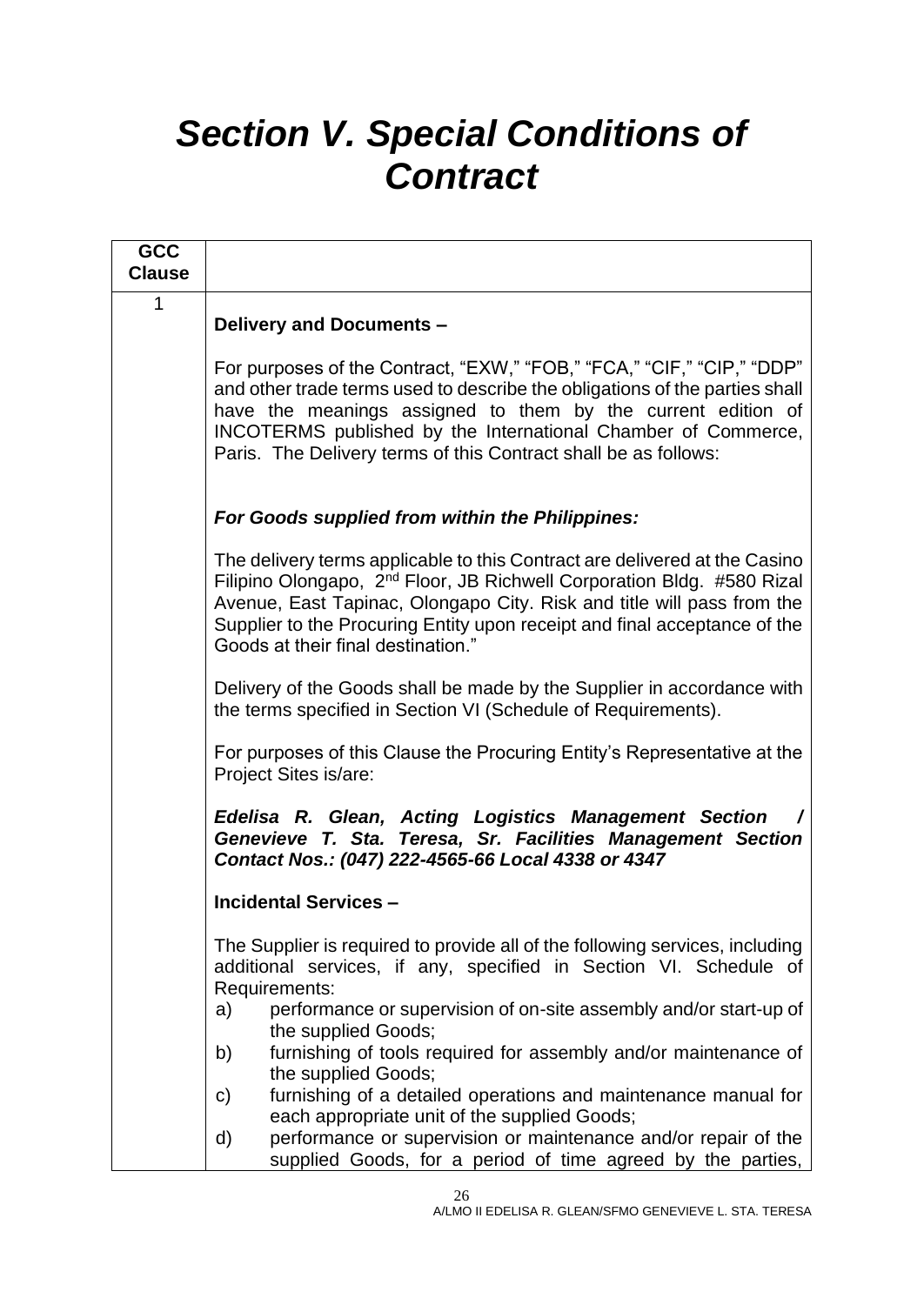| provided that this service shall not relieve the Supplier of any<br>warranty obligations under this Contract; and<br>training of the Procuring Entity's personnel, at the Supplier's plant<br>e)<br>and/or on-site, in assembly, start-up, operation, maintenance,<br>and/or repair of the supplied Goods.                                                                                                                                                                                                                                                                                                                |
|---------------------------------------------------------------------------------------------------------------------------------------------------------------------------------------------------------------------------------------------------------------------------------------------------------------------------------------------------------------------------------------------------------------------------------------------------------------------------------------------------------------------------------------------------------------------------------------------------------------------------|
| The Contract price for the Goods shall include the prices charged by the<br>Supplier for incidental services and shall not exceed the prevailing rates<br>charged to other parties by the Supplier for similar services.                                                                                                                                                                                                                                                                                                                                                                                                  |
| <b>Spare Parts -</b>                                                                                                                                                                                                                                                                                                                                                                                                                                                                                                                                                                                                      |
| The Supplier is required to provide all of the following materials,<br>notifications, and information pertaining to spare parts manufactured or<br>distributed by the Supplier:<br>such spare parts as the Procuring Entity may elect to purchase from<br>a.<br>the Supplier, provided that this election shall not relieve the<br>Supplier of any warranty obligations under this Contract; and                                                                                                                                                                                                                          |
| in the event of termination of production of the spare parts:<br>b.<br>advance notification to the Procuring Entity of the pending<br>i.<br>termination, in sufficient time to permit the Procuring Entity to<br>procure needed requirements; and                                                                                                                                                                                                                                                                                                                                                                         |
| ii.<br>following such termination, furnishing at no cost to the<br>Procuring Entity, the blueprints, drawings, and specifications<br>of the spare parts, if requested.                                                                                                                                                                                                                                                                                                                                                                                                                                                    |
| The spare parts and other components required are listed in Section<br>VI(Schedule of Requirements) and the costs thereof are included in<br>the contract price.                                                                                                                                                                                                                                                                                                                                                                                                                                                          |
| The Supplier shall carry sufficient inventories to assure ex-stock supply<br>of consumable spare parts or components for the Goods for a period of<br>three $(3)$ years.                                                                                                                                                                                                                                                                                                                                                                                                                                                  |
| Spare parts or components shall be supplied as promptly as possible,<br>but in any case, within one (1) month of placing the order.                                                                                                                                                                                                                                                                                                                                                                                                                                                                                       |
| Packaging -                                                                                                                                                                                                                                                                                                                                                                                                                                                                                                                                                                                                               |
| The Supplier shall provide such packaging of the Goods as is required<br>to prevent their damage or deterioration during transit to their final<br>destination, as indicated in this Contract. The packaging shall be<br>sufficient to withstand, without limitation, rough handling during transit<br>and exposure to extreme temperatures, salt and precipitation during<br>transit, and open storage. Packaging case size and weights shall take<br>into consideration, where appropriate, the remoteness of the Goods' final<br>destination and the absence of heavy handling facilities at all points in<br>transit. |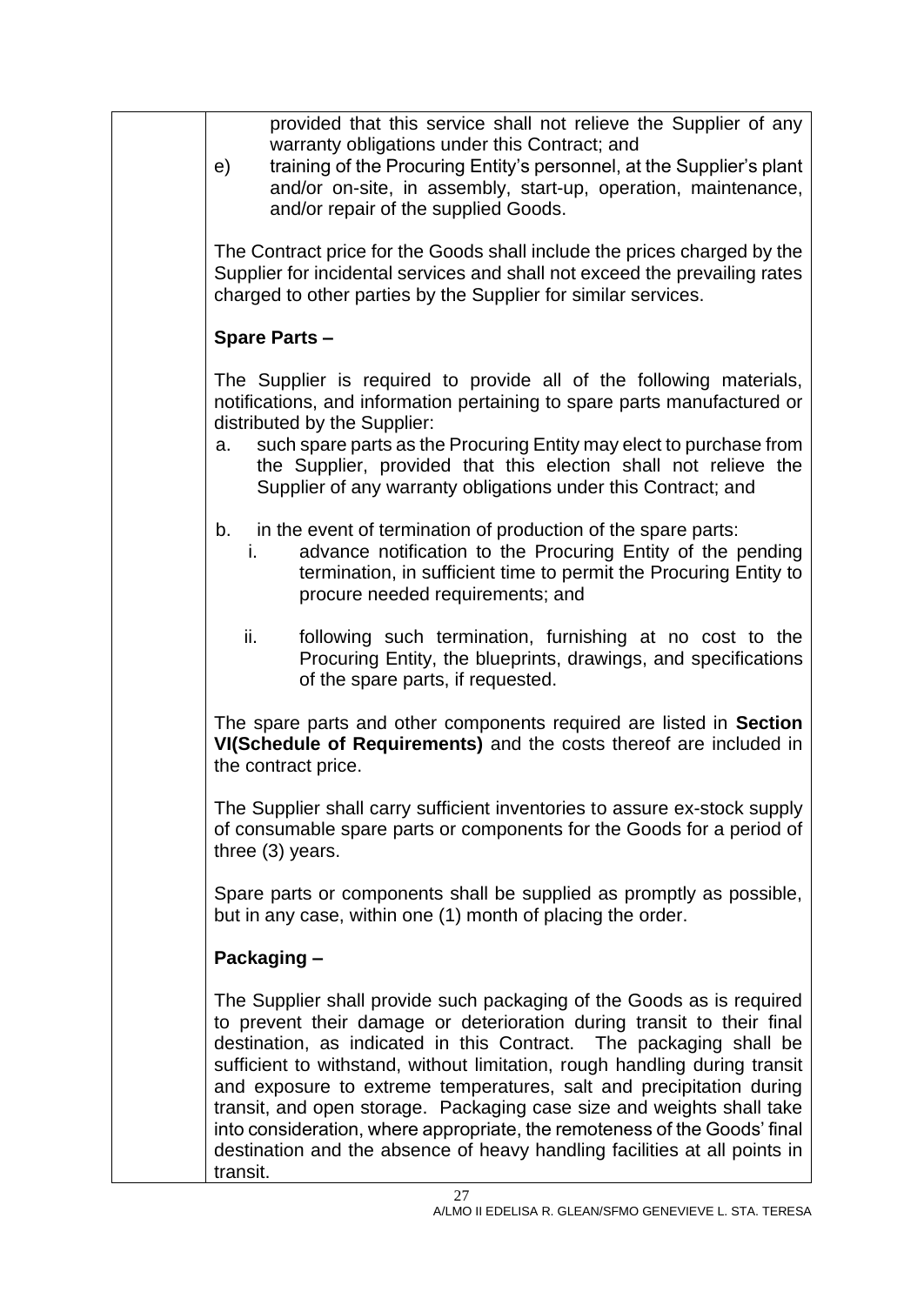The packaging, marking, and documentation within and outside the packages shall comply strictly with such special requirements as shall be expressly provided for in the Contract, including additional requirements, if any, specified below, and in any subsequent instructions ordered by the Procuring Entity.

The outer packaging must be clearly marked on at least four (4) sides as follows:

Name of the Procuring Entity Name of the Supplier Contract Description Final Destination Gross weight Any special lifting instructions Any special handling instructions Any relevant HAZCHEM classifications

A packaging list identifying the contents and quantities of the package is to be placed on an accessible point of the outer packaging if practical. If not practical the packaging list is to be placed inside the outer packaging but outside the secondary packaging.

### **Transportation –**

Where the Supplier is required under Contract to deliver the Goods CIF, CIP, or DDP, transport of the Goods to the port of destination or such other named place of destination in the Philippines, as shall be specified in this Contract, shall be arranged and paid for by the Supplier, and the cost thereof shall be included in the Contract Price.

Where the Supplier is required under this Contract to transport the Goods to a specified place of destination within the Philippines, defined as the Project Site, transport to such place of destination in the Philippines, including insurance and storage, as shall be specified in this Contract, shall be arranged by the Supplier, and related costs shall be included in the contract price.

Where the Supplier is required under Contract to deliver the Goods CIF, CIP or DDP, Goods are to be transported on carriers of Philippine registry. In the event that no carrier of Philippine registry is available, Goods may be shipped by a carrier which is not of Philippine registry provided that the Supplier obtains and presents to the Procuring Entity certification to this effect from the nearest Philippine consulate to the port of dispatch. In the event that carriers of Philippine registry are available but their schedule delays the Supplier in its performance of this Contract the period from when the Goods were first ready for shipment and the actual date of shipment the period of delay will be considered force majeure.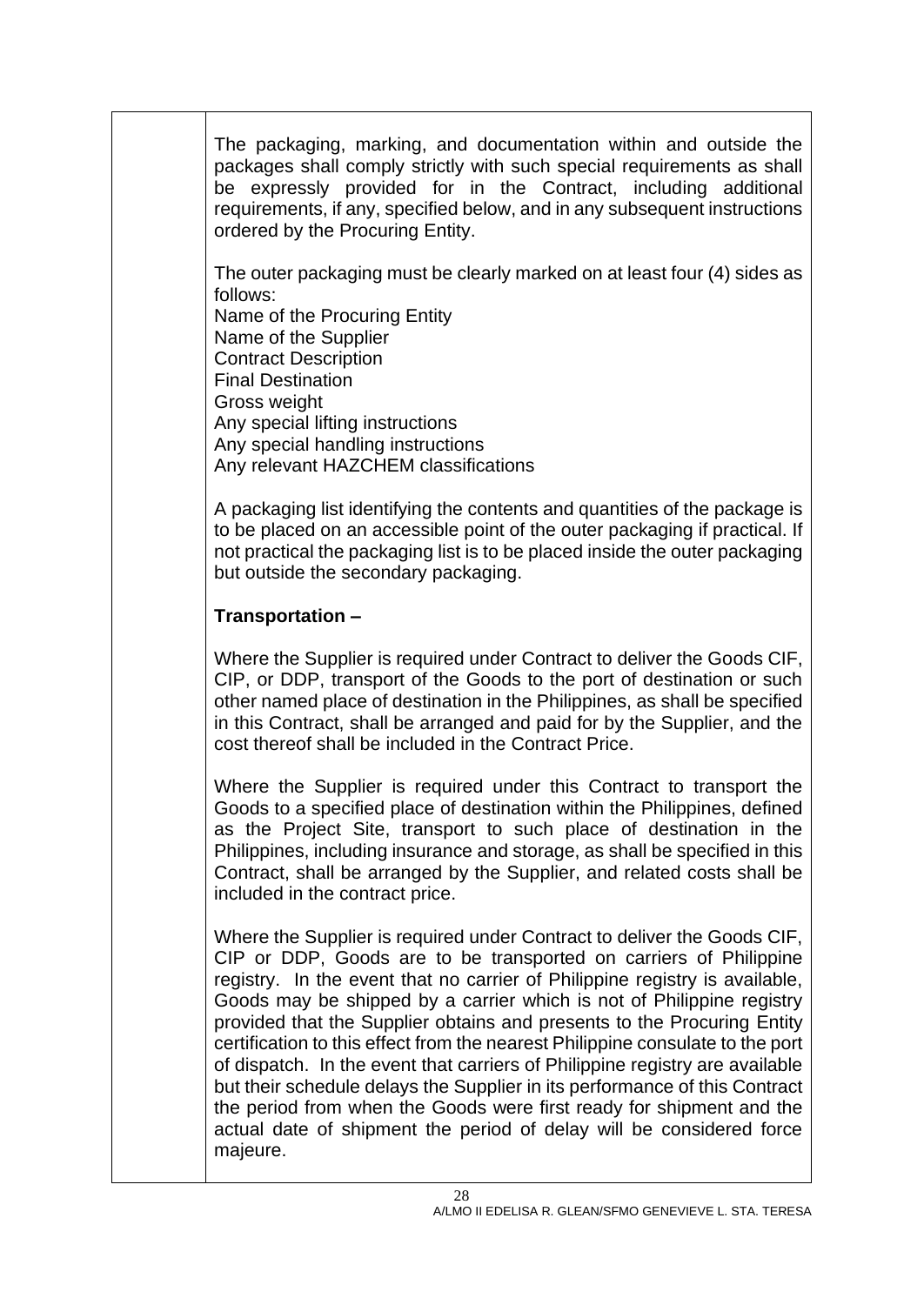| 2.2 | The Procuring Entity accepts no liability for the damage of Goods during<br>transit other than those prescribed by INCOTERMS for DDP deliveries.<br>In the case of Goods supplied from within the Philippines or supplied by<br>domestic Suppliers risk and title will not be deemed to have passed to<br>the Procuring Entity until their receipt and final acceptance at the final<br>destination.<br><b>Intellectual Property Rights -</b><br>The Supplier shall indemnify the Procuring Entity against all third-party<br>claims of infringement of patent, trademark, or industrial design rights<br>arising from use of the Goods or any part thereof.<br>The terms of payment shall be as follows: |  |  |  |  |
|-----|-----------------------------------------------------------------------------------------------------------------------------------------------------------------------------------------------------------------------------------------------------------------------------------------------------------------------------------------------------------------------------------------------------------------------------------------------------------------------------------------------------------------------------------------------------------------------------------------------------------------------------------------------------------------------------------------------------------|--|--|--|--|
|     | 99% of the costs of the items delivered<br>(per lot)<br>subject to<br><b>PAGCOR's</b><br>Lot 1<br>PhP1,014,824.03<br>acceptance [Issuance of the Inspection<br>Lot 2<br>PhP753,354.95<br>and Acceptance Report (IAR)] in writing<br>of the items described in the PO.<br>1% Retention of the items delivered (per<br>lot) to be paid after three (3) months (for<br>expendable supplies) from the formal<br>Lot 1<br>PhP10,250.75<br>acceptance (issuance of the IAR), if and<br>PhP7,609.65<br>Lot 2<br>when no patent and latent defects are<br>noted (issuance of a Certificate of No<br>Patent and Latent Defects).                                                                                   |  |  |  |  |
|     | <b>OR</b><br>100% of the costs of the items delivered<br>provided that the goods supplied are free<br>from patent and latent defects and all<br>PhP1,025,074.78<br>Lot 1<br>conditions imposed under the contract<br>Lot 2<br>PhP760,964.60<br>been fully<br>met;<br>subject<br>have<br>to<br><b>PAGCOR's</b> acceptance (issuance of the<br>IAR) in writing of the items described in<br>this Contract and upon submission of a<br>Special Bank Guarantee equivalent to at<br>least one percent (1%) of the total<br>contract price valid for three (3) months<br>(for expendable supplies) or one (1)<br>(for<br>non-expendable<br>year<br>supplies) from issuance of the IAR.                          |  |  |  |  |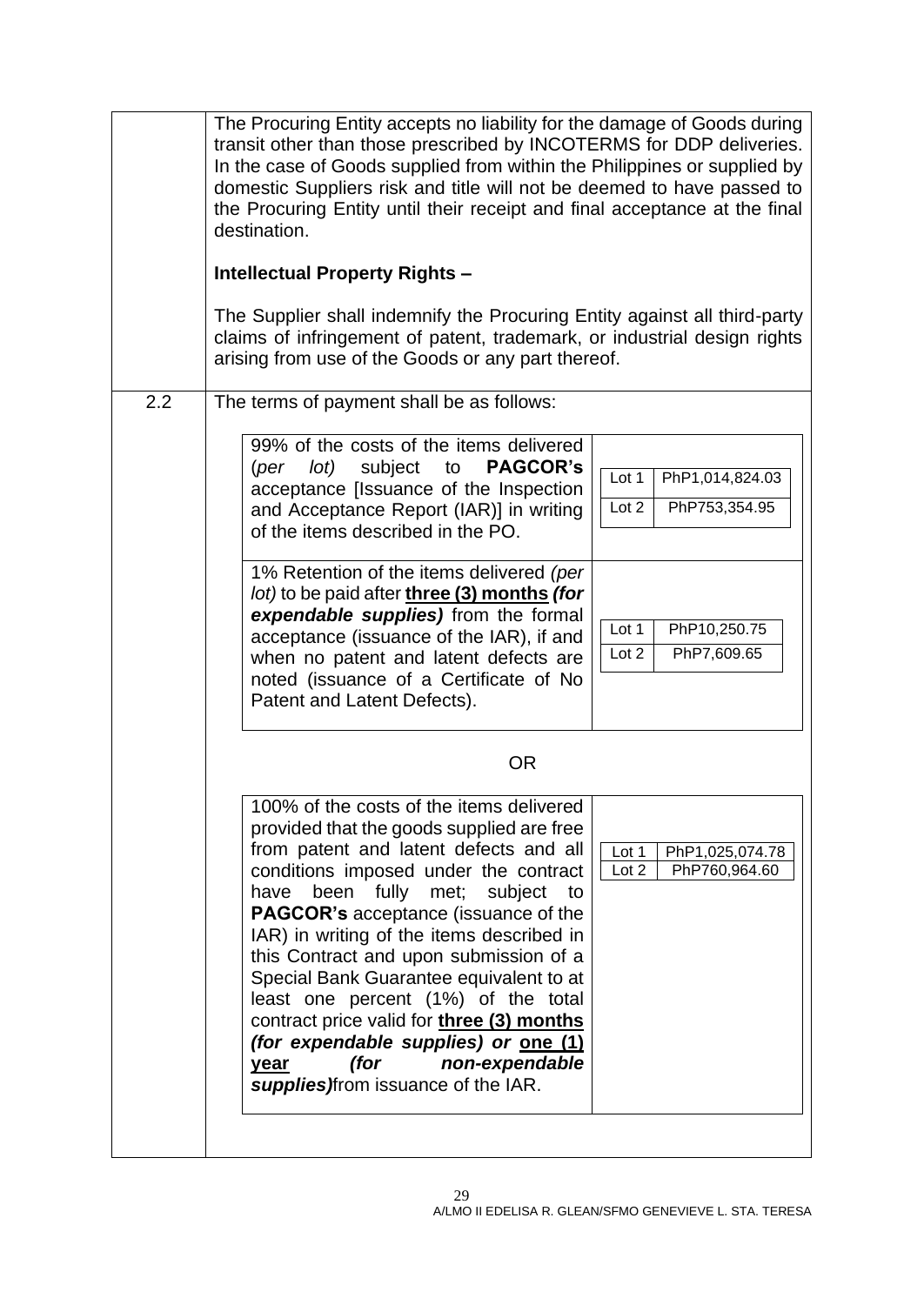| $\overline{4}$ | The inspections and tests that will be conducted are detailed as follows:                                                                                                                                                                                                                                                                   |
|----------------|---------------------------------------------------------------------------------------------------------------------------------------------------------------------------------------------------------------------------------------------------------------------------------------------------------------------------------------------|
|                | Inspection and acceptance shall be conducted by the authorized<br>representatives of the Logistic Management Section / Facilities<br>Management Section, and/or other offices/body authorized by the<br>PAGCOR.                                                                                                                             |
|                | The inspections and tests that will be conducted include, but not limited<br>to inspection for the completeness of the requirements in accordance<br>with the required quantity of the procurement requirement and<br>compliance to all parameters of the Technical Specifications/Scope of<br>Work/Terms of Reference at the project site. |
|                | The goods shall be accepted only by the end user after passing the<br>inspection and acceptance.                                                                                                                                                                                                                                            |
|                | Non-compliance and/or any identified defects with any parameters of the<br>Technical Specifications and/or delay in the completion or delivery of the<br>requirements based on the provisions of the Schedule of Requirements<br>shall be reported to PAGCOR for appropriate penalties and/or sanctions.                                    |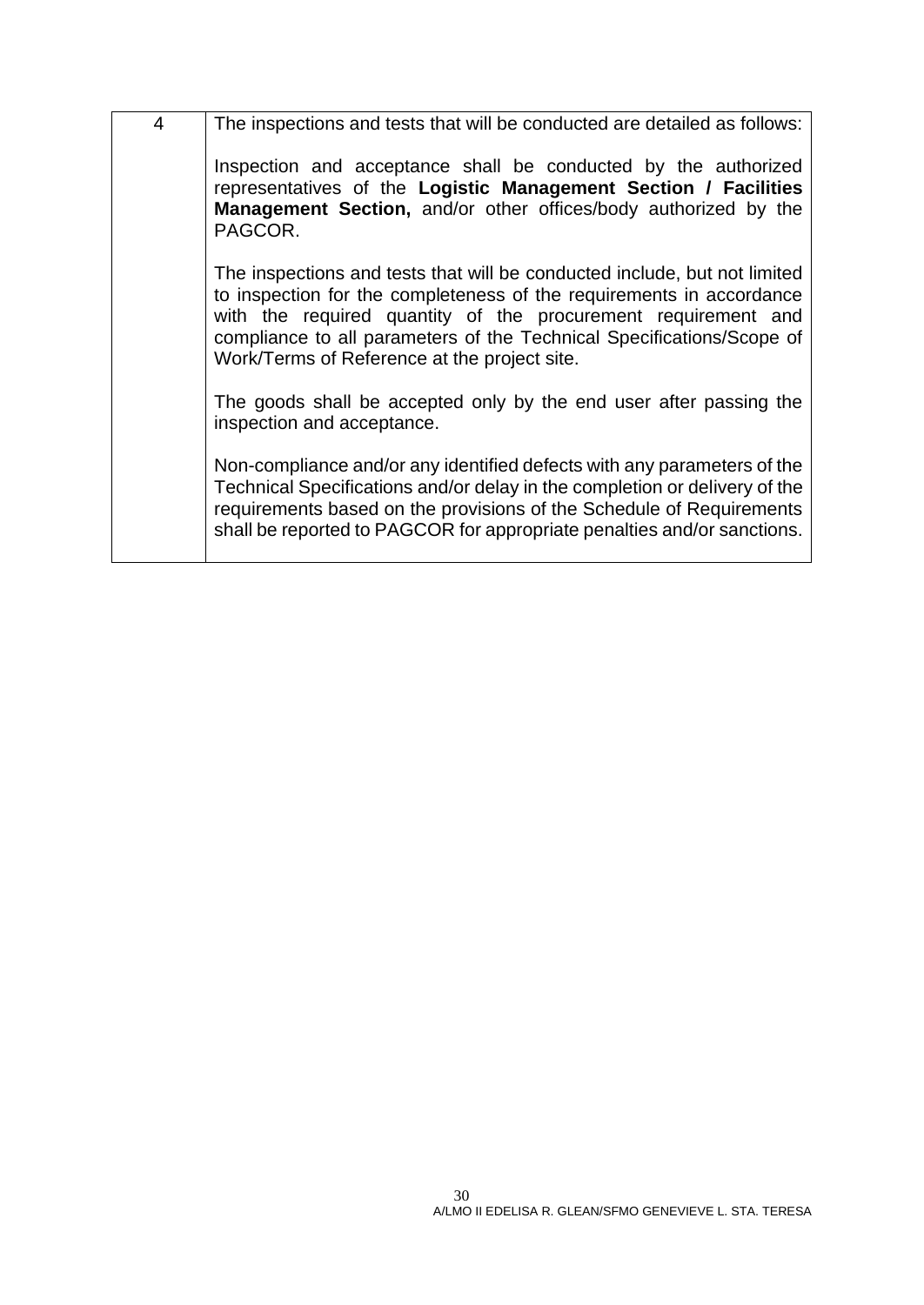# <span id="page-30-0"></span>*Section VI. Schedule of Requirements*

The delivery schedule expressed as weeks/months stipulates hereafter a delivery date which is the date of delivery to the project site.

| <b>Delivery</b>                    | <b>Item/ Quantity</b>                            |           | <b>Schedule of Delivery</b>                                   |
|------------------------------------|--------------------------------------------------|-----------|---------------------------------------------------------------|
| 1 <sup>st</sup><br><b>Delivery</b> | Instant Coffee, Refill, 200g                     | 432 packs |                                                               |
|                                    | Decaffeinated Coffee, Refill                     | 54 packs  |                                                               |
|                                    | Plain Tea                                        | 15 boxes  |                                                               |
|                                    | Green Tea                                        | 30 boxes  |                                                               |
|                                    | Chocolate Drink (Powdered)<br>1.2 Kg/Pack        | 99 packs  | Within<br>fifteen<br>(15)<br>calendar days from the           |
|                                    | Juice Drink (Orange Powdered)                    | 54 packs  | date of receipt by the<br>winning supplier of the             |
|                                    | Instant Iced Tea, Refill,<br>Lemon               | 54 packs  | Notice to Proceed                                             |
|                                    | Coffee Creamer, Refill                           | 432 packs |                                                               |
|                                    | <b>White Sugar</b>                               | 150 kilos |                                                               |
|                                    | <b>Brown Sugar</b>                               | 150 kilos |                                                               |
|                                    | Sugar, Artificial Sweetener                      | 15 packs  |                                                               |
| 2 <sub>nd</sub><br><b>Delivery</b> | Instant Coffee, Refill, 200g                     | 432 packs | Within<br>ninety<br>(90)<br>calendar days from the            |
|                                    | Decaffeinated Coffee, Refill                     | 54 packs  | date of 1 <sup>st</sup> delivery or<br>upon the advice of the |
|                                    | <b>Plain Tea</b>                                 | 5 boxes   | end-user                                                      |
|                                    | Green Tea                                        | 30 boxes  |                                                               |
|                                    | <b>Chocolate Drink (Powdered)</b><br>1.2 Kg/Pack | 99 packs  |                                                               |
|                                    | Juice Drink (Orange Powdered)                    | 54 packs  |                                                               |
|                                    | Instant Iced Tea, Refill,<br>Lemon               | 54packs   |                                                               |
|                                    | Coffee Creamer, Refill                           | 432 packs |                                                               |

### **LOT 1: COFFEE, TEA, POWDERED DRINKS, CREAMER AND SUGAR**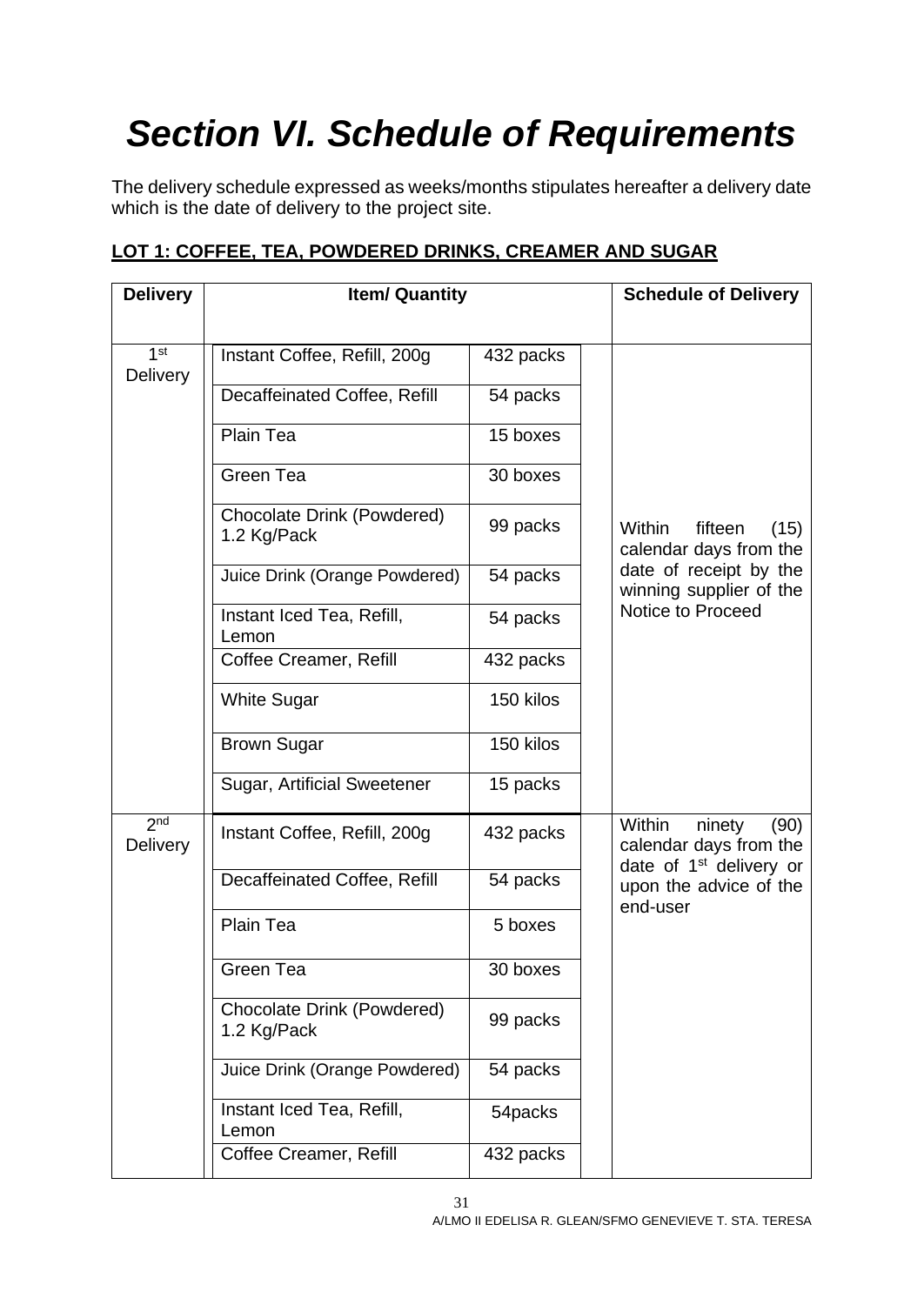|                                    | Sugar, Artificial Sweetener                      | 15 packs  |                                                               |
|------------------------------------|--------------------------------------------------|-----------|---------------------------------------------------------------|
|                                    |                                                  |           |                                                               |
| 3 <sup>rd</sup><br><b>Delivery</b> | Instant Coffee, Refill, 200g                     | 432 packs | Within<br>ninety<br>(90)<br>calendar days from the            |
|                                    | Decaffeinated Coffee, Refill                     | 54 packs  | date of 2 <sup>nd</sup> delivery or<br>upon the advice of the |
|                                    | Plain Tea                                        | 10 boxes  | end-user                                                      |
|                                    | Green Tea                                        | 25 boxes  |                                                               |
|                                    | <b>Chocolate Drink (Powdered)</b><br>1.2 Kg/Pack | 99 packs  |                                                               |
|                                    | Juice Drink (Orange Powdered)                    | 54 packs  |                                                               |
|                                    | Instant Iced Tea, Refill,<br>Lemon               | 54 packs  |                                                               |
|                                    | Coffee Creamer, Refill                           | 432 packs |                                                               |
|                                    | White Sugar                                      | 150 kilos |                                                               |
|                                    | <b>Brown Sugar</b>                               | 150 kilos |                                                               |
|                                    | Sugar, Artificial Sweetener                      | 10 packs  |                                                               |
| 4 <sup>th</sup><br><b>Delivery</b> | Instant Coffee, Refill, 200g                     | 408 packs | Within<br>ninety<br>(90)<br>calendar days from the            |
|                                    | Decaffeinated Coffee, Refill                     | 54 packs  | date of 3rd delivery or<br>upon the advice of the             |
|                                    | Plain Tea                                        | 10 boxes  | end-user                                                      |
|                                    | Green Tea                                        | 25 boxes  |                                                               |
|                                    | <b>Chocolate Drink (Powdered)</b><br>1.2 Kg/Pack | 90 packs  |                                                               |
|                                    | Juice Drink (Orange Powdered)                    | 54 packs  |                                                               |
|                                    | Instant Iced Tea, Refill,<br>Lemon               | 54 packs  |                                                               |
|                                    | Coffee Creamer, Refill                           | 432 packs |                                                               |
|                                    | Sugar, Artificial Sweetener                      | 10 packs  |                                                               |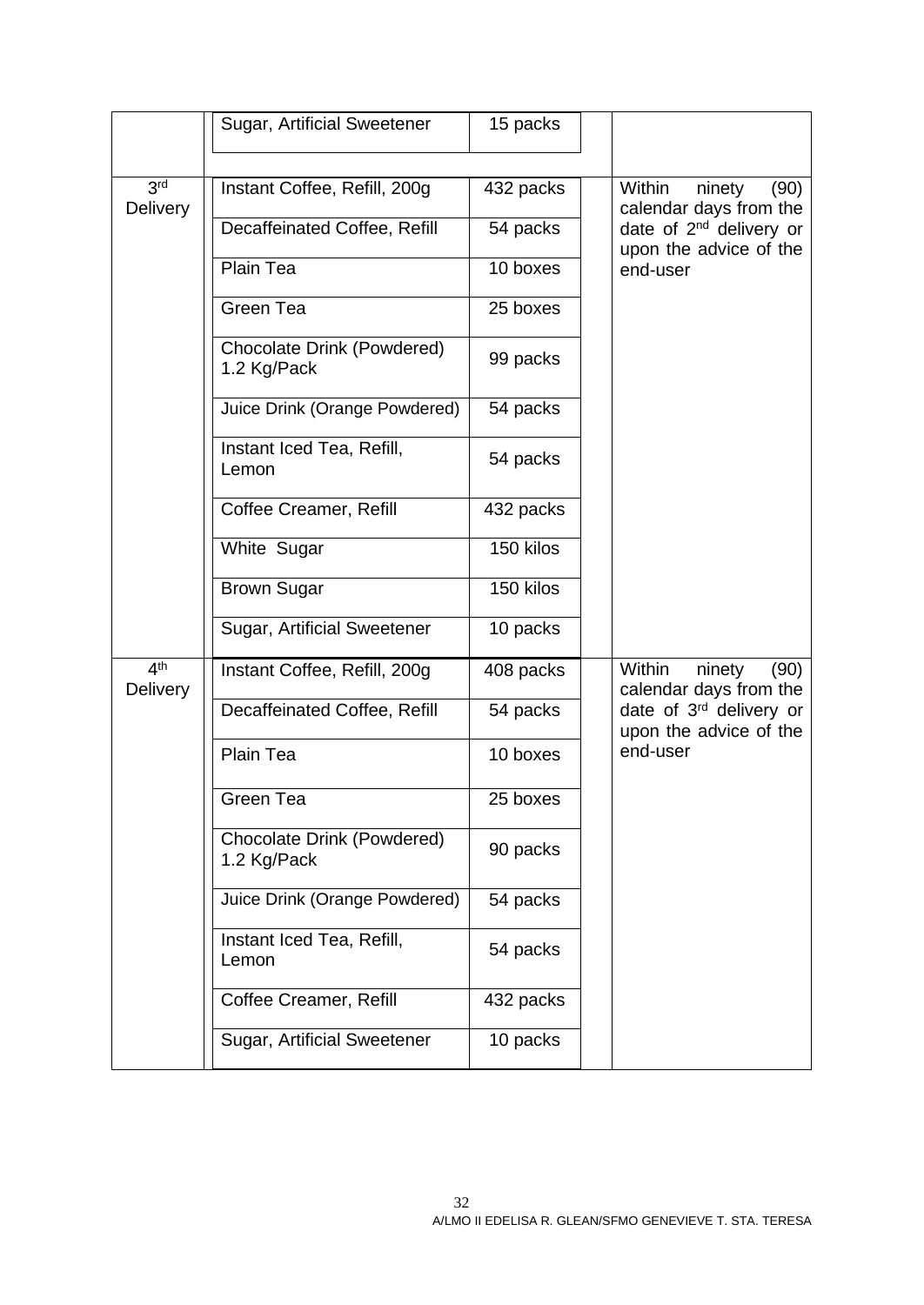### **LOT 2: COLD BEVERAGES**

| <b>Delivery</b>                    | <b>Item/ Quantity</b>      |          | <b>Schedule of Delivery</b>                                   |
|------------------------------------|----------------------------|----------|---------------------------------------------------------------|
| 1 <sup>st</sup>                    | Beer in can, Light         | 25 cases |                                                               |
| <b>Delivery</b>                    |                            |          |                                                               |
|                                    | Beer in can, Pale          | 15 cases |                                                               |
|                                    | Juice, Mango Juice         | 20 cases |                                                               |
|                                    | Juice Drink in can         | 20 cases | Within<br>fifteen<br>(15)                                     |
|                                    | Softdrinks, Regular in can | 25 cases | calendar days from the<br>date of receipt by the              |
|                                    | Softdrinks, Light in can   | 15 cases | winning supplier of the<br>Notice to Proceed                  |
|                                    | Softdrinks, Zero Sugar     | 35 cases |                                                               |
|                                    | Softdrinks, Orange         | 25 cases |                                                               |
|                                    | Softdrinks, Clear Soda     | 25 cases |                                                               |
|                                    |                            |          |                                                               |
| 2 <sub>nd</sub><br><b>Delivery</b> | Beer in can, Light         | 25 cases | Within<br>ninety<br>(90)<br>calendar days from the            |
|                                    | Beer in can, Pale          | 15 cases | date of 1 <sup>st</sup> delivery or<br>upon the advice of the |
|                                    | Juice, Mango Juice         | 20 cases | end-user                                                      |
|                                    | Juice Drink in can         | 20 cases |                                                               |
|                                    | Softdrinks, Regular in can | 25 cases |                                                               |
|                                    | Softdrinks, Light in can   | 10 cases |                                                               |
|                                    | Softdrinks, Zero Sugar     | 35 cases |                                                               |
|                                    | Softdrinks, Orange         | 25 cases |                                                               |
|                                    | Softdrinks, Clear Soda     | 25 cases |                                                               |
|                                    |                            |          |                                                               |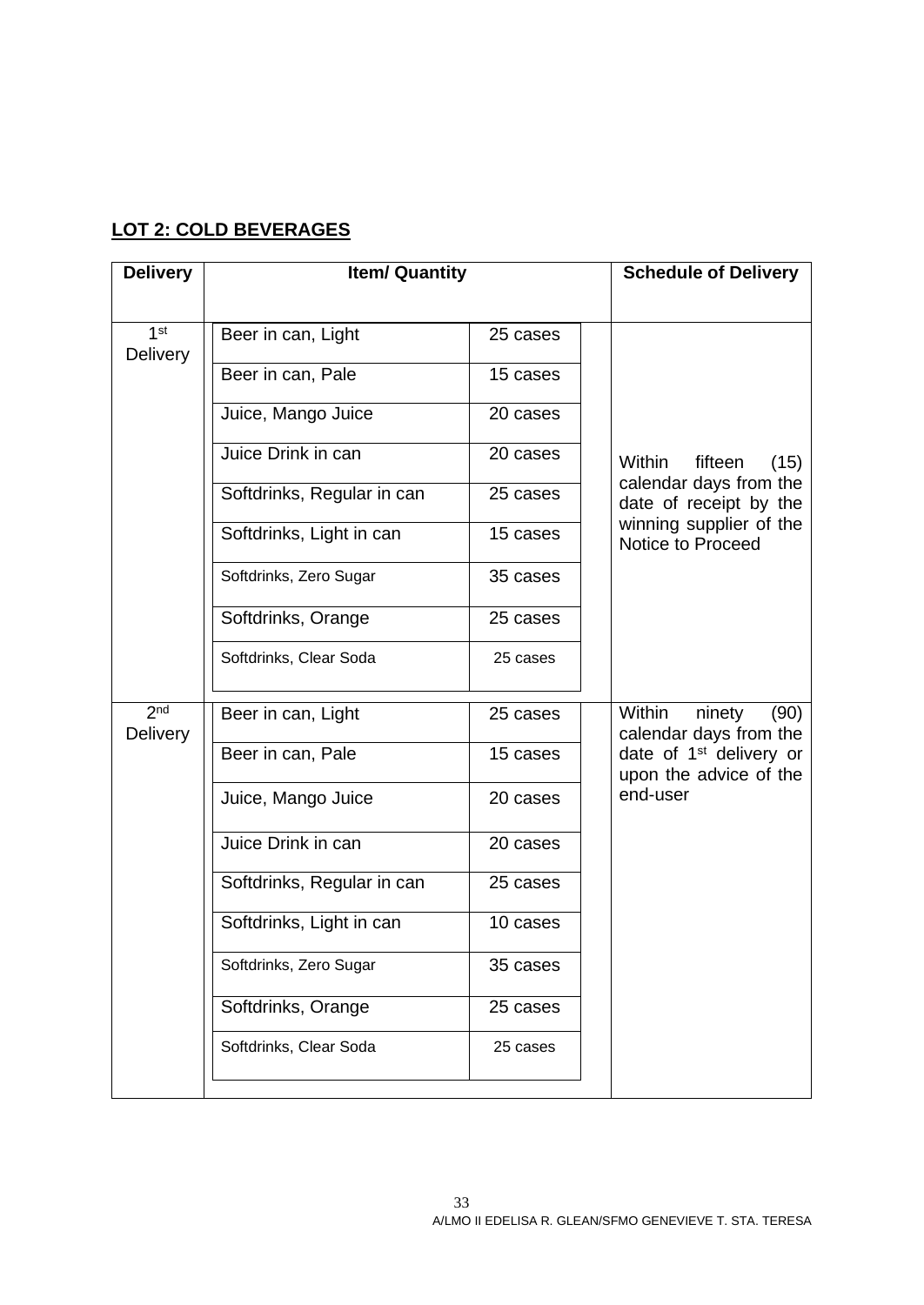| 3 <sup>rd</sup><br>Delivery | Beer in can, Light         | 25 cases | Within<br>ninety<br>(90)<br>calendar days from the            |
|-----------------------------|----------------------------|----------|---------------------------------------------------------------|
|                             | Beer in can, Pale          | 10 cases | date of 2 <sup>nd</sup> delivery or<br>upon the advice of the |
|                             | Juice, Mango Juice         | 20 cases | end-user                                                      |
|                             | Juice Drink in can         | 20 cases |                                                               |
|                             | Softdrinks, Regular in can | 25 cases |                                                               |
|                             | Softdrinks, Light in can   | 10 cases |                                                               |
|                             | Softdrinks, Zero Sugar     | 35 cases |                                                               |
|                             | Softdrinks, Orange         | 25 cases |                                                               |
|                             | Softdrinks, Clear Soda     | 25 cases |                                                               |
| 4 <sup>th</sup><br>Delivery | Beer in can, Light         | 15 cases | Within<br>(90)<br>ninety<br>calendar days from the            |
|                             | Beer in can, Pale          | 10 cases | date of 3rd delivery or<br>upon the advice of the             |
|                             | Juice, Mango Juice         | 20 cases | end-user                                                      |
|                             | Juice Drink in can         | 20 cases |                                                               |
|                             | Softdrinks, Regular in can | 15 cases |                                                               |
|                             | Softdrinks, Light in can   | 10 cases |                                                               |
|                             | Softdrinks, Zero Sugar     | 35 cases |                                                               |
|                             | Softdrinks, Orange         | 15 cases |                                                               |
|                             | Softdrinks, Clear Soda     | 15 cases |                                                               |

#### **CONFORME:**

*[Signature of the Authorized Rep.] [in the capacity of] (Please indicate position of Authorized Rep.)]*

Duly authorized to sign Bid for and on behalf of \_\_\_\_\_\_\_\_\_\_\_\_\_\_\_\_\_\_\_\_\_\_\_\_\_\_\_\_\_\_\_ *(Please indicate name of company)*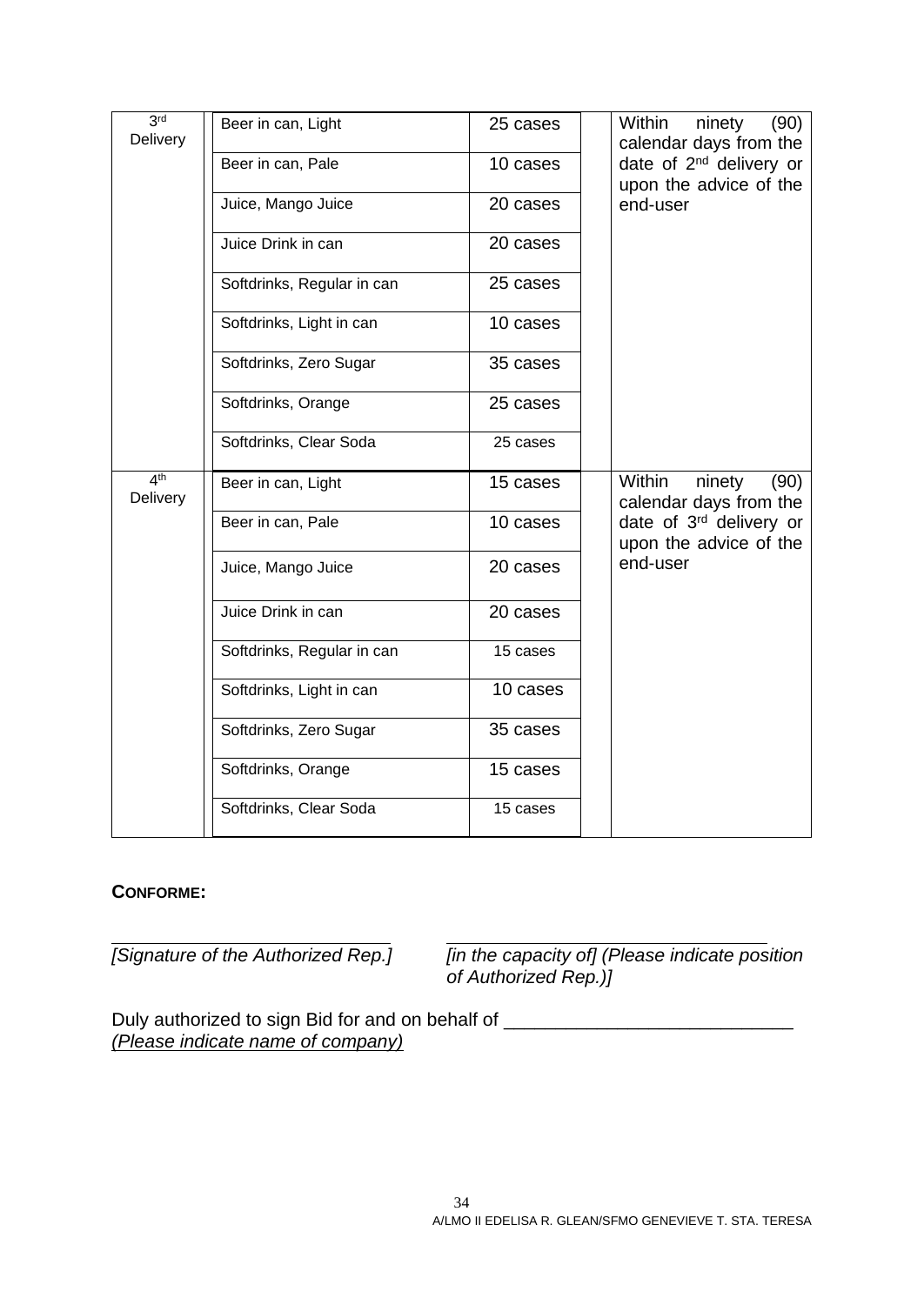# *Section VII. Technical Specification*

| <b>Specification</b> | <b>Statement of Compliance</b>                                                                                                                                                                                                                                                                                                                                                                                                                                                                                                                                                                                                                                                                                                                                                                                                                                                                                                                                                                                                                                                                                                                                                                                                                                                                                                                             |
|----------------------|------------------------------------------------------------------------------------------------------------------------------------------------------------------------------------------------------------------------------------------------------------------------------------------------------------------------------------------------------------------------------------------------------------------------------------------------------------------------------------------------------------------------------------------------------------------------------------------------------------------------------------------------------------------------------------------------------------------------------------------------------------------------------------------------------------------------------------------------------------------------------------------------------------------------------------------------------------------------------------------------------------------------------------------------------------------------------------------------------------------------------------------------------------------------------------------------------------------------------------------------------------------------------------------------------------------------------------------------------------|
|                      | Bidders must state here either "Comply" or "Not Comply"<br>against each of the individual parameters of each<br>Specification stating the corresponding performance<br>parameter of the equipment offered. Bidders should<br>likewise indicate the "BRAND" to be offered, if item to<br>branded.<br>Otherwise,<br>offered<br>is<br>indicate<br>be<br>"UNBRANDED / GENERIC". Statements of "Comply" or<br>"Not Comply" must be supported by evidence in a Bidders<br>Bid and cross-referenced to that evidence. Evidence shall<br>be in the form of manufacturer's un-amended sales<br>literature, unconditional statements of specification and<br>compliance issued by the manufacturer, samples,<br>independent test data etc., as appropriate. A statement that<br>is not supported by evidence or is subsequently found to be<br>contradicted by the evidence presented will render the Bid<br>under evaluation liable for rejection. A statement either in<br>the Bidders statement of compliance or the supporting<br>evidence that is found to be false either during Bid<br>evaluation, post-qualification or the execution of the<br>Contract may be regarded as fraudulent and render the<br>Bidder or supplier liable for prosecution subject to the<br>provisions of <b>ITB</b> Clause $3.1(a)(ii)$ and/or <b>GCC</b> Clause<br>$2.1(a)(ii)$ . |
|                      | SUPPLY AND DELIVERY OF TWO (2) LOTS VARIOUS HOT AND COLD BEVERAGES                                                                                                                                                                                                                                                                                                                                                                                                                                                                                                                                                                                                                                                                                                                                                                                                                                                                                                                                                                                                                                                                                                                                                                                                                                                                                         |

**under ITB No. PB22-04-004OLO**

## **LOT 1 – COFFEE, TEA, POWDERED DRINKS, CREAMER AND SUGAR**

| <b>Item</b><br><b>Particulars</b><br>No. | Quantity/<br>Jnit of<br><b>Measurement</b> | <b>Statement of</b><br><b>Compliance</b> | <b>Brand Name</b> |
|------------------------------------------|--------------------------------------------|------------------------------------------|-------------------|
|------------------------------------------|--------------------------------------------|------------------------------------------|-------------------|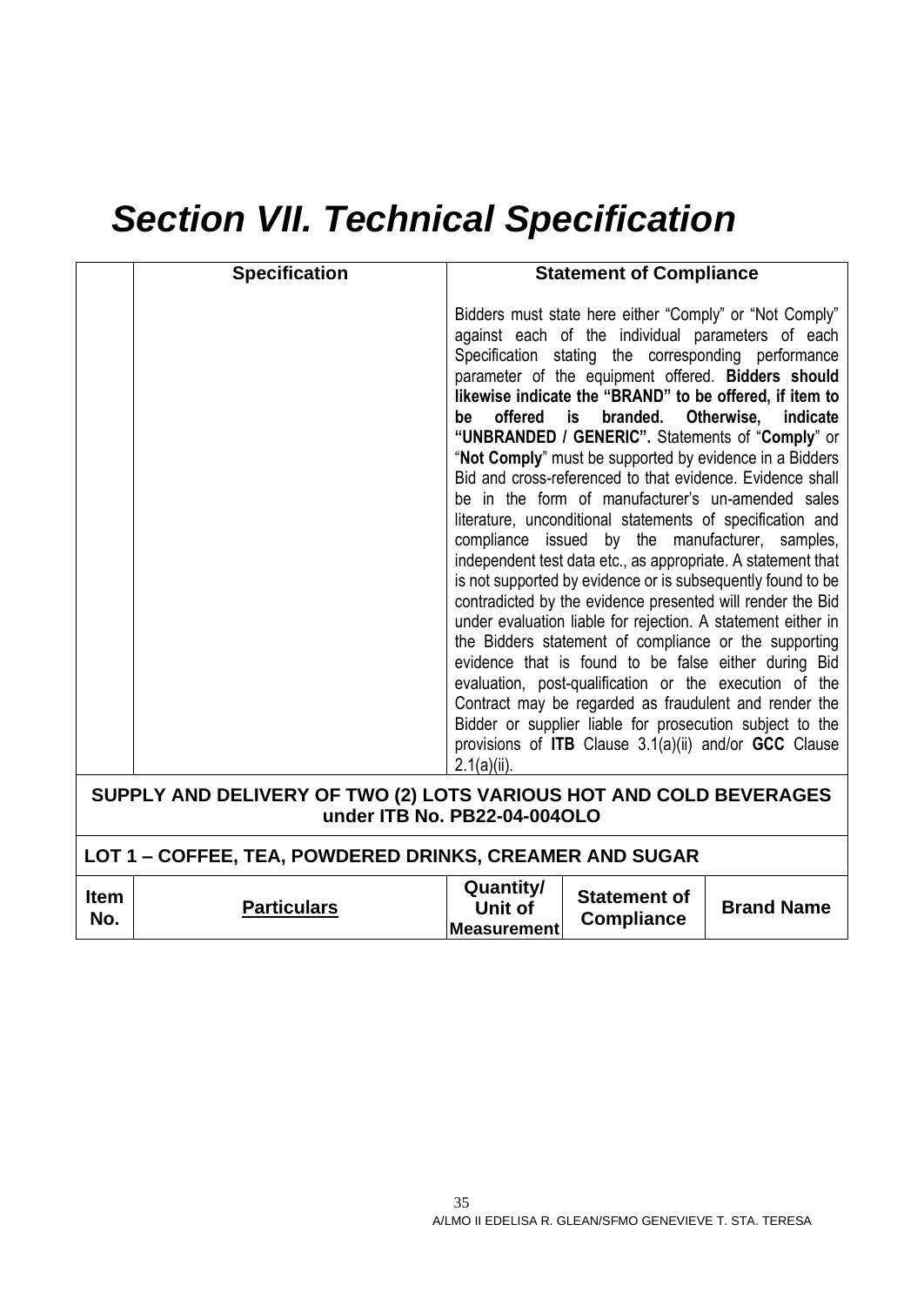| 1            | <b>INSTANT COFFEE, REFILL</b><br>$\checkmark$ BRANDED<br>$\checkmark$ 100% INSTANT COFFEE<br>$\checkmark$ FINE GRANULES<br>$\checkmark$ MINIMUM OF 200 GRAMS PER PACK<br>$\checkmark$ PERFORMANCE – SOLUBILITY, 100% DRY AND<br>FREE FLOWING FINE GRANULES, DISSOLVES<br>QUICKLY AND EVENLY<br>$\checkmark$ APPEARANCE - UNIFORM FREE FLOWING IN<br>COFFEE GRANULES, FREE FROM<br>DISCOLORATION OR APPARENT EXTRANEOUS<br>MATTER.<br>$\checkmark$ TASTE - FREE OF ANY UNUSUAL OR ABNORMAL<br>TASTE AND SMELL (E.G. SOUR TASTE AND<br>PUTRID SMELL)<br>$\checkmark$ PACKAGING: FIRMLY MACHINE SEALED IN<br>ALUMINUM FOIL POUCH/PACK WITH THE<br>FOLLOWING SPECIFICATIONS<br>$\checkmark$ WITH PRINT OF BRAND, MANUFACTURER,<br>INGREDIENTS, NET WEIGHT AND EXPIRATION<br>DATE ON THE ALUMINUM FOIL POUCH/PACK<br><b>ITSELF</b><br>√ IN ORIGINAL BRANDED PACKAGING (REPACKING<br>IS NOT ALLOWED<br>$\checkmark$ NO HANDWRITTEN PRODUCT DETAILS ON THE<br><b>PACKAGING</b><br><b>EXPIRATION DATE SHOULD BE AT LEAST EIGHT (8)</b><br><b>MONTHS FROM DATE OF DELIVERY / ACCEPTANCE</b> | 1704 Packs |  |
|--------------|------------------------------------------------------------------------------------------------------------------------------------------------------------------------------------------------------------------------------------------------------------------------------------------------------------------------------------------------------------------------------------------------------------------------------------------------------------------------------------------------------------------------------------------------------------------------------------------------------------------------------------------------------------------------------------------------------------------------------------------------------------------------------------------------------------------------------------------------------------------------------------------------------------------------------------------------------------------------------------------------------------------------------------------------------------------------------------|------------|--|
| $\mathbf{2}$ | <b>DECAFFEINATED COFFEE, REFILL</b><br>$\checkmark$ BRANDED<br>$\checkmark$ 80GRAMS PER PACK<br>$\checkmark$ 100% INSTANT COFFEE, REFILL<br>$\checkmark$ FINE GRANULES<br>$\checkmark$ PACKAGING: FIRMLY MACHINE SEALED IN<br>ALUMINUM FOIL POUCH/PACK WITH THE<br><b>FOLLOWING SPECIFICATIONS</b><br>$\checkmark$ WITH PRINT OF BRAND, MANUFACTURER,<br>INGREDIENTS, NET WEIGHT AND EXPIRATION<br>DATE ON THE ALUMINUM FOIL POUCH/PACK<br><b>ITSELF</b><br>$\checkmark$ IN ORIGINAL BRANDED PACKAGING (REPACKING<br>IS NOT ALLOWED<br>$\checkmark$ NO HANDWRITTEN PRODUCT DETAILS ON THE<br><b>PACKAGING</b><br>✓<br><b>EXPIRATION DATE SHOULD BE AT LEAST EIGHT (8)</b><br><b>MONTHS FROM DATE OF DELIVERY / ACCEPTANCE</b>                                                                                                                                                                                                                                                                                                                                                      | 216 Packs  |  |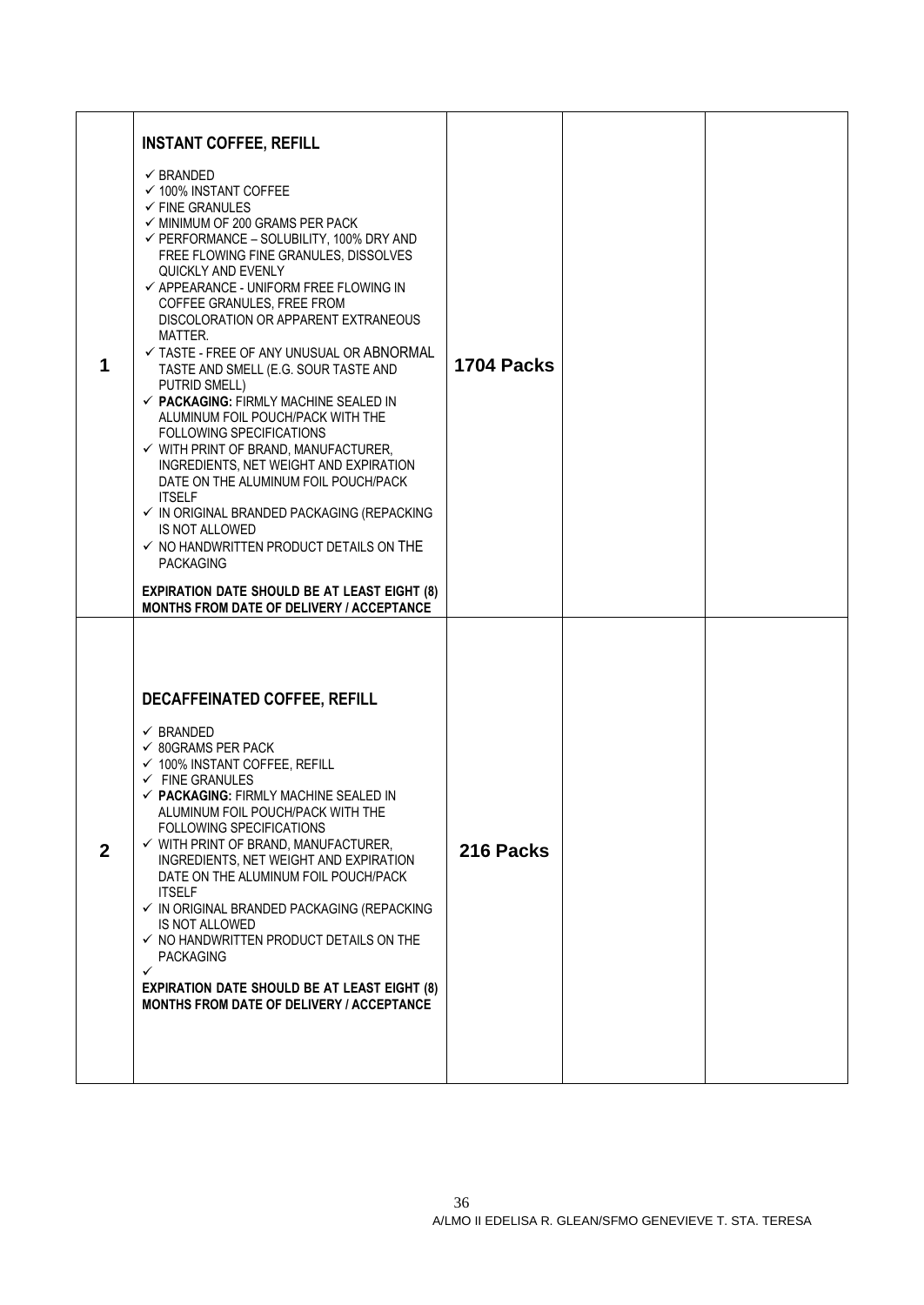| 3 | <b>PLAIN TEA</b><br>$\checkmark$ BRANDED<br>$\checkmark$ 50 TEA BAGS/BOX<br>$\checkmark$ MINIMUM OF 1.5 GRAMS/TEABAG OR PREVAILING<br>PACKAGING AVAILABLE IN THE MARKET,<br>PROVIDED, A CERTIFICATE AS PROOF OF<br>CHANGE IN SPECIFICATION MUST BE SUBMITTED<br>$\checkmark$ PLAIN TEA<br>$\checkmark$ SEPARATELY PACKED PER TEA BAG PER BOX<br><b>PACKAGING:</b><br>$\checkmark$ WITH PRINT OF BRAND, MANUFACTURER,<br>INGREDIENTS, NET WEIGHT AND EXPIRATION<br>DATE ON THE BOX ITSELF<br>$\checkmark$ IN ORIGINAL BRANDED PACKAGING (REPACKING<br>IS NOT ALLOWED<br>$\checkmark$ NO HANDWRITTEN PRODUCT DETAILS ON THE<br><b>PACKAGING</b><br><b>EXPIRATION DATE SHOULD BE AT LEAST EIGHT (8)</b><br><b>MONTHS FROM DATE OF DELIVERY / ACCEPTANCE</b> | 50 boxes  |  |
|---|----------------------------------------------------------------------------------------------------------------------------------------------------------------------------------------------------------------------------------------------------------------------------------------------------------------------------------------------------------------------------------------------------------------------------------------------------------------------------------------------------------------------------------------------------------------------------------------------------------------------------------------------------------------------------------------------------------------------------------------------------------|-----------|--|
| 4 | <b>GREEN TEA</b><br>$\checkmark$ BRANDED<br>$\checkmark$ 50 TEA BAGS/BOX<br>$\checkmark$ MINIMUM OF 1.5 GRAMS /TEA BAG OR<br>PREVAILING PACKAGING AVAILABLE IN THE<br>MARKET, PROVIDED, A CERTIFICATE AS PROOF<br>OF CHANGE IN SPECIFICATION MUST BE<br><b>SUBMITTED</b><br>$\checkmark$ SEPARATELY PACKED PER TEA BAG PER BOX<br><b>PACKAGING:</b><br>$\checkmark$ WITH PRINT OF BRAND, MANUFACTURER,<br>INGREDIENTS, NET WEIGHT AND EXPIRATION<br>DATE ON THE BOX ITSELF<br>$\checkmark$ IN ORIGINAL BRANDED PACKAGING (REPACKING<br>IS NOT ALLOWED<br>$\checkmark$ NO HANDWRITTEN PRODUCT DETAILS ON THE<br><b>PACKAGING</b><br><b>EXPIRATION DATE SHOULD BE AT LEAST EIGHT (8)</b><br><b>MONTHS FROM DATE OF DELIVERY / ACCEPTANCE</b>               | 110 Boxes |  |
| 5 | <b>CHOCOLATE DRINK</b><br>$\checkmark$ BRANDED<br>$\checkmark$ 1.2 KG/PACK<br>$\checkmark$ 100 % CHOCOLATE TASTE<br>$\checkmark$ POWDERED FORM<br>$\checkmark$ PACKAGING: FIRMLY MACHINE SEALED IN<br>ALUMINUM FOIL POUCH/PACK WITH THE<br>FOLLOWING SPECIFICATIONS<br>$\checkmark$ WITH PRINT OF BRAND, MANUFACTURER,<br>INGREDIENTS, NET WEIGHT AND EXPIRATION<br>DATE ON THE ALUMINUM FOIL POUCH/PACK<br><b>ITSELF</b><br>$\checkmark$ IN ORIGINAL BRANDED PACKAGING (REPACKING<br><b>IS NOT ALLOWED</b><br>$\checkmark$ NO HANDWRITTEN PRODUCT DETAILS ON THE<br><b>PACKAGING</b>                                                                                                                                                                    | 387 Packs |  |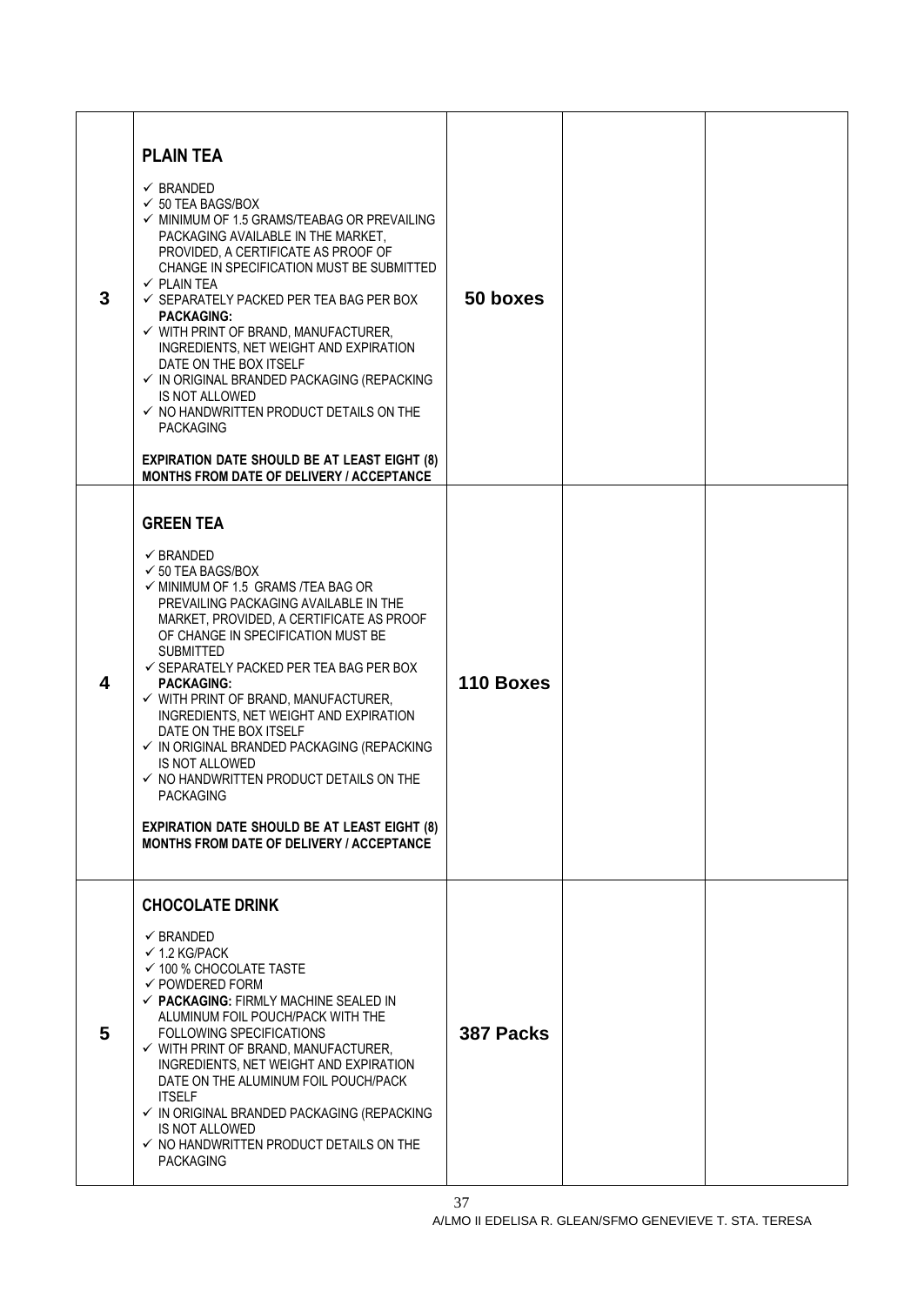|                | <b>EXPIRATION DATE SHOULD BE AT LEAST EIGHT (8)</b><br>MONTHS FROM DATE OF DELIVERY / ACCEPTANCE                                                                                                                                                                                                                                                                                                                                                                                                                                                                                                                                                                                                                                                                        |           |  |
|----------------|-------------------------------------------------------------------------------------------------------------------------------------------------------------------------------------------------------------------------------------------------------------------------------------------------------------------------------------------------------------------------------------------------------------------------------------------------------------------------------------------------------------------------------------------------------------------------------------------------------------------------------------------------------------------------------------------------------------------------------------------------------------------------|-----------|--|
| 6              | <b>JUICE DRINK</b><br>$\checkmark$ BRANDED<br>$\checkmark$ ORANGE FLAVOR<br>$\checkmark$ CONCENTRATED, POWDERED FORM<br>✓ MINIMUM OF 200 GRAMS PER PACK, YIELD: MIN<br>OF 8 LITERS/PACK<br>$\checkmark$ PACKAGING: FIRMLY MACHINE SEALED IN<br>ALUMINUM FOIL POUCH/PACK WITH THE<br><b>FOLLOWING SPECIFICATIONS</b><br>$\checkmark$ WITH PRINT OF BRAND, MANUFACTURER,<br>INGREDIENTS, NET WEIGHT AND EXPIRATION<br>DATE ON THE ALUMINUM FOIL POUCH/PACK<br><b>ITSELF</b><br>$\checkmark$ IN ORIGINAL BRANDED PACKAGING (REPACKING<br><b>IS NOT ALLOWED</b><br>$\checkmark$ NO HANDWRITTEN PRODUCT DETAILS ON THE<br><b>PACKAGING</b><br><b>EXPIRATION DATE SHOULD BE AT LEAST EIGHT (8)</b><br>MONTHS FROM DATE OF DELIVERY / ACCEPTANCE                               | 216 Packs |  |
| $\overline{7}$ | <b>INSTANT ICED TEA, REFILL, LEMON</b><br>$\checkmark$ BRANDED<br>$\checkmark$ LEMON FLAVOR<br>$\checkmark$ CONCENTRATED, POWDERED FORM<br>$\checkmark$ MINIMUM OF 200 GRAMS PER PACK, YIELD: MIN<br>OF 8 LITERS/PACK<br>$\checkmark$ PACKAGING: FIRMLY MACHINE SEALED IN<br>ALUMINUM FOIL POUCH/PACK WITH THE<br>FOLLOWING SPECIFICATIONS<br>$\checkmark$ WITH PRINT OF BRAND, MANUFACTURER,<br>INGREDIENTS, NET WEIGHT AND EXPIRATION<br>DATE ON THE ALUMINUM FOIL POUCH/PACK<br><b>ITSELF</b><br>$\checkmark$ IN ORIGINAL BRANDED PACKAGING (REPACKING<br><b>IS NOT ALLOWED</b><br>$\checkmark$ NO HANDWRITTEN PRODUCT DETAILS ON THE<br><b>PACKAGING</b><br><b>EXPIRATION DATE SHOULD BE AT LEAST EIGHT (8)</b><br><b>MONTHS FROM DATE OF DELIVERY / ACCEPTANCE</b> | 216 Packs |  |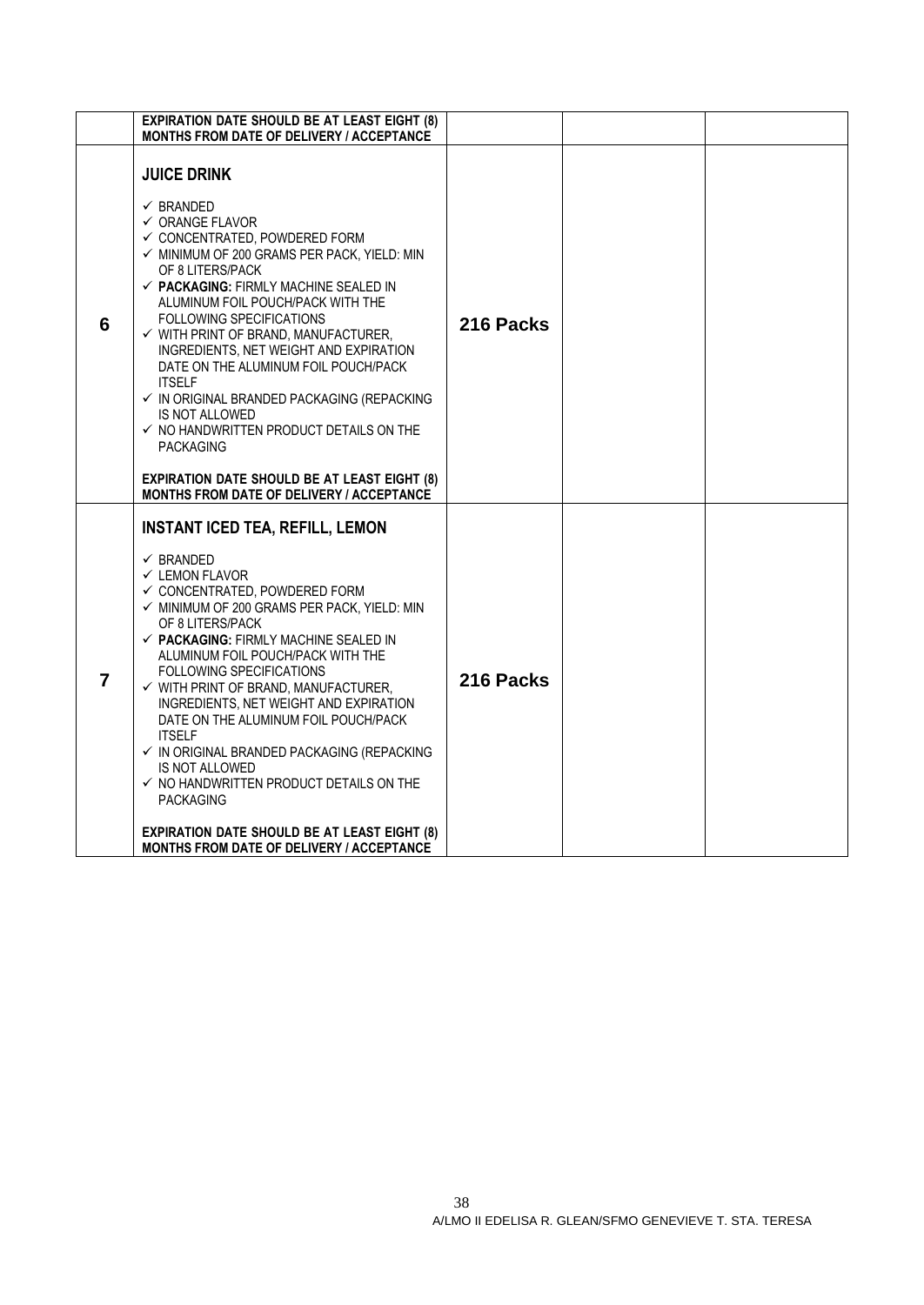| 8  | <b>COFFEE CREAMER, REFILL</b><br>$\checkmark$ BRANDED<br>$\checkmark$ WHITE<br>$\checkmark$ NON-DAIRY<br>$\checkmark$ ORIGINAL FLAVOR<br>$\checkmark$ MINIMUM OF 450 GRAMS PER PACK<br>$\checkmark$ PACKAGING: FIRMLY MACHINE SEALED IN<br>ALUMINUM FOIL POUCH/PACK WITH THE<br>FOLLOWING SPECIFICATIONS<br>$\checkmark$ WITH PRINT OF BRAND, MANUFACTURER,<br>INGREDIENTS, NET WEIGHT AND EXPIRATION<br>DATE ON THE ALUMINUM FOIL POUCH/PACK<br><b>ITSELF</b><br>$\checkmark$ IN ORIGINAL BRANDED PACKAGING (REPACKING<br>IS NOT ALLOWED<br>$\checkmark$ NO HANDWRITTEN PRODUCT DETAILS ON THE<br><b>PACKAGING</b><br><b>EXPIRATION DATE SHOULD BE AT LEAST EIGHT (8)</b><br>MONTHS FROM DATE OF DELIVERY / ACCEPTANCE | 1728<br><b>Packs</b>  |  |
|----|-------------------------------------------------------------------------------------------------------------------------------------------------------------------------------------------------------------------------------------------------------------------------------------------------------------------------------------------------------------------------------------------------------------------------------------------------------------------------------------------------------------------------------------------------------------------------------------------------------------------------------------------------------------------------------------------------------------------------|-----------------------|--|
| 9  | <b>WHITE SUGAR</b><br>$\checkmark$ BRANDED<br>$\checkmark$ WHITE<br>$\checkmark$ CANE SUGAR<br>$\checkmark$ FINE GRANULES<br>$\checkmark$ 1KILO PER PACK<br>$\checkmark$ PACKAGING- CLEAR TRANSPARENT, PREMIUM<br><b>QUALITY MATERIALS</b><br><b>EXPIRATION DATE SHOULD BE AT LEAST EIGHT (8)</b><br>MONTHS FROM DATE OF DELIVERY / ACCEPTANCE                                                                                                                                                                                                                                                                                                                                                                          | 300 Kilos             |  |
| 10 | <b>BROWN SUGAR</b><br>$\checkmark$ BRANDED<br>$\checkmark$ BROWN (GOLDEN BROWN, AS PER SAMPLE)<br>$\checkmark$ CANE SUGAR<br>$\checkmark$ FINE GRANULES<br>$\checkmark$ 1KILO PER PACK<br>✔ PACKAGING- CLEAR TRANSPARENT, PREMIUM<br><b>QUALITY MATERIALS</b><br><b>EXPIRATION DATE SHOULD BE AT LEAST EIGHT (8)</b><br><b>MONTHS FROM DATE OF DELIVERY / ACCEPTANCE</b>                                                                                                                                                                                                                                                                                                                                                | 300 Kilos             |  |
| 11 | <b>SUGAR, ARTIFICIAL SWEETENER</b><br>$\checkmark$ 1 GRAM PER SACHET                                                                                                                                                                                                                                                                                                                                                                                                                                                                                                                                                                                                                                                    | <b>50 Boxes</b><br>39 |  |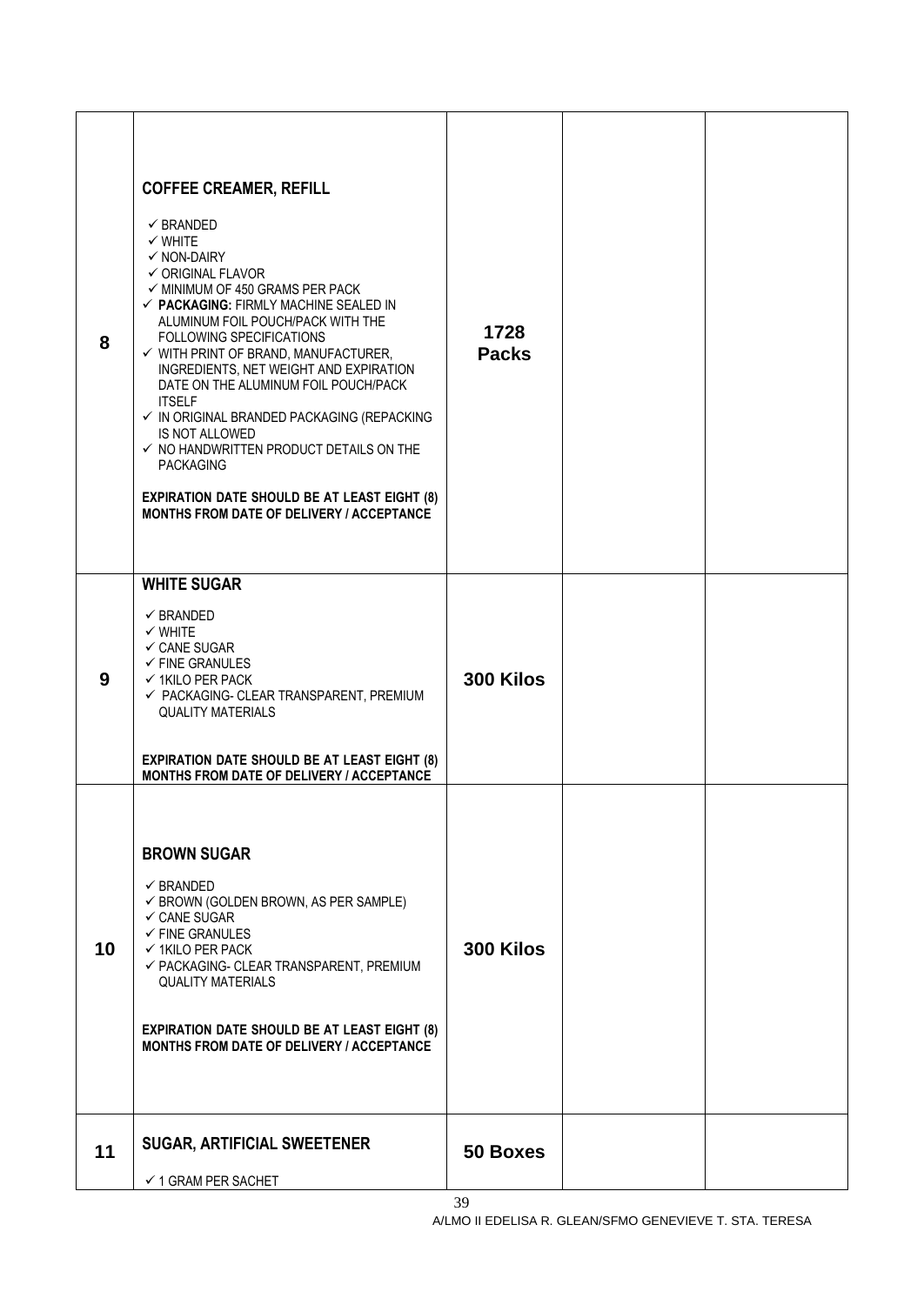| $\checkmark$ 50 SACHET PER BOX<br>✓ IN ORIGINAL BRANDED PACKAGING (REPACKING<br>IS NOT ALLOWED)<br>$\checkmark$ NO HANDWRITEN PRODUCT DETAILS ON THE<br>PACKAGING<br>$\checkmark$ WITH PRINT OF BRAND, MANUFACTURER,<br>INGREDIENTS, NET WEIGHT AND EXPIRATION |  |  |
|----------------------------------------------------------------------------------------------------------------------------------------------------------------------------------------------------------------------------------------------------------------|--|--|
| DATE ON BOX ITSELF<br><b>EXPIRATION DATE SHOULD BE AT LEAST EIGHT (8)</b><br><b>MONTHS FROM DATE OF DELIVERY / ACCEPTANCE</b>                                                                                                                                  |  |  |

## **LOT 2 – COLD BEVERAGES**

| <b>Item</b><br>No. | <b>Particulars</b>                                                                                                                                                                                                                                                                                                                                                                                                | Quantity/<br>Unit of<br><b>Measurement</b> | <b>Statement of</b><br><b>Compliance</b> | <b>Brand Name</b> |
|--------------------|-------------------------------------------------------------------------------------------------------------------------------------------------------------------------------------------------------------------------------------------------------------------------------------------------------------------------------------------------------------------------------------------------------------------|--------------------------------------------|------------------------------------------|-------------------|
| 1                  | <b>BEER IN CAN, LIGHT</b><br>$\checkmark$ ORIGINAL LIGHT FLAVOR<br>$\checkmark$ NET CONTENT 330 ML<br>$\checkmark$ 5% ALCOHOL CONTENT<br>$\checkmark$ 24 CANS PER CASE<br>$\checkmark$ WITH PRINT OF BRAND, MANUFACTURER,<br>INGREDIENTS, NET WEIGHT AND EXPIRATION<br>DATE ON THE CAN ITSELF<br><b>EXPIRATION DATE SHOULD BE EIGHT (8) MONTHS</b><br>FROM DATE OF DELIVERY / ACCEPTANCE                          | 90 Cases                                   |                                          |                   |
| $\mathbf{2}$       | <b>BEER IN CAN, PALE</b><br>✔ ORIGINAL FLAVOR<br>$\checkmark$ NET CONTENT 330 ML<br>$\checkmark$ 5% ALCOHOL CONTENT<br>$\checkmark$ 24 CANS PER CASE<br>$\checkmark$ WITH PRINT OF BRAND, MANUFACTURER,<br>INGREDIENTS, NET WEIGHT AND EXPIRATION<br>DATE ON THE CAN ITSELF<br><b>EXPIRATION DATE SHOULD BE EIGHT (8) MONTHS</b><br><b>FROM DATE OF DELIVERY / ACCEPTANCE</b>                                     | 50 Cases                                   |                                          |                   |
| 3                  | <b>JUICE, MANGO JUICE</b><br>$\checkmark$ ORIGINAL FLAVOR<br>$\checkmark$ 100% MANGO FLAVOR<br>$\checkmark$ NET CONTENT 240 ML<br>$\checkmark$ ORIGINAL FLAVOR<br>$\checkmark$ 24 CANS PER CASE<br>$\checkmark$ WITH PRINT OF BRAND, MANUFACTURER,<br>INGREDIENTS, NET WEIGHT AND EXPIRATION<br>DATE ON THE CAN ITSELF<br>EXPIRATION DATE SHOULD BE EIGHT (8) MONTHS<br><b>FROM DATE OF DELIVERY / ACCEPTANCE</b> | 80 Cases                                   |                                          |                   |
| 4                  | <b>JUICE DRINK IN CAN</b><br>$\checkmark$ ORIGINAL FLAVOR<br>$\checkmark$ 100% PINEAPPLE JUICE<br>$\checkmark$ RICH IN FIBER                                                                                                                                                                                                                                                                                      | 80 Cases                                   |                                          |                   |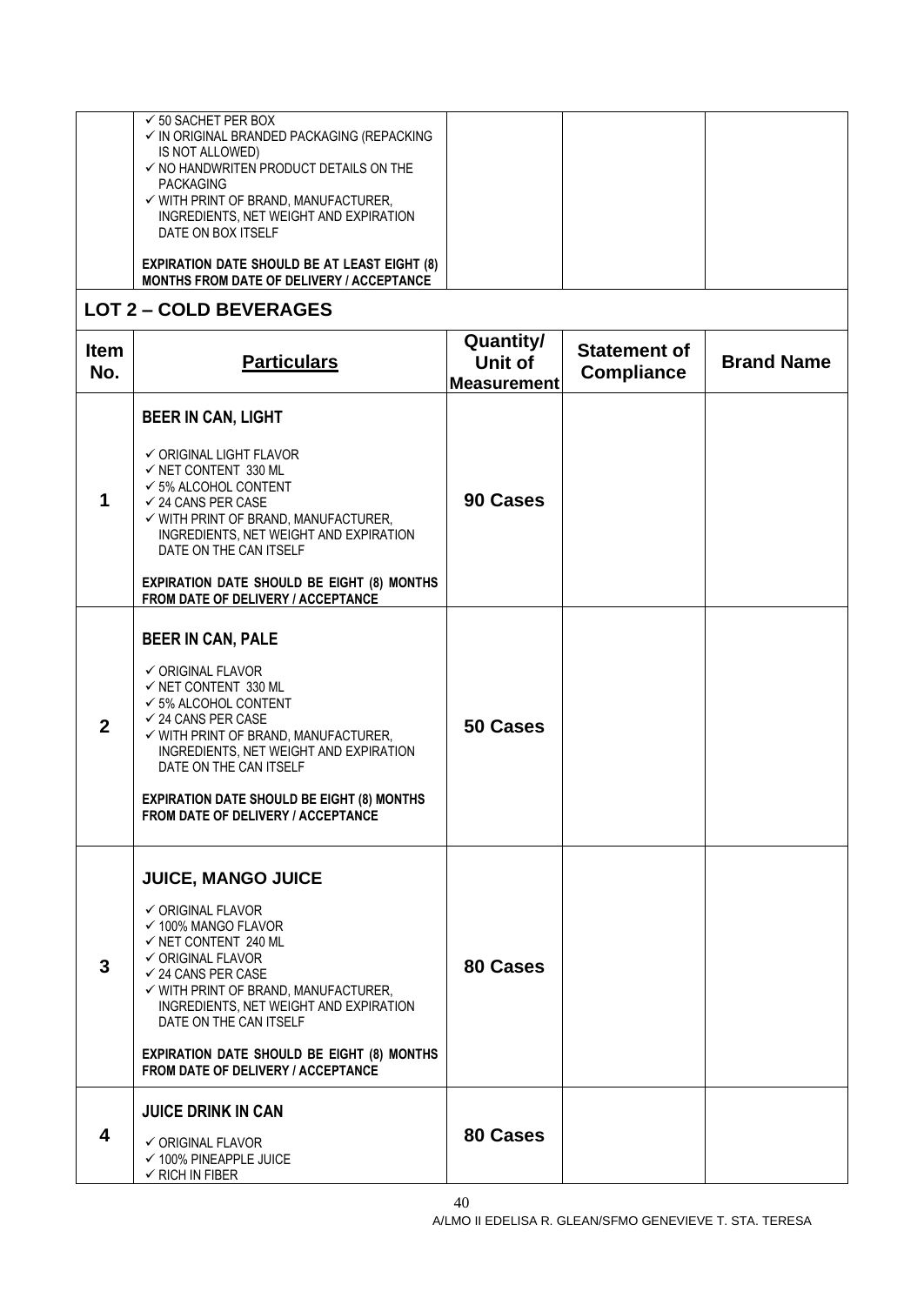|   | $\checkmark$ SWEETENED<br>$\checkmark$ NET CONTENT 240 ML                                 |           |  |
|---|-------------------------------------------------------------------------------------------|-----------|--|
|   | $\checkmark$ 24 CANS PER CASE                                                             |           |  |
|   | $\checkmark$ WITH PRINT OF BRAND, MANUFACTURER,<br>INGREDIENTS, NET WEIGHT AND EXPIRATION |           |  |
|   | DATE ON THE CAN ITSELF                                                                    |           |  |
|   | <b>EXPIRATION DATE SHOULD BE EIGHT (8) MONTHS</b><br>FROM DATE OF DELIVERY / ACCEPTANCE   |           |  |
|   | SOFTDRINKS, REGULAR IN CAN                                                                |           |  |
|   | $\checkmark$ ORIGINAL TASTE                                                               |           |  |
|   | $\checkmark$ NET CONTENT 320 ML<br>$\checkmark$ 24 CANS PER CASE                          |           |  |
| 5 | $\checkmark$ WITH PRINT OF BRAND, MANUFACTURER,                                           | 90 Cases  |  |
|   | INGREDIENTS, NET WEIGHT AND EXPIRATION<br>DATE ON THE CAN ITSELF                          |           |  |
|   |                                                                                           |           |  |
|   | <b>EXPIRATION DATE SHOULD BE EIGHT (8) MONTHS</b><br>FROM DATE OF DELIVERY / ACCEPTANCE   |           |  |
|   | SOFTDRINKS, LIGHT IN CAN                                                                  |           |  |
|   | $\checkmark$ ORIGINAL LIGHT TASTE                                                         |           |  |
|   | $\checkmark$ NO CALORIES, SUGAR FREE<br>$\checkmark$ NET CONTENT 320 ML                   |           |  |
| 6 | $\checkmark$ 24 CANS PER CASE<br>✓ WITH PRINT OF BRAND, MANUFACTURER,                     | 45 Cases  |  |
|   | INGREDIENTS, NET WEIGHT AND EXPIRATION                                                    |           |  |
|   | DATE ON THE CAN ITSELF                                                                    |           |  |
|   | <b>EXPIRATION DATE SHOULD BE FOUR (4) MONTHS</b><br>FROM DATE OF DELIVERY / ACCEPTANCE    |           |  |
|   |                                                                                           |           |  |
|   | SOFTDRINKS, ZERO SUGAR                                                                    |           |  |
|   | $\checkmark$ ZERO FAT                                                                     |           |  |
|   | $\checkmark$ NET CONTENT 320 ML<br>$\checkmark$ 24 CANS PER CASE                          |           |  |
| 7 | $\checkmark$ WITH PRINT OF BRAND, MANUFACTURER,                                           | 140 Cases |  |
|   | INGREDIENTS, NET WEIGHT AND EXPIRATION<br>DATE ON THE CAN ITSELF                          |           |  |
|   | EXPIRATION DATE SHOULD BE FOUR (4) MONTHS                                                 |           |  |
|   | FROM DATE OF DELIVERY / ACCEPTANCE                                                        |           |  |
|   |                                                                                           |           |  |
|   | <b>SOFTDRINKS, ORANGE</b>                                                                 |           |  |
|   | $\checkmark$ CARBONATED FRUIT FLAVORED                                                    |           |  |
|   | $\checkmark$ NET CONTENT 320 ML<br>$\checkmark$ 24 CANS PER CASE                          |           |  |
| 8 | $\checkmark$ WITH PRINT OF BRAND, MANUFACTURER,<br>INGREDIENTS, NET WEIGHT AND EXPIRATION | 90 Cases  |  |
|   | DATE ON CANITSELF                                                                         |           |  |
|   | EXPIRATION DATE SHOULD BE EIGHT (8) MONTHS                                                |           |  |
|   | FROM DATE OF DELIVERY / ACCEPTANCE                                                        |           |  |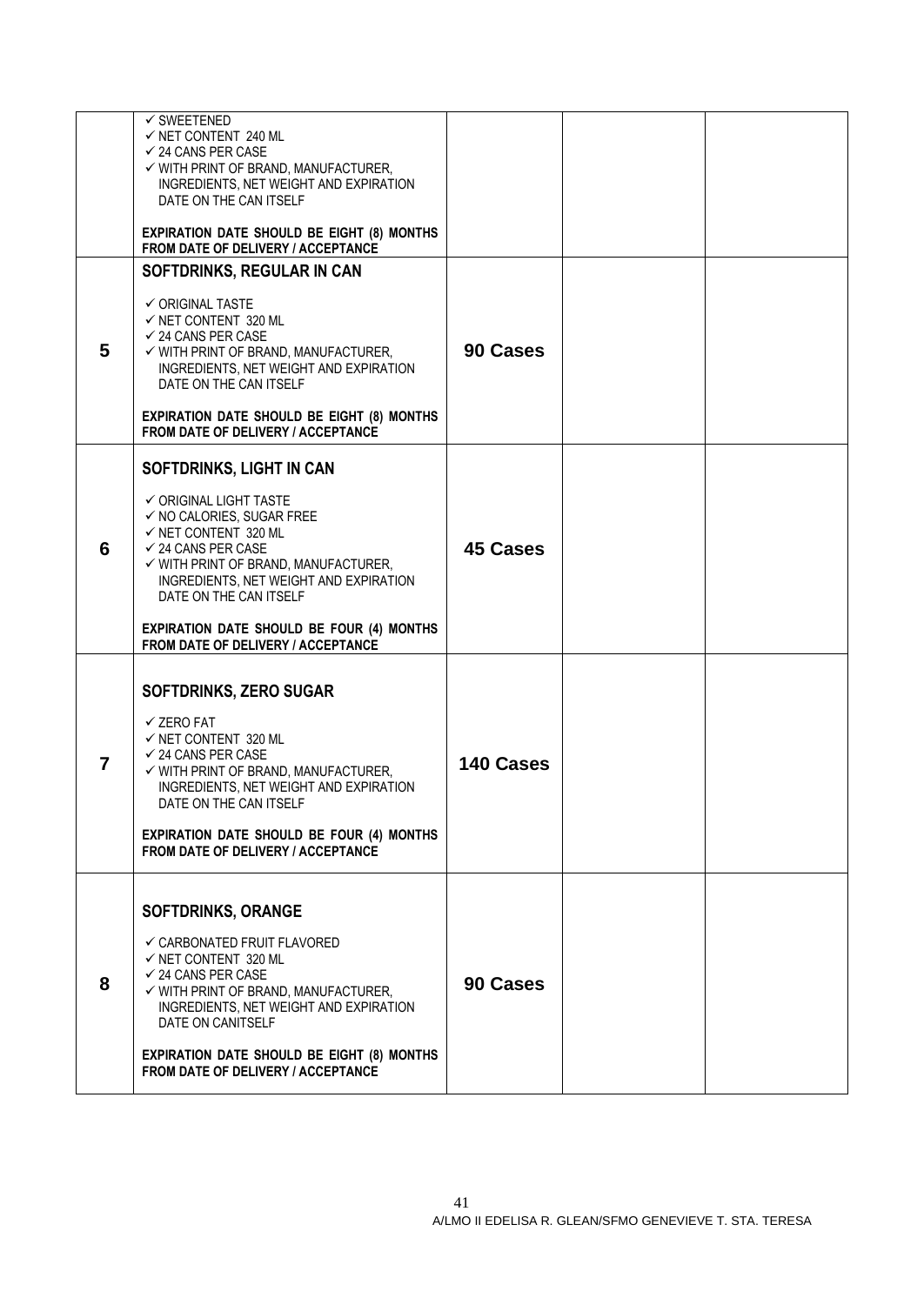|   | <b>SOFTDRINKS, CLEAR SODA</b>                                                                                                                                                                                                                                                                                             |          |  |
|---|---------------------------------------------------------------------------------------------------------------------------------------------------------------------------------------------------------------------------------------------------------------------------------------------------------------------------|----------|--|
| 9 | $\checkmark$ 100% NATURAL FLAVOR<br>$\checkmark$ NET CONTENT 320 ML<br>$\checkmark$ 24 CANS PER CASE<br>$\checkmark$ WITH PRINT OF BRAND, MANUFACTURER,<br>INGREDIENTS, NET WEIGHT AND EXPIRATION<br>DATE ON CAN ITSELF<br><b>EXPIRATION DATE SHOULD BE EIGHT (8) MONTHS</b><br><b>FROM DATE OF DELIVERY / ACCEPTANCE</b> | 90 Cases |  |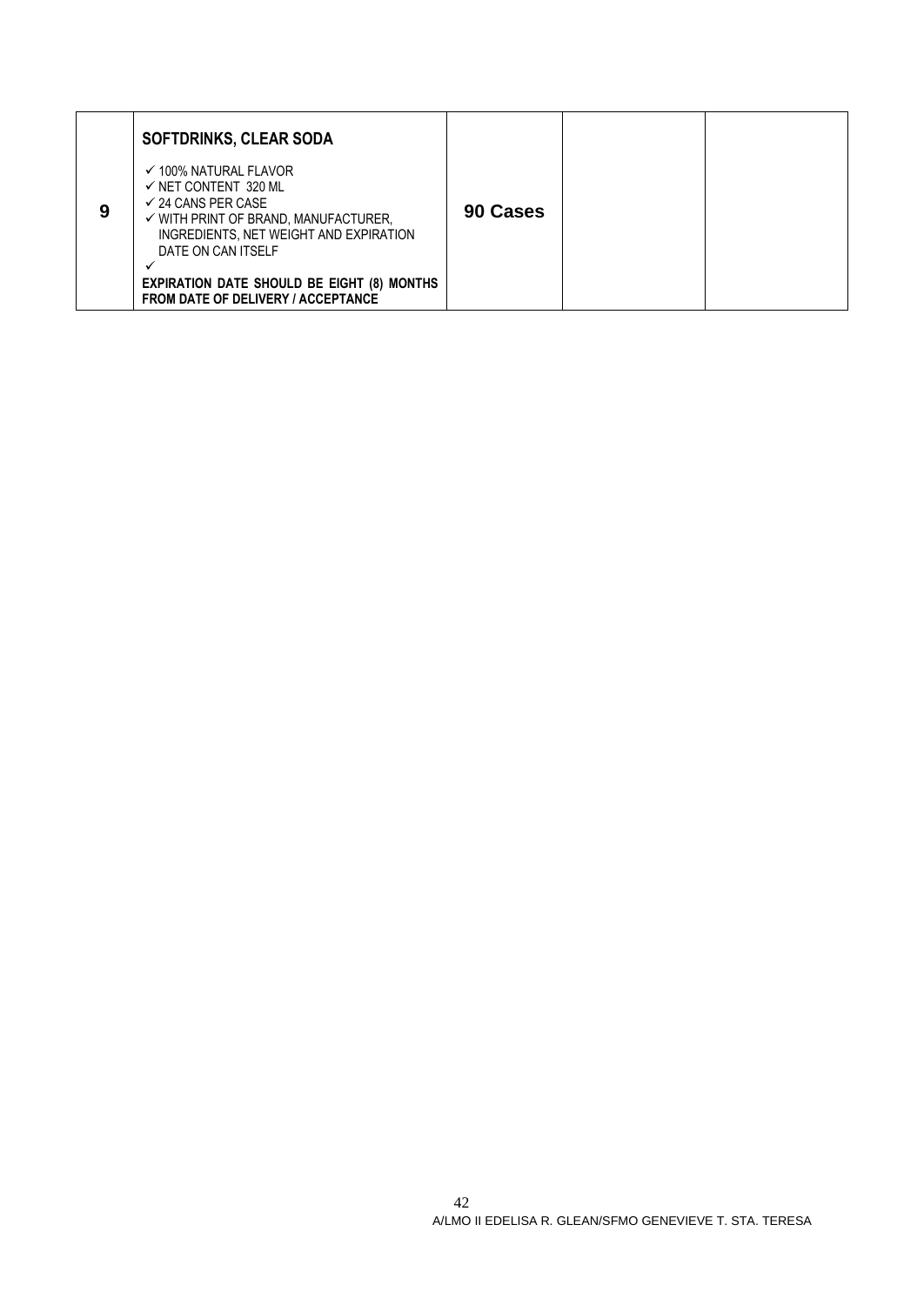# *Section VIII. Checklist of Technical and Financial Documents*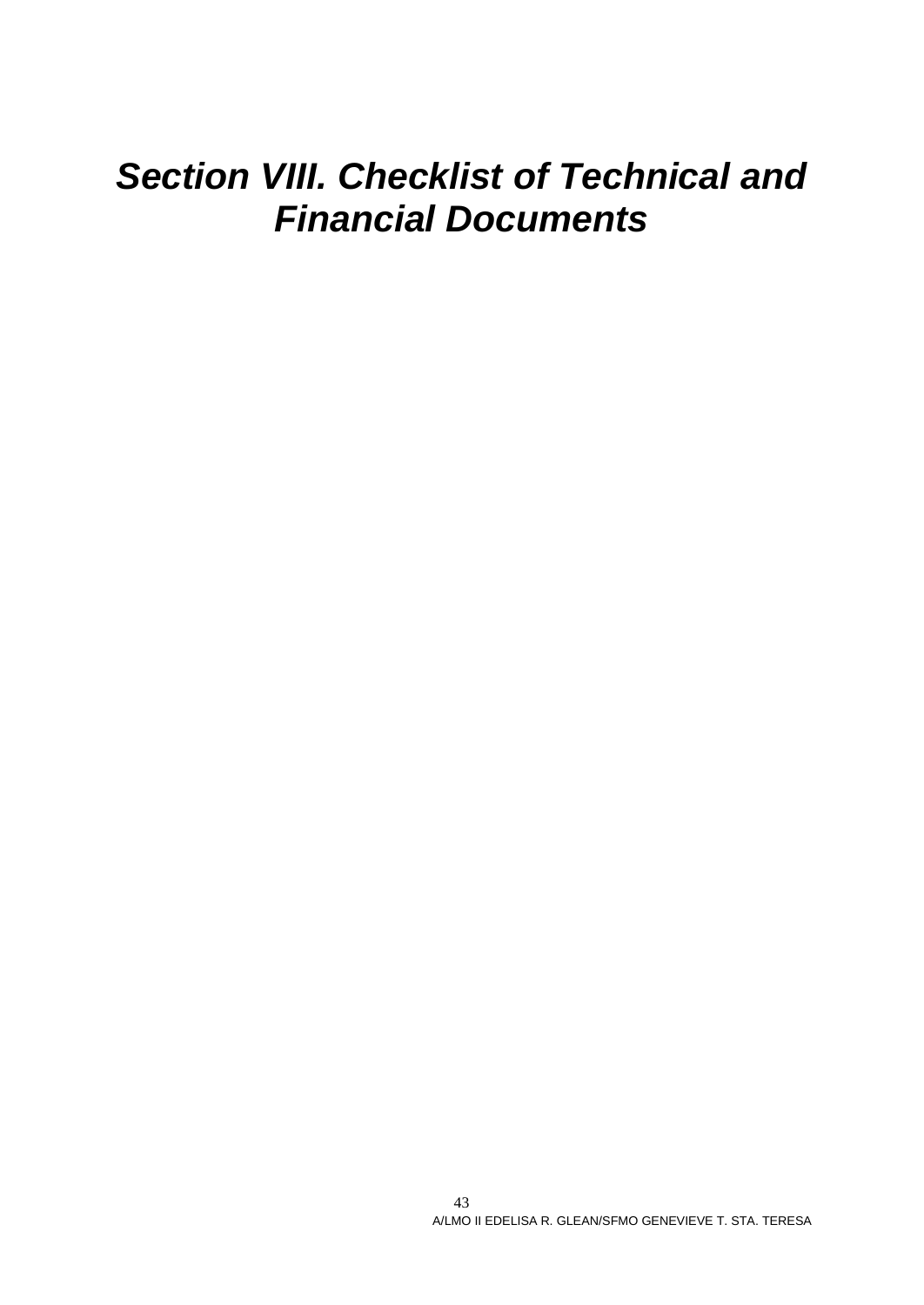# **Checklist of Technical and Financial Documents**

Each Bidder shall submit one (1) original and three (3) copies of the first and second components of its bid through their duly authorized representatives.

All envelopes shall:

a. contain the name of the contract to be bid in **capital letters;**

#### **SUPPLY AND DELIVERY OF TWO (2) LOTS VARIOUS HOT & COLD BEVERAGES**

- b. bear the name and address of the Bidder in capital letters;
- c. be addressed to PAGCOR's BAC with the following details:
- d.

#### **BRANCH BIDS AND AWARDS COMMITTEE (BBAC) OF CASINO FILIPINO – OLONGAPO PHILIPPINE AMUSEMENT AND GAMING CORPORATION**

- e. bear the specific identification of this bidding process: **ITB No. CB22-04- 004OLO;** and
- f. bear a warning "**DO NOT OPEN BEFORE…**" the date and time for the opening of bids.

A sample diagram of the sealing and marking of Bid Envelopes is provided under Section IX (Bidding Forms).

#### **I. TECHNICAL COMPONENT ENVELOPE**

#### *Class "A" Documents*

#### *Legal Documents*

□ (a) Valid and updated PhilGEPS Certificate of Platinum Registration and Membership with additional caveat in accordance with Section 8.5.2 of the 2016 Revised IRR of RA 9184 amended through GPPB Resolution No. 15-2021, which certifies that all of the eligibility documents submitted to PhilGEPS are maintained and updated.

#### *Technical Documents*

 $\Box$  (b) Statement of the prospective bidder of all its ongoing government and private contracts, including contracts awarded but not yet started, if

44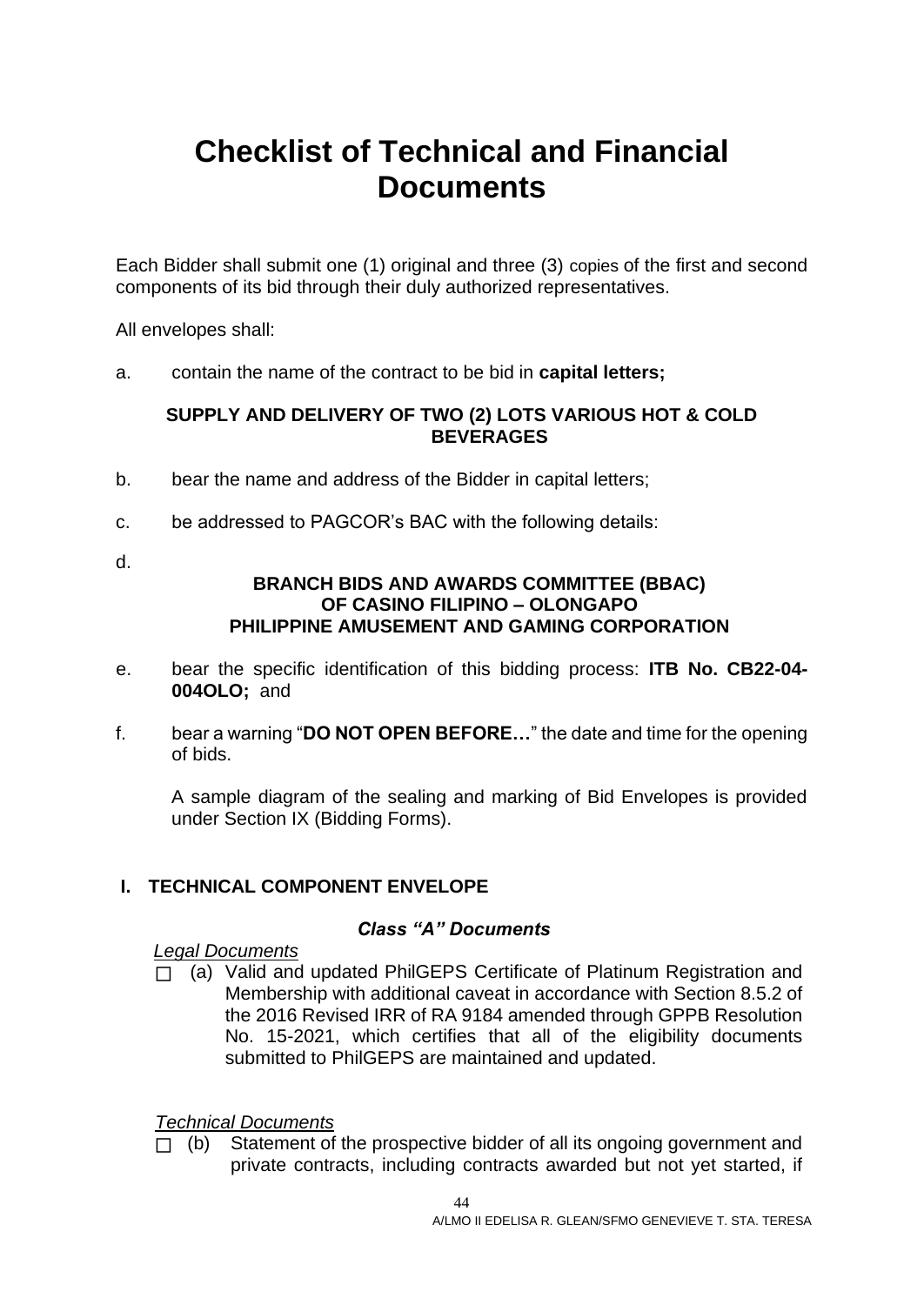any, whether similar or not similar in nature and complexity to the contract to be bid.

The Statement of all On-going Government and Private Contracts shall indicate for each contract, the following:

- name of the contract;
- date of the contract:
- contract duration:
- owner's name and address:
- kinds of goods;
- amount of contract and value of outstanding contracts:
- date of delivery (please state estimated date of delivery)

□ (c) Statement of the bidder's Single Largest Completed Contract (SLCC) similar to the contract to be bid, completed within three (3) years prior to the deadline for the submission and receipt of bids in the amount equivalent to at least twenty-five percent (25%) of the ABC of each lot participated in the amount detailed as follows:

| LOT NO. | <b>DESCRIPTION</b>                                     | <b>MINIMUM AMOUNT OF SLCC</b> |
|---------|--------------------------------------------------------|-------------------------------|
|         | Coffee, Tea, Powdered<br>Drinks, Creamer, and<br>Sugar | PhP256,268.70                 |
| 2       | Cold Beverages                                         | PhP190,241.15                 |

The bidder's SLCC similar to the contract to be bid should have been completed within **three (3) years** prior to the deadline for the submission and receipt of bids.

The statement identifying the Single Largest Completed Contract (SLCC) shall indicate for each contract, the following:

- (a) name of the contract;
- (b) date of the contract;
- (c) contract duration;
- (d) owner's name and address;
- (e) kinds of goods;
- (f) amount of completed contracts, adjusted by the bidder to current prices using PSA's consumer price index, if necessary for purposes of meeting the SLCC requirement;
- (g) date of delivery (actual date of delivery for the single largest completed contract); and
- (h) end user's acceptance or official receipt(s) or sales invoice issued for the contract, which shall be attached to the statement of SLCC.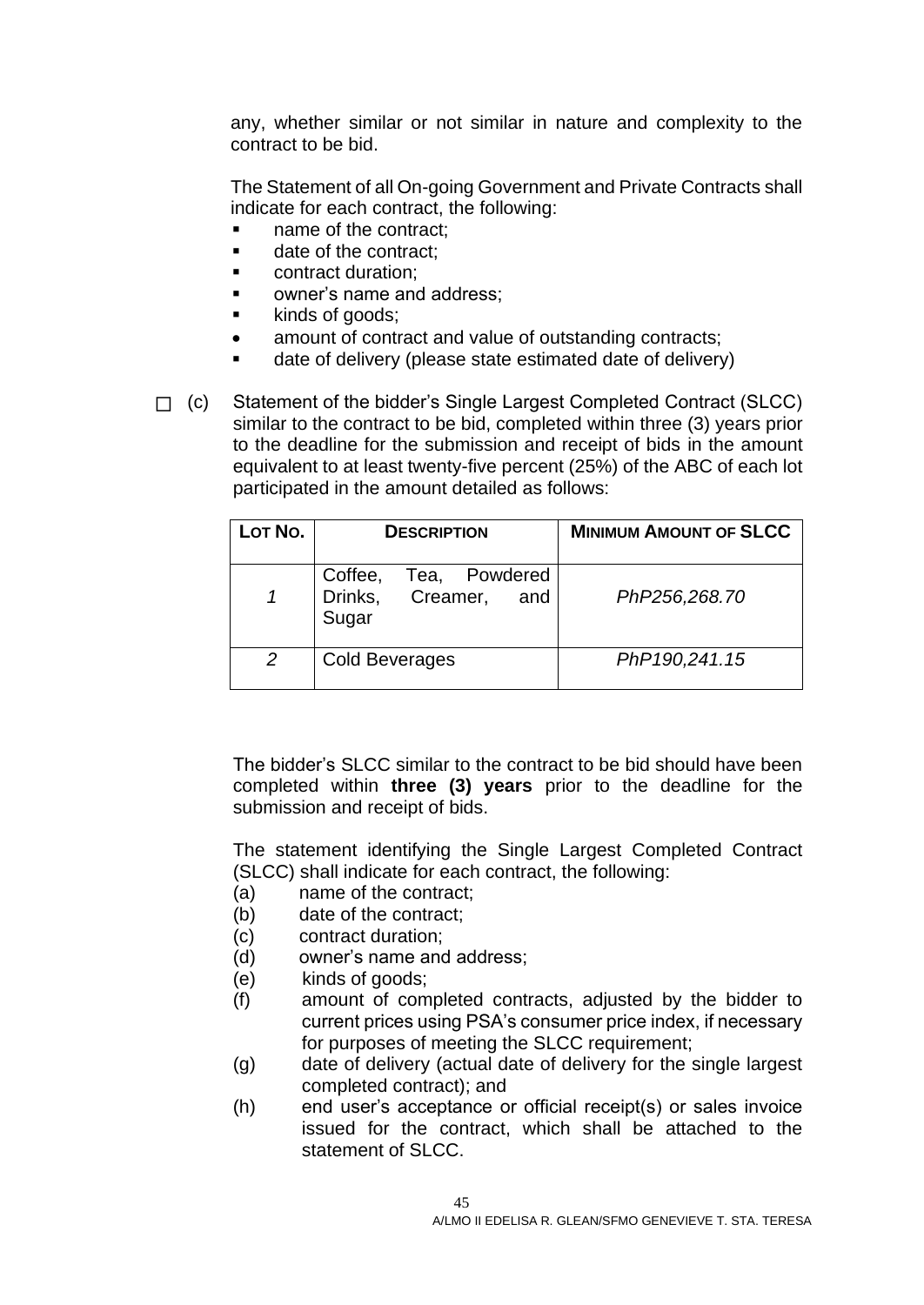For purposes of post-qualification, bidders are required to attach the entire set of the Contract, Purchase Order or Memorandum of Agreement to the Statement Identifying the SLCC.

Bidders are also required to Include in the aforesaid Statement of All Ongoing Government and Private Contracts and Statement Identifying the SLCC the following information:

- a) Contact Person; and
- b) Contact Details (telephone/fax/cellphone number and/or email address)
- (d) Original copy of Bid Security. If in the form of a Surety Bond, submit also a certification issued by the Insurance Commission;

#### **OR;**

Original copy of Notarized Bid Securing Declaration; **and**

- $\Box$  (e) Conformity with the Schedule of Requirements (Section VI);
- $\Box$  (f) Conformity with the Technical Specifications, which may include production/delivery schedule, manpower requirements, and/or aftersales/parts, if applicable; **and**
- □ (g) Original duly signed Omnibus Sworn Statement (OSS);

**and** if applicable, Original Special Power of Attorney for sole proprietorships, Notarized Secretary's Certificate/Board Partnership Resolution in case of a corporation, partnership, or cooperative; or Original Special Power of Attorney of all members of the joint venture giving full power and authority to its officer to sign the OSS and do acts to represent the Bidder.

Reminder: If the prospective bidder's representative who will attend the Submission, Receipt, Opening and Preliminary Examination of Bids is different from the authorized representative to do, execute and perform any and all acts necessary and/or to represent the prospective bidder in the bidding, then the prospective bidder can include the name/s of said representative in the above-mentioned proofs of authorization (*e.g., original copy of the duly notarized Secretary's Certificate for corporations, Board/Partnership Resolution for partnerships, corporations, and/or joint ventures or an original copy of the Special Power of Attorney for sole proprietorships, whichever is applicable)*

#### *Financial Documents*

 $\Box$  (h) The prospective bidder's computation of Net Financial Contracting Capacity (NFCC);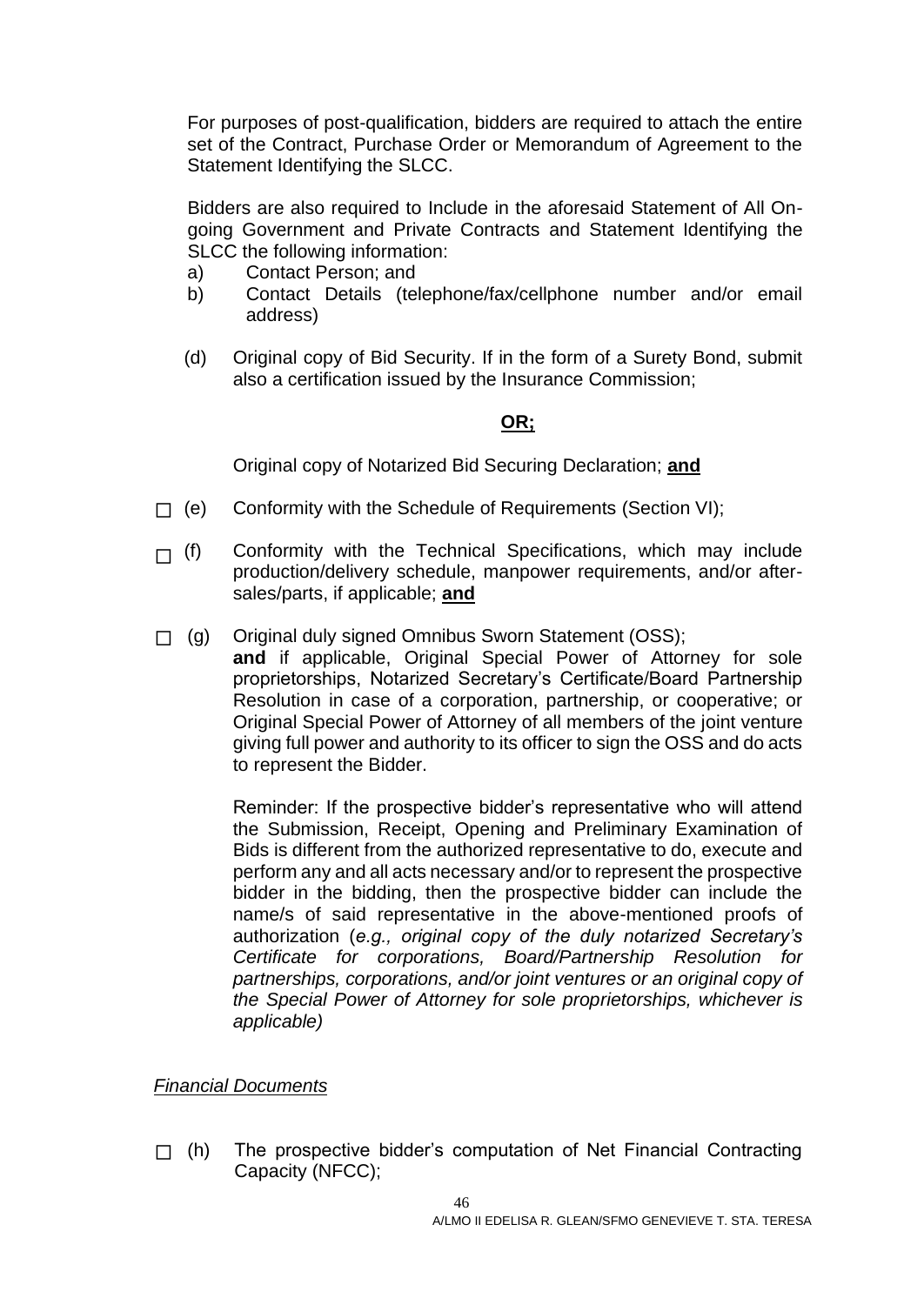The amount of the NFCC computation for each lot is as follows:

| LOT No. | <b>DESCRIPTION</b>                                  | <b>MINIMUM AMOUNT OF</b><br><b>NFCC COMPUTATION</b> |
|---------|-----------------------------------------------------|-----------------------------------------------------|
| Lot 1   | Coffee, Tea, Powdered<br>Drinks, Creamer, and Sugar | PhP1,025,074.78                                     |
| Lot 2   | <b>Cold Beverages</b>                               | PhP760,964.60                                       |

NFCC = [(Current assets minus current liabilities) **(15)**] minus the value of all outstanding or uncompleted portions of the projects under ongoing contracts, including awarded contracts yet to be started, coinciding with the contract to be bid.

The values of the domestic bidder's current assets and current liabilities shall be based on the latest Audited Financial Statements submitted to the BIR.

For purposes of computing the foreign bidders' NFCC, the value of the current assets and current liabilities shall be based on their audited financial statements prepared in accordance with international financial reporting standards.

#### **OR;**

A committed Line of Credit from a Universal or Commercial Bank, valid at least ninety (90) calendar days from the date of Submission, Receipt, Opening and Preliminary Examination of Bids, in lieu of its NFCC computation.

If the prospective bidder opts to submit a committed Line of Credit, it must be at least equal to ten percent (10%) of the total ABC to be bid and valid at least ninety (90) calendar days. If issued by a foreign universal or commercial bank, it shall be confirmed or authenticated by a local universal or commercial bank.

The amount of the committed line of credit per lot is as follows:

| $L$ <sub>O</sub> T No. | <b>DESCRIPTION</b>                                                 |  |  | <b>MINIMUM AMOUNT OF THE</b><br><b>COMMITTED LINE OF CREDIT</b> |
|------------------------|--------------------------------------------------------------------|--|--|-----------------------------------------------------------------|
| Lot 1                  | ⊩Coffee,<br>Coffee, Tea, Powdered<br>Drinks, Creamer, and<br>Sugar |  |  | PhP102,507.48                                                   |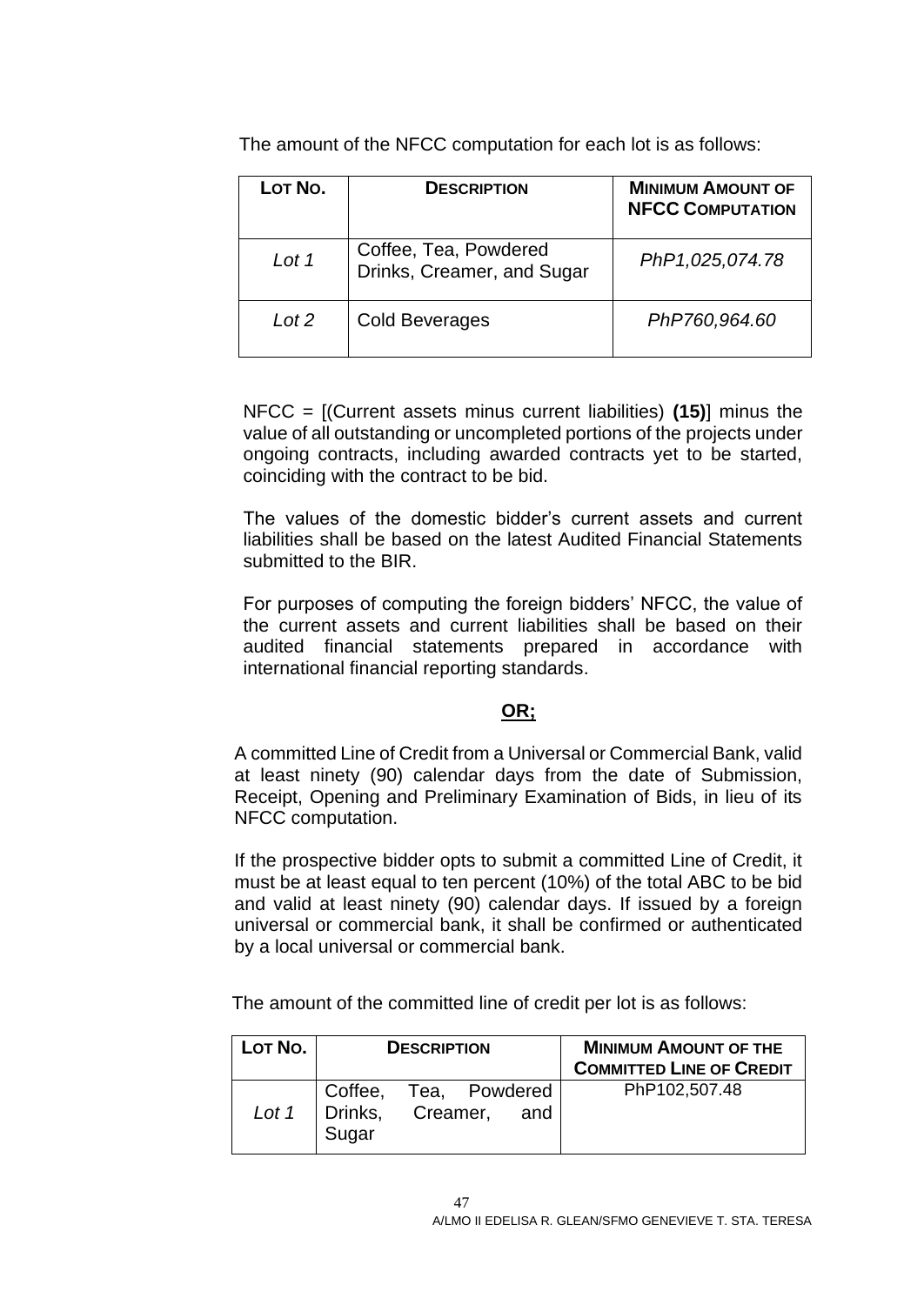| Lot 2 | Cold Beverages | PhP76,096.46 |
|-------|----------------|--------------|
|       |                |              |

#### *Class "B" Documents*

 $\Box$  (i) If applicable, a duly signed joint venture agreement (JVA) in case the joint venture is already in existence;

#### **OR;**

duly notarized statements from all the potential joint venture partners stating that they will enter into and abide by the provisions of the JVA in the instance that the bid is successful.

Failure to enter into a joint venture in the event of a contract award shall be ground for the forfeiture of the bid security.

Each partner of the joint venture shall submit their respective valid and updated PhilGEPS Certificate of Platinum Registration and Membership with additional caveat in accordance with the Section 8.5.2 of the 2016 Revised IRR of RA 9184 amended through GPPB Resolution No. 15-2021, certifies that all of the eligibility documents submitted to PhilGEPS are maintained and updated:

The submission of technical and financial eligibility documents by any of the joint venture partners constitutes compliance: *Provided,* That the partner responsible to submit the NFCC shall likewise submit the Statement of all of its ongoing contracts and Audited Financial Statements.

#### **II. FINANCIAL COMPONENT ENVELOPE**

(a) Original of duly signed and accomplished Financial Bid Form;

#### **and**

(b) Original of duly signed and accomplished Price Schedule(s).

All financial bids (unit and total prices) shall be rounded off up to two (2) decimal places, VAT Exclusive, Zero-Rated Transaction.

Bidders are required to provide separate financial bids for each lot participated which shall be submitted in separate envelopes enclosed in the Second (2<sup>nd</sup>) Bid Envelope (Financial Component).

Considering the project is divided into two (2) lots, bidders are required to provide two (2) sets of separate financial bids, which shall be submitted in two (2) separate sealed envelopes enclosed in each copy (Original, Copy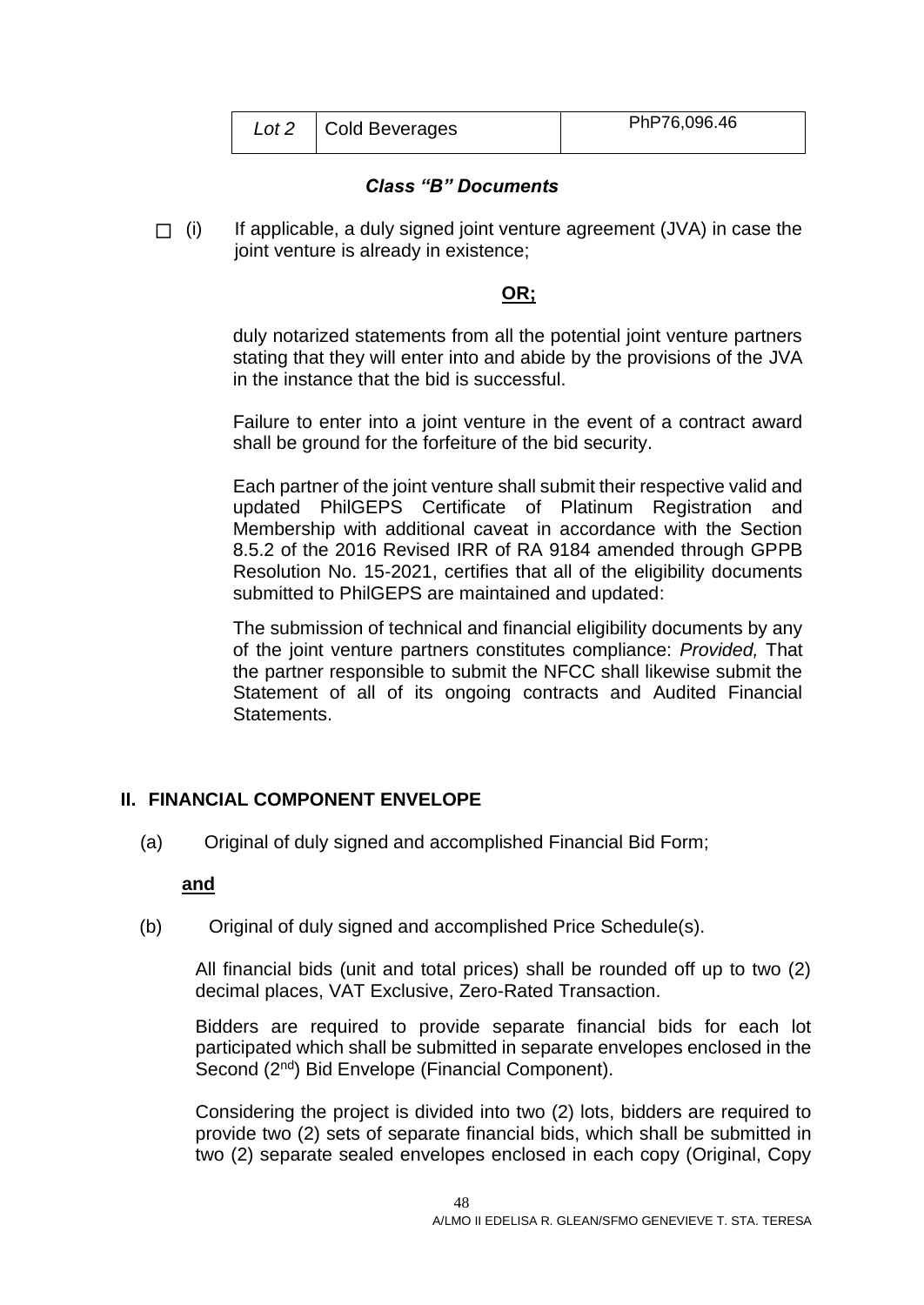1, Copy 2, and Copy 3) of the Second (2nd) Bid Envelope (Financial Component).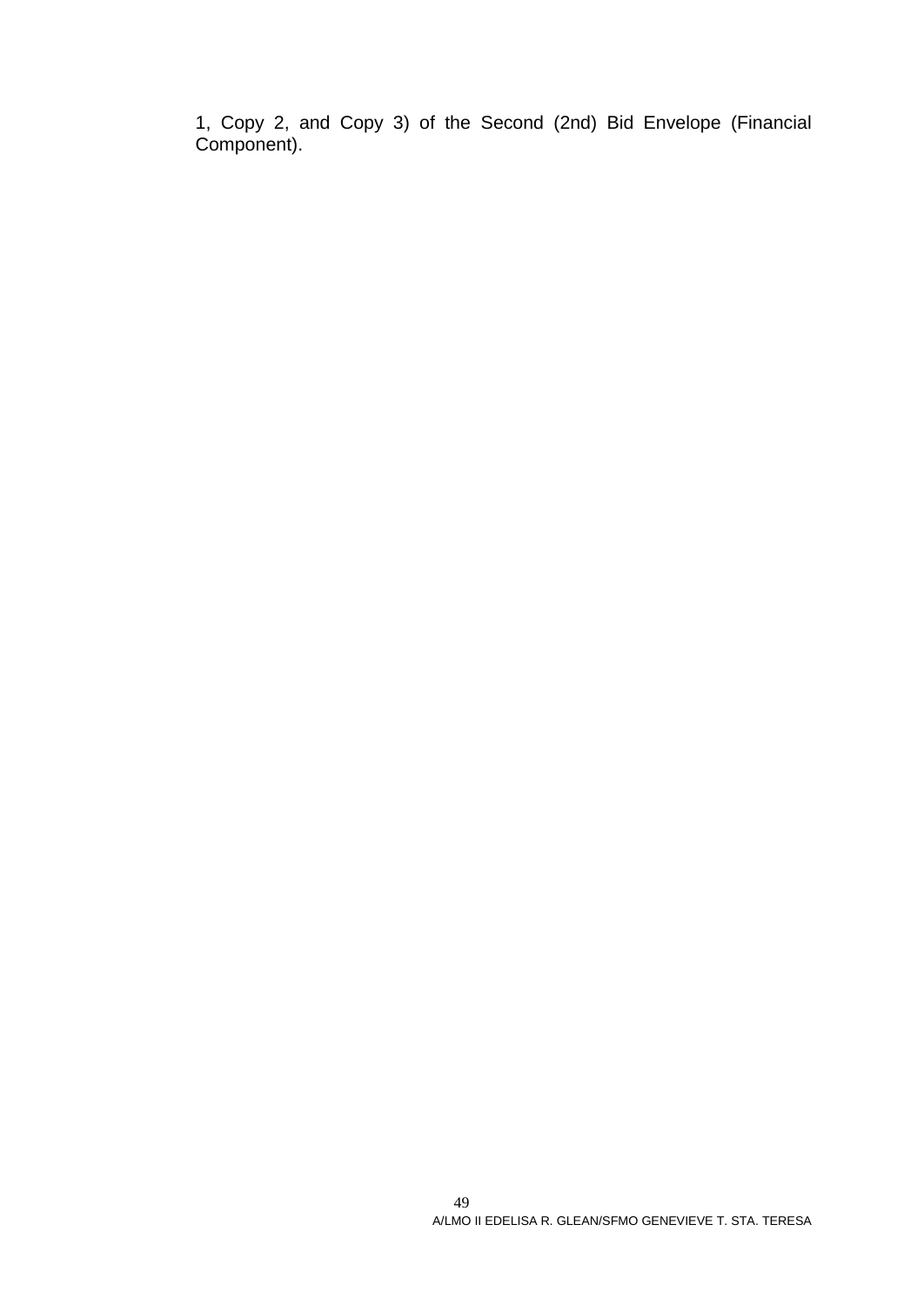

# *Section IX. Bidding Forms*

## **TABLE OF CONTENTS**

| STATEMENT OF THE SINGLE LARGEST COMPLETED CONTRACT72 |  |
|------------------------------------------------------|--|
|                                                      |  |
| DIAGRAM FOR THE SEALING AND MARKING OF BIDS74        |  |
|                                                      |  |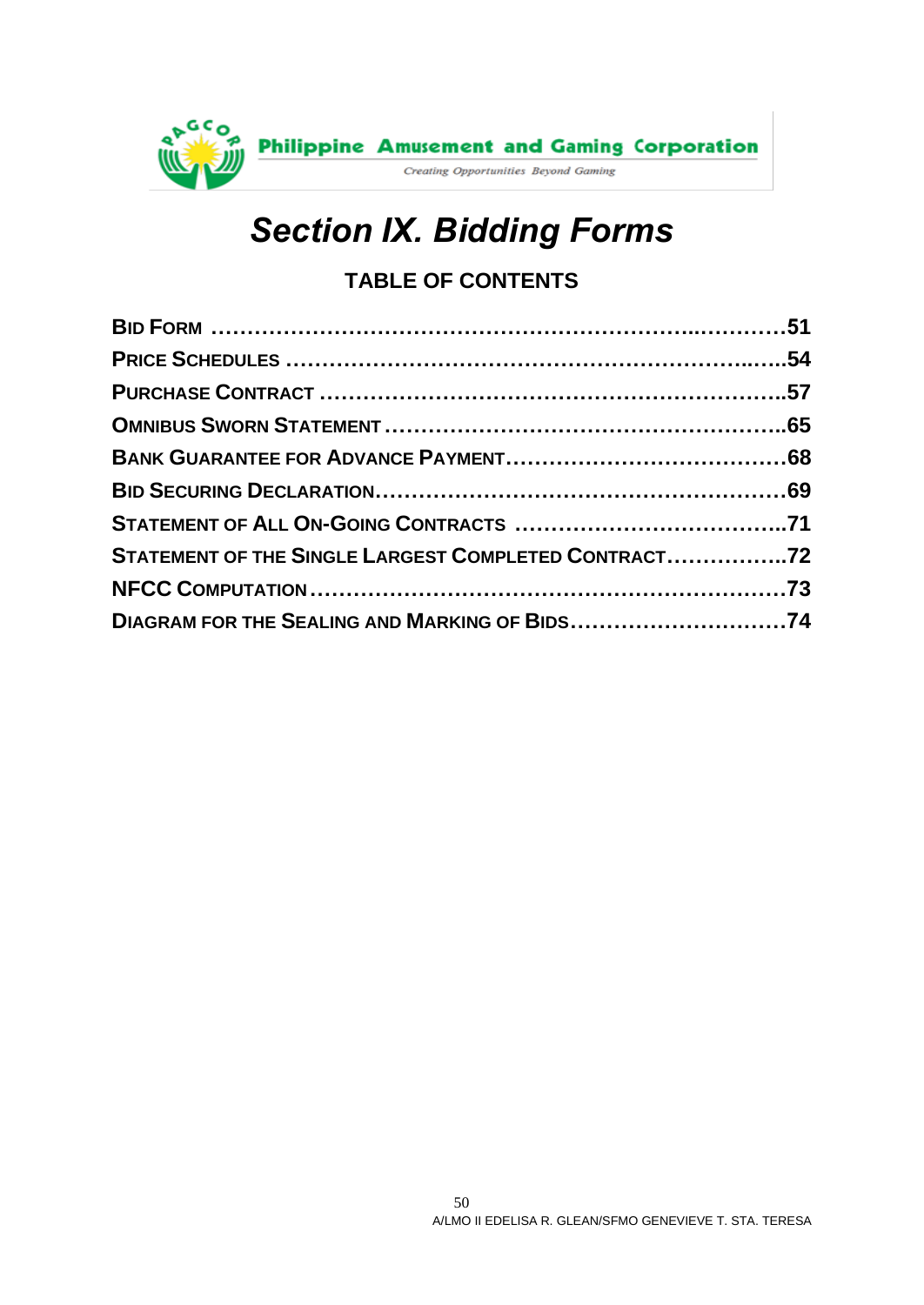## **BID FORM**

<span id="page-50-0"></span>Date :

Project Identification No. \_\_\_\_\_\_\_\_\_\_\_\_\_\_

*To: [name and address of Procuring Entity]*

Having examined the Philippine Bidding Documents (PBDs) including the Supplemental or Bid Bulletin Numbers *[insert numbers],* the receipt of which is hereby duly acknowledged, we, the undersigned, offer to *[supply/deliver*/*perform] [description of the Goods]* in conformity with the said PBDs for the sum of *[total Bid amount in words and figures], VAT Exclusive, Zero-Rated Transaction* or the total calculated bid price, as evaluated and corrected for computational errors, and other bid modifications in accordance with the Price Schedules attached herewith and made part of this Bid. The total bid price includes the cost of all taxes, such as, but not limited to: *[specify the applicable taxes, e.g. (i) value added tax (VAT), (ii) income tax, (iii) local taxes, and (iv) other fiscal levies and duties],* which are itemized herein or in the Price Schedules,

If our Bid is accepted, we undertake:

- a. to deliver the goods in accordance with the delivery schedule specified in the Schedule of Requirements of the Philippine Bidding Documents (PBDs);
- b. to provide a performance security in the form, amounts, and within the times prescribed in the PBDs;
- c. to abide by the Bid Validity Period specified in the PBDs and it shall remain binding upon us at any time before the expiration of that period.

*[Insert this paragraph if Foreign-Assisted Project with the Development Partner:* Commissions or gratuities, if any, paid or to be paid by us to agents relating to this Bid, and to contract execution if we are awarded the contract, are listed below:

Name and address Amount and Purpose of of agent Currency, Commission or gratuity

\_\_\_\_\_\_\_\_\_\_\_\_\_\_\_\_\_\_\_\_\_\_\_\_\_\_\_\_\_\_\_\_\_\_\_\_\_\_\_\_\_\_\_\_\_\_\_\_ \_\_\_\_\_\_\_\_\_\_\_\_\_\_\_\_\_\_\_\_\_\_\_\_\_\_\_\_\_\_\_\_\_\_\_\_\_\_\_\_\_\_\_\_\_\_\_\_ \_\_\_\_\_\_\_\_\_\_\_\_\_\_\_\_\_\_\_\_\_\_\_\_\_\_\_\_\_\_\_\_\_\_\_\_\_\_\_\_\_\_\_\_\_\_\_\_

(if none, state "None") *]*

Until a formal Contract is prepared and executed, this Bid, together with your written acceptance thereof and your Notice of Award, shall be binding upon us.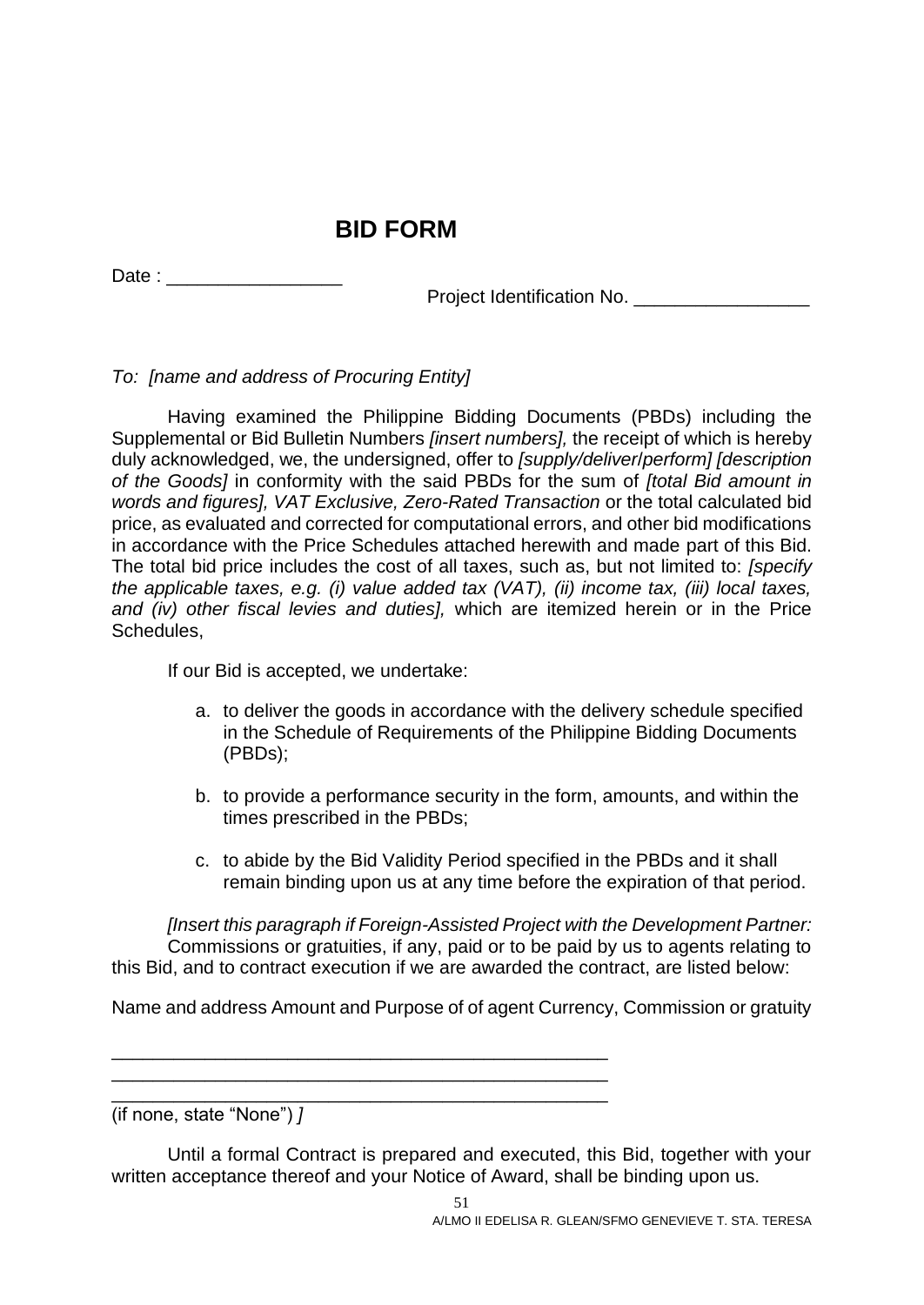We understand that you are not bound to accept the Lowest Calculated Bid or any Bid you may receive.

We certify/confirm that we comply with the eligibility requirements pursuant to the PBDs.

The undersigned is authorized to submit the bid on behalf of *[name of the bidder]* as evidenced by the attached *[state the written authority]*.

We acknowledge that failure to sign each and every page of this Bid Form, including the attached Schedule of Prices, shall be a ground for the rejection of our bid.

\_\_\_\_\_\_\_\_\_\_\_\_\_\_\_\_\_\_\_\_\_\_\_\_\_\_\_\_\_\_\_\_\_\_\_\_\_\_\_\_\_\_\_\_\_\_\_\_\_\_\_\_\_\_\_\_\_\_\_\_\_\_\_\_\_\_\_

\_\_\_\_\_\_\_\_\_\_\_\_\_\_\_\_\_\_\_\_\_\_\_\_\_\_\_\_\_\_\_\_\_\_\_\_\_\_\_\_\_\_\_\_\_\_\_\_\_\_\_\_\_\_\_\_\_\_\_\_\_\_\_\_

Name:

Legal capacity:

Signature:

Duly authorized to sign the Bid for and behalf of:

Date:  $\Box$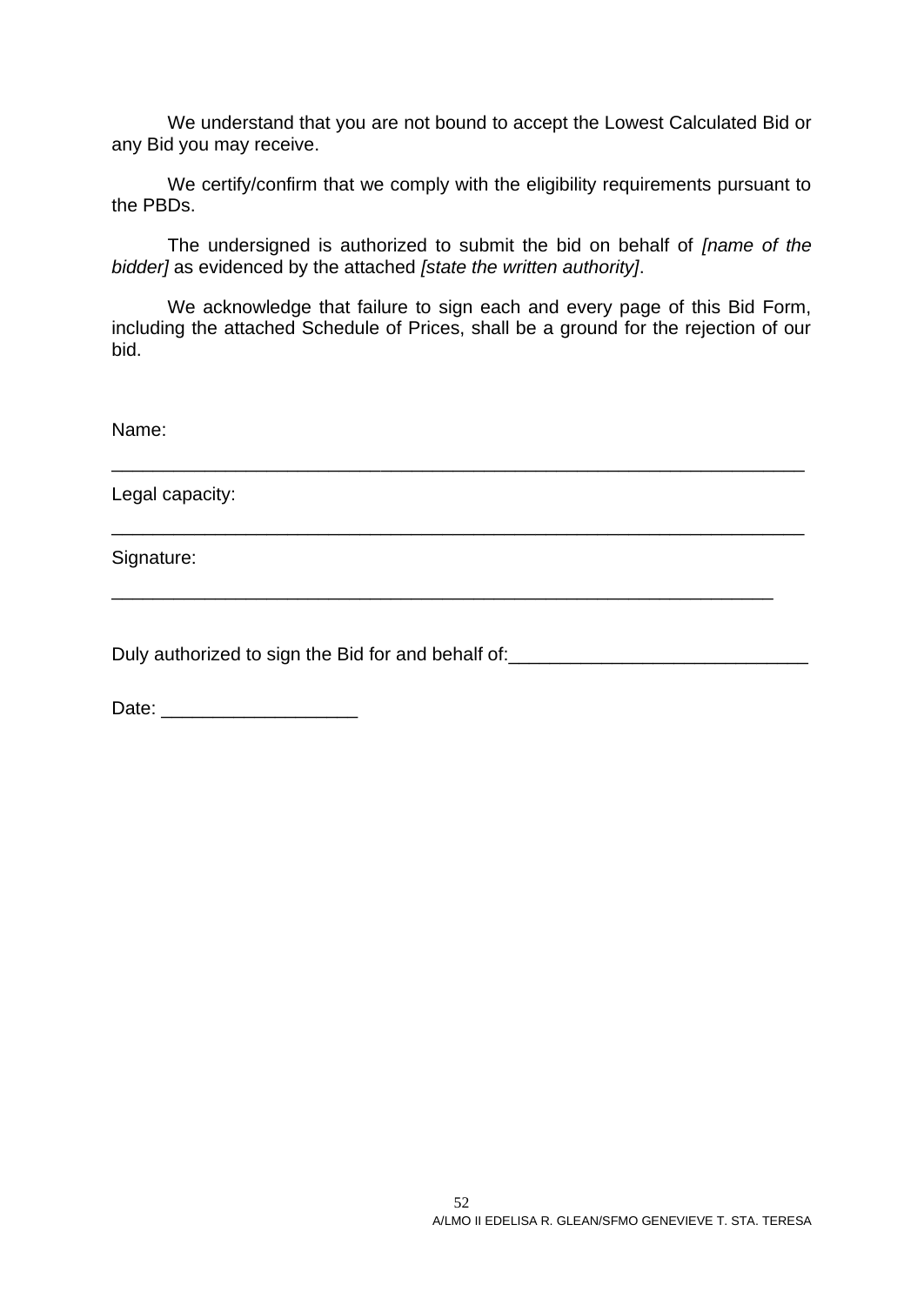### **For Goods Offered From Abroad [shall be submitted with the Bid if bidder is offering goods from Abroad]**

### **Kindly supply the required information in the spaces provided. Do not forget to indicate the "Country of Origin" of the goods offered. Any alteration to any of the terms and conditions contained in the document may cause your disqualification except if said alteration or revision is a result of a Supplemental/Bid Bulletin.**

Name of Bidder **Name of Bidder Name of Bidder** . Invitation to Bid Number . Page of .

<span id="page-52-0"></span>

| Item | Description | Country of | Quantity | Unit price CIF port of  | Total CIF or                           | Unit Price | Unit price     | Total                                 |
|------|-------------|------------|----------|-------------------------|----------------------------------------|------------|----------------|---------------------------------------|
|      |             | origin     |          | entry (specify port) or | CIP price per                          | Delivered  | Delivered Duty | Price                                 |
|      |             |            |          | CIP named place         | item                                   | Duty       | Paid (DDP)     | delivered                             |
|      |             |            |          | (specify border point   | $\left(\text{col. } 4 \times 5\right)$ | Unpaid     |                | <b>DDP</b>                            |
|      |             |            |          | or place of             |                                        | (DDU)      |                | $\left(\text{col } 4 \times 8\right)$ |
|      |             |            |          | destination)            |                                        |            |                |                                       |

*[Signature of the Authorized Rep.] [in the capacity of] (Please indicate position of Authorized Rep.)]*

Duly authorized to sign Bid for and on behalf of  $\Box$ *(Please indicate name of company)*

#### **\*BIDDERS SHALL NOT ALTER THIS FORM**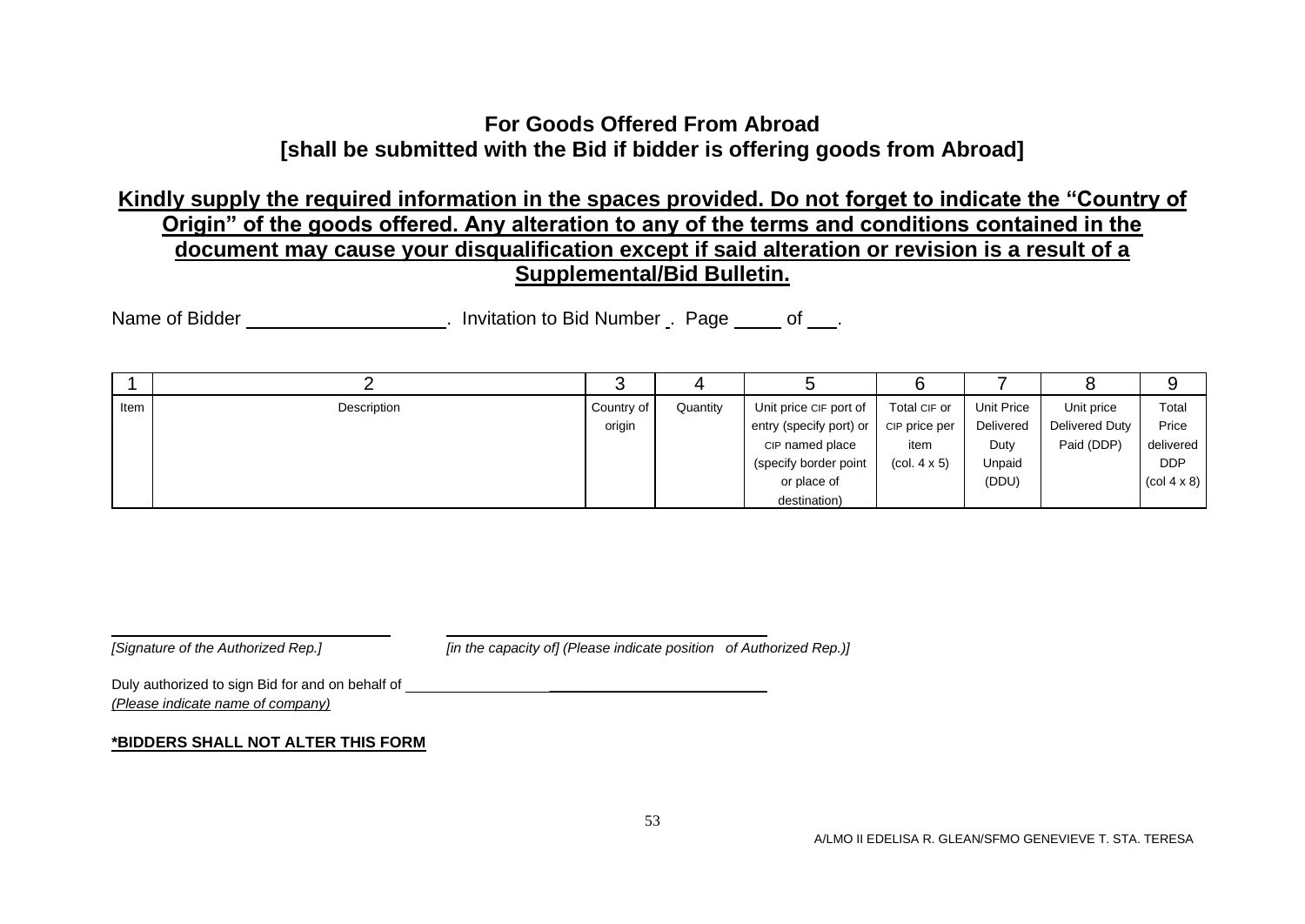### **For Goods Offered From Within the Philippines [shall be submitted with the Bid if bidder is offering goods from within the Philippines]**

**Kindly supply the required information in the spaces provided. Do not forget to indicate the "Country of Origin" of the goods offered. Prospective bidders have the option to indicate the appropriate amount, "0", "-" or "Not Applicable (N/A)" for columns 6, 7 and 8. Any alteration to any of the terms and conditions contained in the document may cause your disqualification except if said alteration or revision is a result of a Supplemental/Bid Bulletin.**

Name of Bidder **. Conserver a Conserver 20 and 1** mortation to Bid Number **Conserver 20 and 20 and 20 and 20 and 20** and 20 and 20 and 20 and 20 and 20 and 20 and 20 and 20 and 20 and 20 and 20 and 20 and 20 and 20 and 20

|              | $\overline{2}$                                          | 3          | 4            | 5              | 6                | 7          | 8            | 9         | 10 <sup>°</sup>                |
|--------------|---------------------------------------------------------|------------|--------------|----------------|------------------|------------|--------------|-----------|--------------------------------|
| Item         | Description                                             | Country of | Quantit      | Unit price EXW | Transportation   | Sales and  | Cost of      | Total     | <b>Total Price</b>             |
|              |                                                         | origin     | y            | per item       | and Insurance    | other      | Incidental   | Price,    | delivered                      |
|              |                                                         |            |              |                | and all other    | taxes      | Services, if | per unit  | Final                          |
|              |                                                         |            |              |                | costs incidental | payable if | applicable,  | (col      | Destination                    |
|              |                                                         |            |              |                | to delivery, per | Contract   | per item     | $5+6+7+8$ | $\left(\text{col } 9\right)$ x |
|              |                                                         |            |              |                | item             | is         |              |           | $\left(\text{col } 4\right)$   |
|              |                                                         |            |              |                |                  | awarded,   |              |           |                                |
|              |                                                         |            |              |                |                  | per item   |              |           |                                |
|              | LOT 1 - COFFEE, TEA, POWDERED DRINKS, CREAMER AND SUGAR |            |              |                |                  |            |              |           |                                |
|              |                                                         |            | 1704         |                |                  |            |              |           |                                |
| $\mathbf{1}$ | INSTANT COFFEE, REFILL                                  |            | Packs        |                |                  |            |              |           |                                |
|              |                                                         |            | 216          |                |                  |            |              |           |                                |
| 2            | DECAFFEINATED COFFEE, REFILL                            |            | Packs        |                |                  |            |              |           |                                |
|              |                                                         |            | 50           |                |                  |            |              |           |                                |
| 3            | <b>PLAIN TEA</b>                                        |            | Boxes        |                |                  |            |              |           |                                |
|              |                                                         |            | 110          |                |                  |            |              |           |                                |
| 4            | <b>GREEN TEA</b>                                        |            | <b>Boxes</b> |                |                  |            |              |           |                                |
|              |                                                         |            |              |                |                  |            |              |           |                                |
| 5            | CHOCOLATE DRINK (POWDERED)                              |            | 387          |                |                  |            |              |           |                                |
|              |                                                         |            | Packs        |                |                  |            |              |           |                                |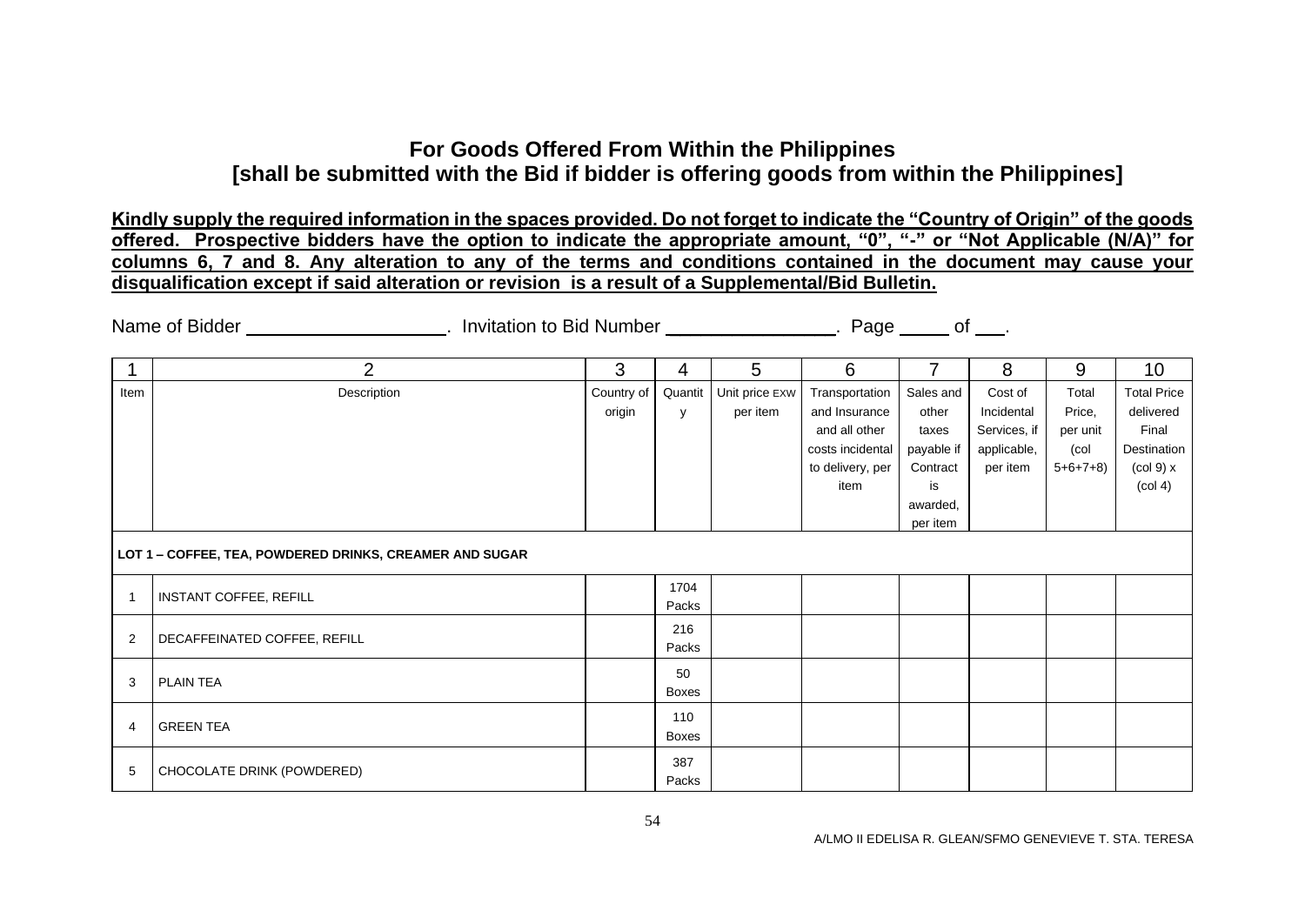| 6                            | JUICE DRINK (ORANGE POWDERED)   | 216<br>Packs  |  |  |  |  |  |  |
|------------------------------|---------------------------------|---------------|--|--|--|--|--|--|
| $\overline{7}$               | INSTANT ICED TEA, REFILL, LEMON | 216<br>Packs  |  |  |  |  |  |  |
| 8                            | COFFEE CREAMER, REFILL          | 1728<br>Packs |  |  |  |  |  |  |
| 9                            | WHITE SUGAR                     | 300<br>Kilos  |  |  |  |  |  |  |
| 10                           | <b>BROWN SUGAR</b>              | 300<br>Kilos  |  |  |  |  |  |  |
| 11                           | SUGAR, ARTIFICIAL SWEETENER     | 50<br>Boxes   |  |  |  |  |  |  |
| <b>GRAND TOTAL FOR LOT 1</b> |                                 |               |  |  |  |  |  |  |
|                              | <b>LOT 2 - COLD BEVERAGES</b>   |               |  |  |  |  |  |  |
| $\overline{1}$               | BEER IN CAN, LIGHT              | 90<br>Cases   |  |  |  |  |  |  |
| $\sqrt{2}$                   | BEER IN CAN, PALE               | 50<br>Cases   |  |  |  |  |  |  |
| 3                            | JUICE, MANGO JUICE              | 80<br>Cases   |  |  |  |  |  |  |
| $\overline{4}$               | JUICE DRINK IN CAN              | 80<br>Cases   |  |  |  |  |  |  |
| $\overline{5}$               | SOFTDRINKS, REGULAR IN CAN      | 90<br>Cases   |  |  |  |  |  |  |
| 6                            | SOFTDRINKS, LIGHT IN CAN        | 45<br>Cases   |  |  |  |  |  |  |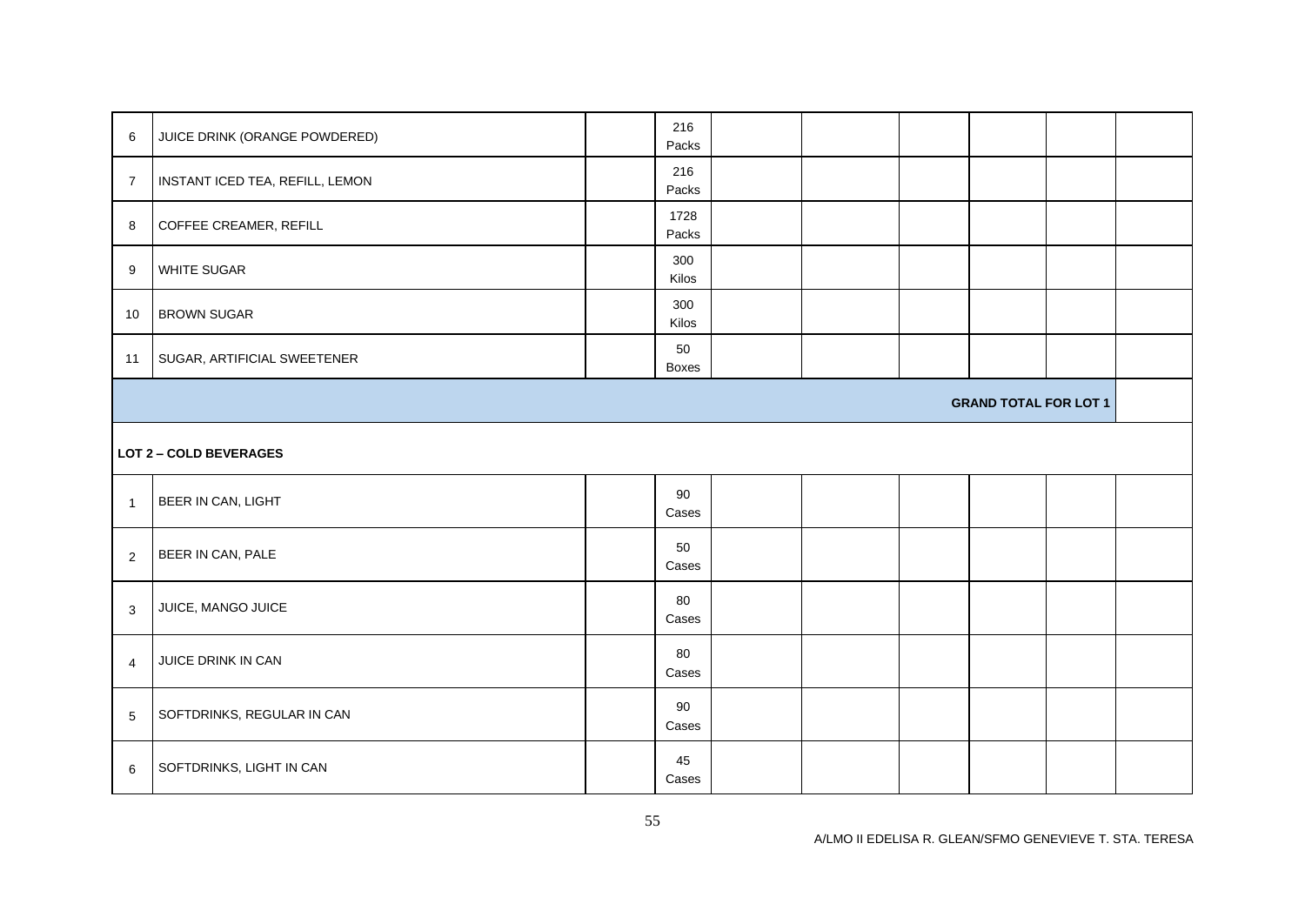| $\overline{ }$               | SOFTDRINKS, ZERO SUGAR |  | 140<br>Cases |  |  |  |  |  |
|------------------------------|------------------------|--|--------------|--|--|--|--|--|
| 8                            | SOFTDRINKS, ORANGE     |  | 90<br>Cases  |  |  |  |  |  |
| 9                            | SOFTDRINKS, CLEAR SODA |  | 90<br>Cases  |  |  |  |  |  |
| <b>GRAND TOTAL FOR LOT 2</b> |                        |  |              |  |  |  |  |  |

#### **\_\_\_\_\_\_\_\_\_\_\_\_\_\_\_\_\_\_\_\_\_\_\_\_\_\_\_\_\_\_\_\_\_\_\_\_\_\_\_\_\_\_\_\_\_\_\_\_\_\_\_\_\_\_\_\_\_ Grand Total Amount (Vat-Exclusive, Zero-Rated Transaction)**

*[Signature of the Authorized Rep.] [in the capacity of] (Please indicate position of Authorized Rep.)]*

Duly authorized to sign Bid for and on behalf of \_\_\_\_\_\_\_\_\_\_\_\_\_\_\_\_\_\_\_\_\_\_\_\_\_\_\_\_\_\_\_\_ *(Please indicate name of company)*

#### **\*BIDDERS SHALL NOT ALTER THIS FORM**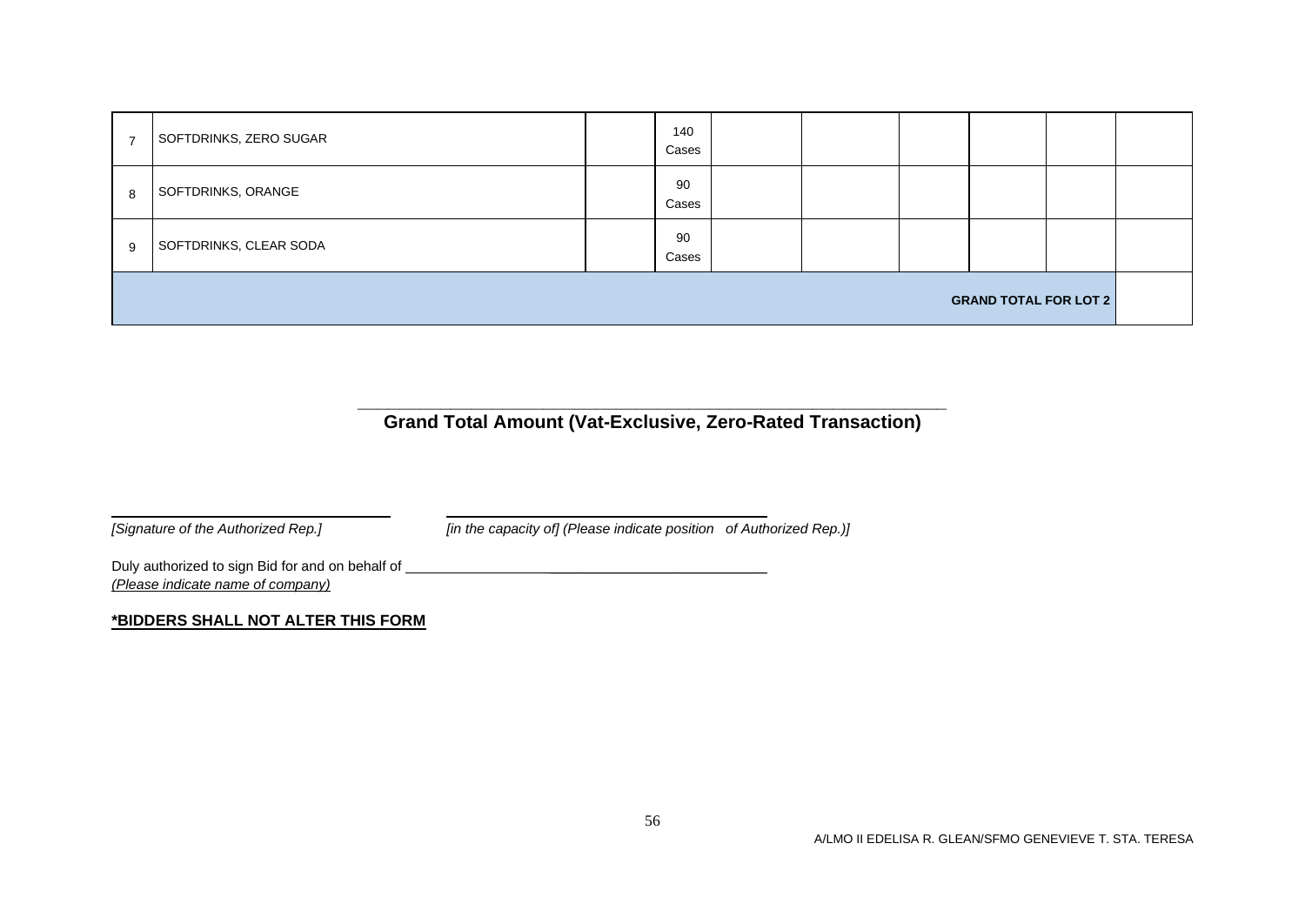This PURCHASE CONTRACT (the **"CONTRACT"**) is entered into and executed by and between:

> <span id="page-56-0"></span>**PHILIPPINE AMUSEMENT AND GAMING CORPORATION (PAGCOR)**, a government-owned and controlled corporation created and existing by virtue of Presidential Decree 1869, as amended, with office address at the PAGCOR Executive Office, New Coast Hotel Manila, M.H Del Pilar cor. Pedro Gil Sts. Malate, Manila, represented in this act by its \_\_\_\_\_\_\_\_\_\_\_\_\_\_\_\_\_,\_\_\_\_\_\_\_\_\_\_\_\_\_\_\_\_\_\_, hereinafter referred

to as "**PAGCOR**";

-and-

**Example 2** a corporation OR sole proprietorship duly organized and existing under the laws of the Republic of the Philippines OR duly registered with the Department of Trade and Industry (DTI) with DTI Reference No. \_\_\_\_\_\_\_\_\_\_\_\_\_, with office address at \_\_\_\_\_\_\_\_\_\_\_\_\_\_\_\_\_\_\_\_\_\_\_\_, represented in this act by its \_\_\_\_\_\_\_\_\_\_\_\_\_\_\_\_\_\_\_\_\_\_\_\_\_\_, \_\_\_\_\_\_\_\_\_\_\_\_\_\_\_\_\_\_\_\_, duly authorized for this purpose by a (Secretary's Certificate / Special Power of Attorney) dated **Example 2.**, hereto attached as Annex "A", hereinafter referred to as the **"SUPPLIER"**.

Each referred to as a "**PARTY**" and collectively as the "**PARTIES**"

#### **ANTECEDENTS:**

**WHEREAS, PAGCOR** has a requirement for the **Supply and Delivery of Two(2) Lot Various Hot & Cold Beverages under ITB No.** *CB22-03-004OLO***;**

**WHEREAS, PAGCOR** conducted a competitive bidding in accordance with the Republic Act 9184 (Government Procurement Reform Act) and its 2016 Revised Implementing Rules and Regulations on April 13, 2022 for the procurement of the Project;

**WHEREAS,** the **SUPPLIER** has submitted the lowest/single calculated responsive bid for the Project;

**WHEREAS, PAGCOR** has accepted the bid of the **SUPPLIER**, subject to the terms and conditions hereunder stipulated;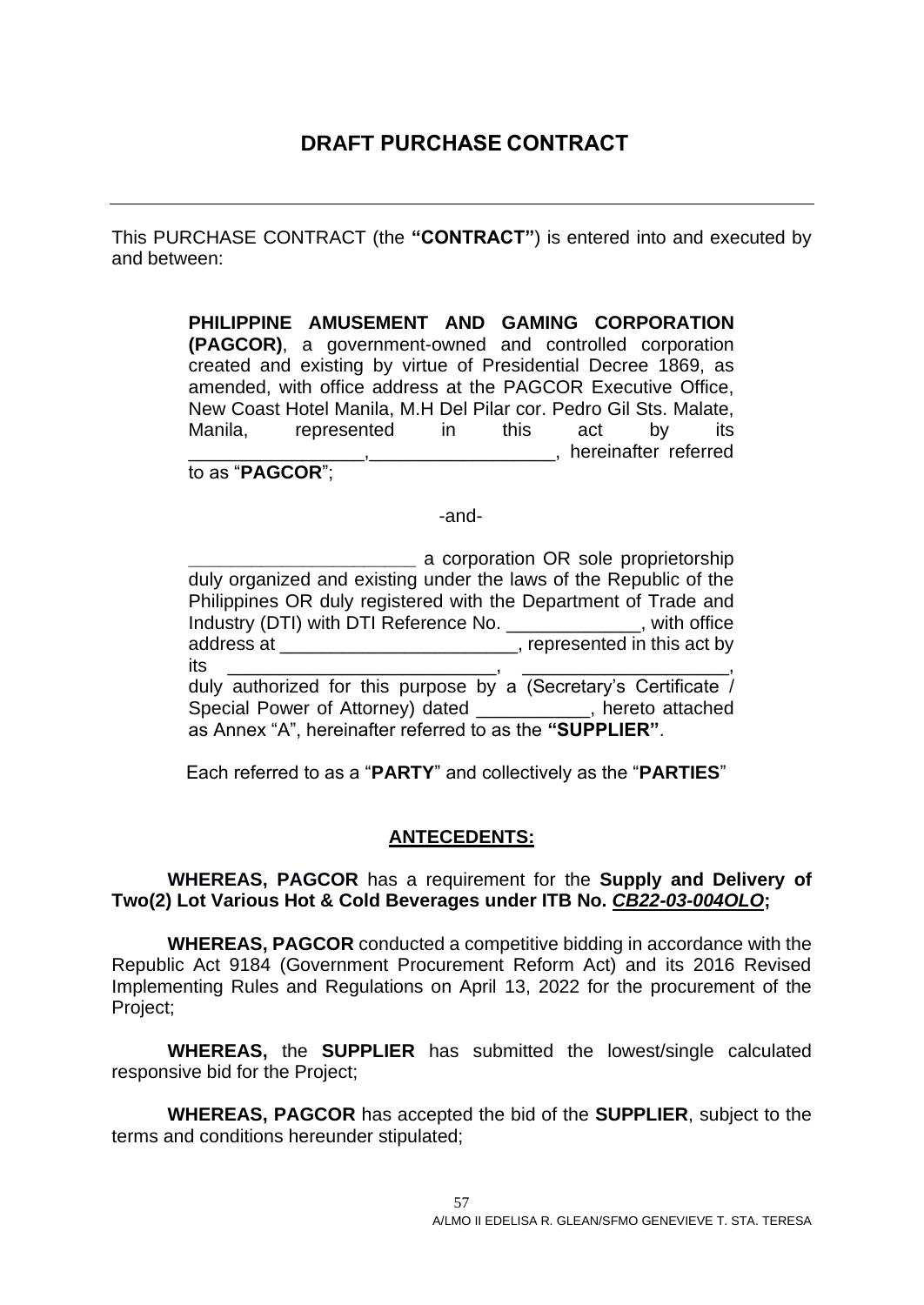**NOW, THEREFORE,** for and in consideration of the mutual covenants and agreements hereunder specified, **PAGCOR** and the **SUPPLIER** hereby enter into this Purchase Contract under the following terms, conditions and specifications:

#### **TERMS AND CONDITIONS**

The rights and obligations of the parties are set forth as follows:

1. The **SUPPLIER** shall undertake the **Supply and Delivery of Two (2) Lots Various Hot & Cold Beverages** with the following technical specifications:

| Item<br>No. | <b>ITEM DESCRIPTION</b>                          | <b>QUANTITY</b> | <b>UOM</b> |
|-------------|--------------------------------------------------|-----------------|------------|
|             | Coffee, Tea, Powdered Drinks, Creamer, and Sugar |                 |            |
|             | Cold Beverages                                   |                 |            |

2. The total contract price shall be in the amount of **One Million Seven Hundred Eighty-Six Thousand Thirty-Nine Pesos and 38/100 (PhP1,786,039.38),** VAT Exclusive, Zero-rated transaction, with breakdown as follows:

| Lot           | <b>Description</b>                                        | <b>Total Cost</b> |
|---------------|-----------------------------------------------------------|-------------------|
|               | Coffee,<br>Drinks.<br>Tea, Powdered<br>Creamer, and Sugar | PhP1,025,074.78   |
| $\mathcal{P}$ | <b>Cold Beverages</b>                                     | PhP760,964.60     |

**PAGCOR** and the **SUPPLIER** agree that the contract price already includes all applicable taxes, fees and charges required by the government. The **SUPPLIER** holds **PAGCOR** free from liability for any or all taxes arising out of this transaction.

The prices herein agreed shall be considered as fixed prices, and therefore not subject to price adjustment and escalation during contract implementation, except under extraordinary circumstances and upon prior approval of the Government Procurement Policy Board (GPPB) pursuant to Section 61 of Republic Act (R.A.) No. 9184 and its revised Implementing Rules and Regulations (IRR) and the Revised Guidelines for Contract Price Escalation.

- **3.** The **SUPPLIER** shall complete the supply and delivery of said item/s within fifteen (15) days from the date of receipt of the winning **SUPPLIER** of the Notice to Proceed. The **SUPPLIER** shall deliver at the **Casino Filipino – Olongapo, 2nd Floor, JB Richwell Corporation Bldg. #580 Rizal Avenue, East Tapinac, Olongapo City.**
- 4. **PAGCOR** shall pay the total amount of VAT Exclusive, Zero-rated transaction, based on the following schedule: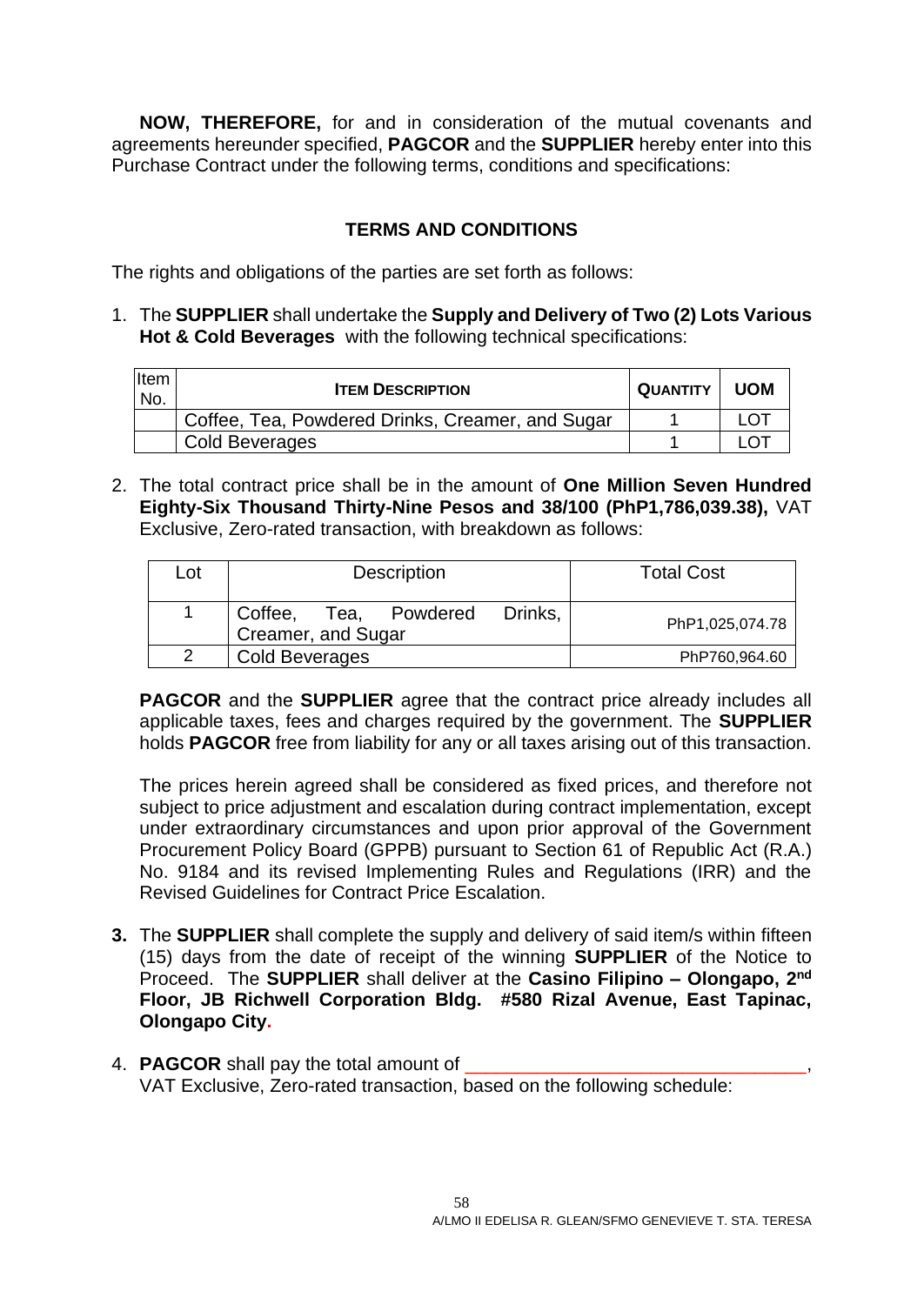| 99% of the costs of the items delivered (per lot)<br>subject to <b>PAGCOR's</b> acceptance [Issuance of<br>the Inspection and Acceptance Report (IAR)] in<br>writing of the items described in the PO.                                                                                        | 99% equivalent of the costs<br>of the items delivered |
|-----------------------------------------------------------------------------------------------------------------------------------------------------------------------------------------------------------------------------------------------------------------------------------------------|-------------------------------------------------------|
| 1% Retention of the items delivered (per lot) to<br>be paid after three (3) months (for expendable<br>supplies) from the formal<br>acceptance<br>(issuance of the IAR), if and when no patent and<br>latent defects are noted (issuance of a<br>Certificate of No Patent and Latent Defects). | 1% equivalent of the costs of<br>the items delivered  |

#### OR

| 100% of the costs of the items delivered provided that 100% equivalent of the |       |
|-------------------------------------------------------------------------------|-------|
| the goods supplied are free from patent and latent   costs of the             | items |
| defects and all conditions imposed under the contract delivered               |       |
| have been fully met; subject to <b>PAGCOR's</b>                               |       |
| acceptance (issuance of the IAR) in writing of the                            |       |
| items described in this Contract and upon                                     |       |
| submission of a Special Bank Guarantee equivalent                             |       |
| to at least one percent (1%) of the total contract price                      |       |
| valid for three (3) months (for expendable                                    |       |
| supplies) from issuance of the IAR.                                           |       |
|                                                                               |       |

5. The **SUPPLIER** shall complete the supply and delivery of goods within the time agreed by both parties. Should the **SUPPLIER** incur delay in its performance, the **SUPPLIER** shall pay liquidated damages equal to one-tenth (1/10) of one percent (1%) of the cost of the delayed goods/items for everyday of delay including Sundays and Holidays, until such goods/items are finally delivered and accepted by **PAGCOR**. Such amount shall be deducted from any money due, or which may become due to the **SUPPLIER** or collected from any securities or warranties posted by the **SUPPLIER**. In case the total sum of liquidated damages reaches ten percent (10%) of the total contract price, **PAGCOR** may rescind the contract and impose appropriate sanctions over above the liquidated damages to be paid.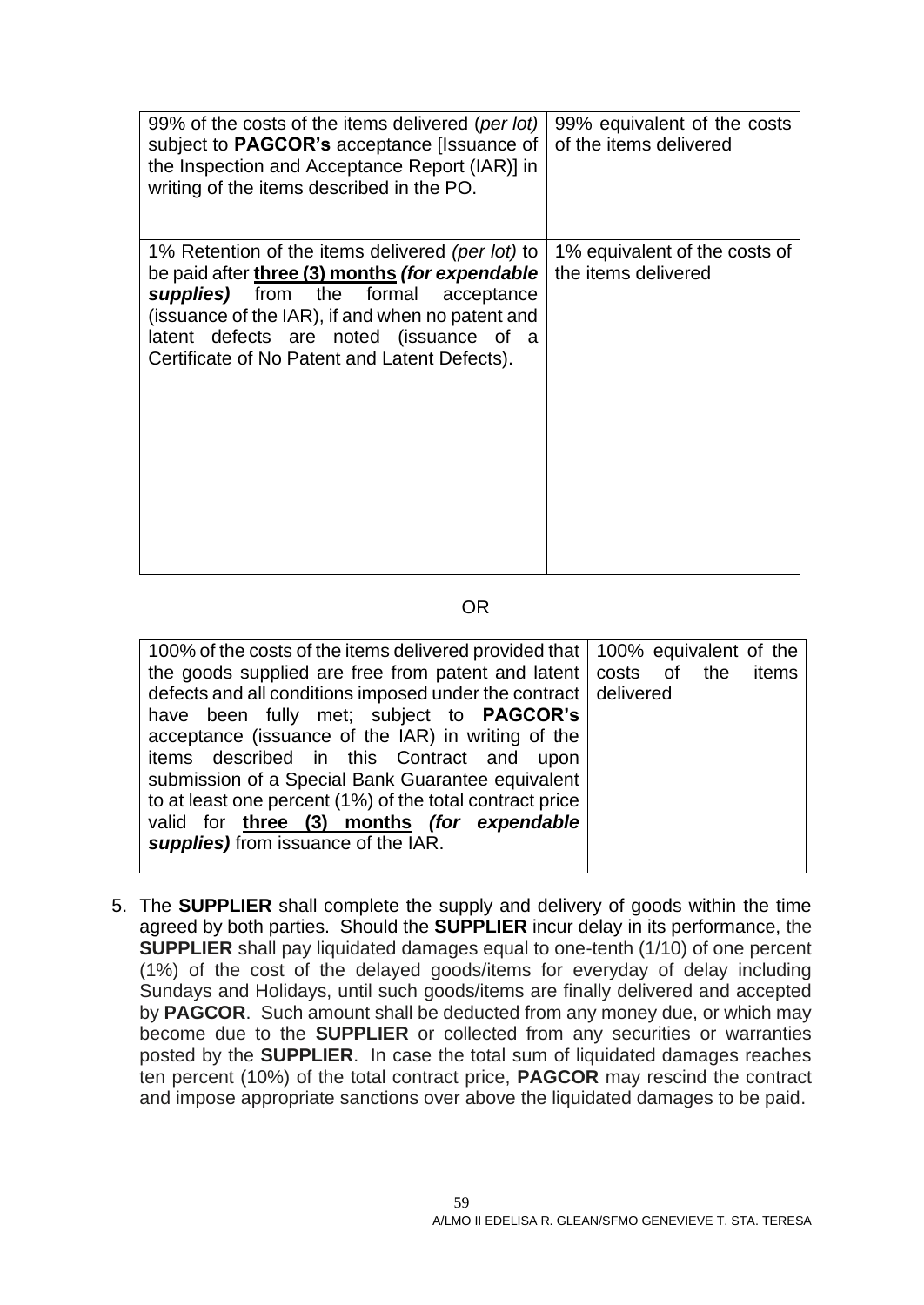In case the **SUPPLIER** still fails to deliver the item after the lapse of thirty (30) calendar days from the supposed date of delivery, in addition to the forfeiture of the Performance Security and the penalties agreed upon, **PAGCOR** shall have the option to terminate the Contract.

- 6. In the event that the **SUPPLIER** fails to comply with its undertakings under this Contract, **PAGCOR** shall be released from its obligations without prejudice to its rights of restitution, recovery and damages.
- 7. In the event that the facts and circumstances arise or are discovered which render this Contract disadvantageous to the Government, the parties hereto agree immediately to re-negotiate its terms and conditions, or at the option of **PAGCOR** terminate the same.
- 8. No terms or conditions of this Contract shall be deemed waived and no breach or default excused unless such waiver shall be in writing and signed by the party affected.
- 9. The rights or obligations under this Contract are of a personal nature and compliance thereof may not be assigned or subcontracted to another without the written consent of the other party. This Contract or any interest in it may not be assigned without the prior written consent of the other party.
- 10.This Contract contains all the covenants and stipulations agreed upon by the parties and shall be modified, revised or amended only upon written agreement of both parties.
- 11.This Contract constitutes the entire contract between the parties pertaining to the subject matter contained in it, and supersedes all prior and contemporaneous agreements, representations, warranties and understandings of the parties. No supplement, variation or amendment of this Contract shall be binding UNLESS executed in writing by the parties. No waiver of any of the provisions of this Contract shall be deemed, or shall constitute, a waiver of any other provision, whether similar or not similar, nor shall any waiver constitute a continuing waiver. No waiver shall be binding UNLESS in writing and signed by the party making the waiver.
- 12.The relationship between the parties shall be limited to the performance of the terms and conditions of this Contract. Nothing herein shall be construed to create a general partnership/agency/employer-employee or any other relationship between the parties, or to authorize any party to bind the other except as set forth herein, or to borrow money on behalf of another party, or to use the credit of any party for any purpose other than what has been set forth herein.
- 13.The parties, waiving for this purpose any other venue, hereby agree that the courts of the City of Manila shall be the exclusive venue of any and all actions or suits between the parties relative to this Contract, to the exclusion of all other courts and venues. This exclusive venue provision shall apply even in cases for declaration of nullity of this Contract in its entirety or in part and in cases arising after or by reason of the declaration of nullity of this Contract in its entirety or in part.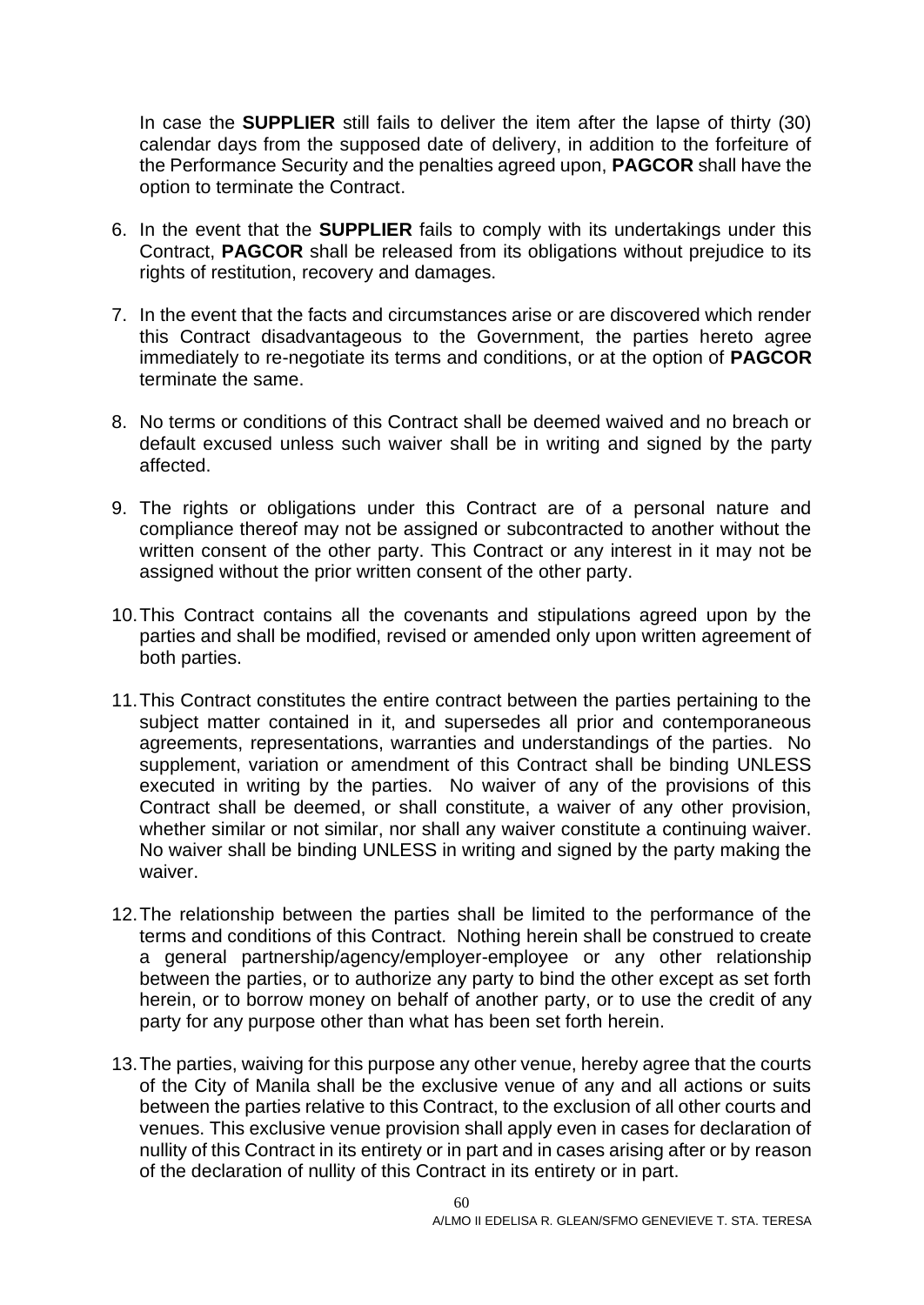#### 14.The **SUPPLIER** hereby further warrants and represents that:

- a. The goods and specifications shall be described in no. 1 of this Contract.
- b. It has good title to the goods described in the Bidding Documents, full authority to sell and transfer the same and that the items are sold free and clear of all liens, encumbrances, liabilities and adverse claims, of every nature and description.
- c. It will fully defend, protect, indemnify, and hold **PAGCOR** harmless from any and all adverse claims that may be made by any party for the possession and/or the use of the goods.
- d. The defective items shall be replaced within seven (7) calendar days upon receipt of the notice. Should the **SUPPLIER** fail to replace the same within the agreed period, the **SUPPLIER** shall pay liquidated damages equal to one-tenth (1/10) of one percent (1%) of the cost of the delayed goods/items for everyday of delay including Sundays and Holidays, until such goods/items are finally delivered and accepted by **PAGCOR**. Such amount shall be deducted from any money due, or which may become due to the **SUPPLIER** or collected from any securities or warranties posted by the **SUPPLIER**. In case the total sum of liquidated damages reaches ten percent (10%) of the total contract price, **PAGCOR** may rescind the contract and impose appropriate sanctions over above the liquidated damages to be paid.
- e. **PAGCOR** accepts no liability for the damage of the goods during transit.Title to the goods will be deemed to have passed to **PAGCOR** only upon receipt and final acceptance of the Goods.
- f. It shall pay taxes in full and on time, failure to do so will entitle **PAGCOR** to suspend payment.
- g. Without prejudice to manufacturer's warranty, in order to assure that manufacturing defects shall be corrected bythe **SUPPLIER,** a warranty security shall be required from the SUPPLIER for a minimum period of **three (3) months** *(for expendable supplies)* from the date of delivery or acceptance of goods.
- h. The obligation for the warranty security shall be covered by either retention money or a special bank guarantee equivalent to at least one percent (1%) of the total contract price.
- i. The said amount shall only be released after the lapse of the **three (3) months** *(for expendable supplies)* warranty period provided the goods supplied are free from patent and latent defects and all conditions imposed under the contract have been fully met.
- 15.To guarantee the faithful performance of the **SUPPLIER** under this Contract, it shall post a Performance Security prior to the execution of the Contract, in accordance with any of the following schedule:

| Form of Performance Security | <b>Amount of Performance</b><br>Security |
|------------------------------|------------------------------------------|
|                              |                                          |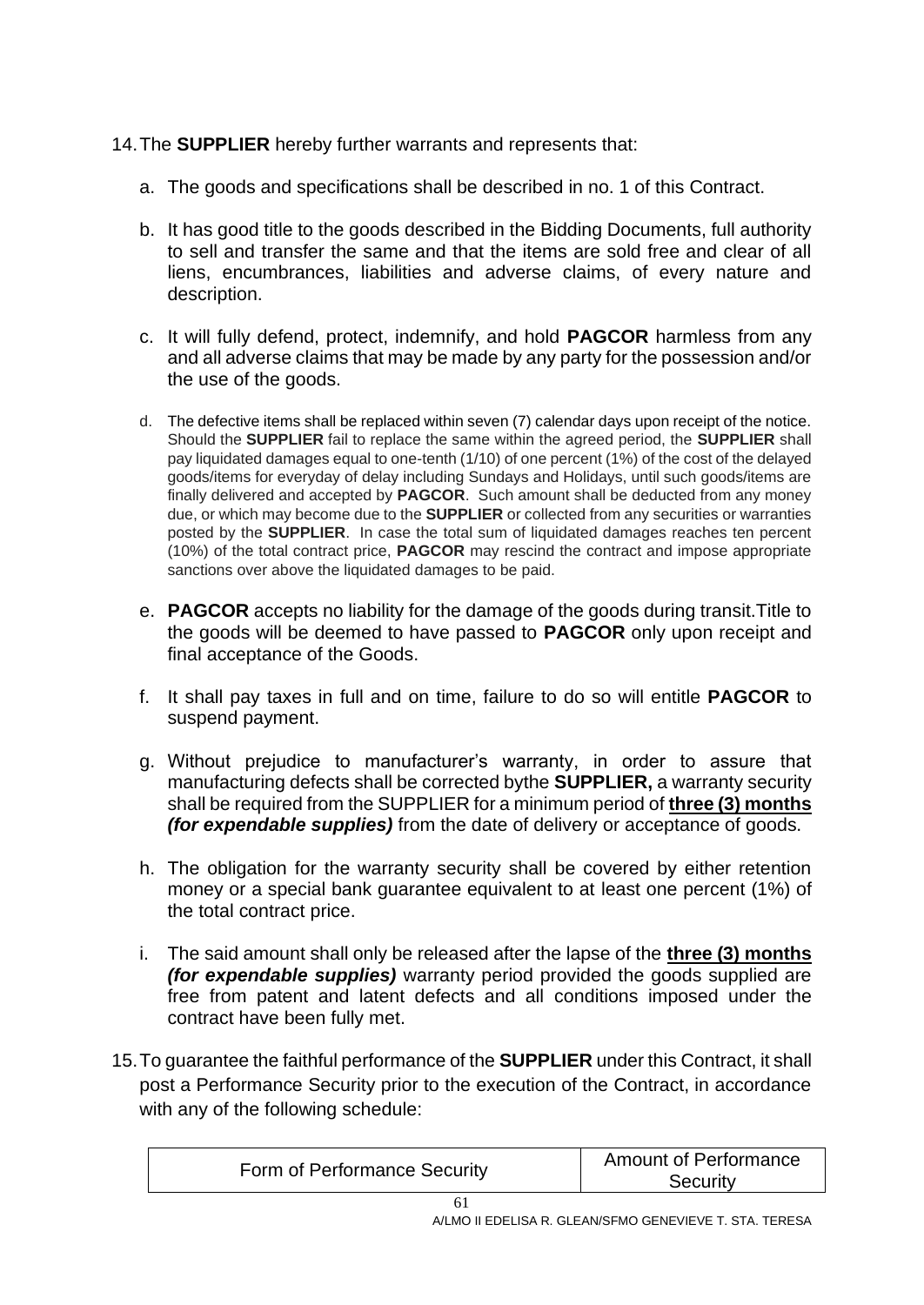|     |                                                                                                                                                                                                                                              | (Percentage of the Total<br><b>Contract Price)</b> |
|-----|----------------------------------------------------------------------------------------------------------------------------------------------------------------------------------------------------------------------------------------------|----------------------------------------------------|
| (a) | Cash or cashier's/manager's check issued<br>by a Universal or Commercial Bank.                                                                                                                                                               |                                                    |
| (b) | Bank draft/guarantee or irrevocable letter of<br>credit issued by a Universal or Commercial<br>Bank: Provided, however, that it shall be<br>confirmed or authenticated by a Universal or<br>Commercial Bank, if issued by a foreign<br>bank. | Five Percent (5%)                                  |
| (c) | Surety bond callable upon demand issued<br>by a surety or insurance company duly<br>certified by the Insurance Commission as<br>authorized to issue such security specific to<br>the contract awarded.                                       | Thirty Percent (30%)                               |

In case the **SUPPLIER** posted a Bid Security in the form of Cash, Cashier's or Manager's Check, the same may be utilized as additional payment to complete the amount of the performance security.

The Performance Security shall remain valid during the entire contract duration and shall be released only after the issuance of the Certificate of Final Acceptance (issuance of the IAR); Provided that **PAGCOR** has no claims filed against the contract awardee or the surety or insurance company and it has no claims for labor and materials filed against the contractor.

|        | IN WITNESS WHEREOF, the parties have signed these presents on this |         |  |  |  |
|--------|--------------------------------------------------------------------|---------|--|--|--|
| day of |                                                                    | . 20 at |  |  |  |

**PHILIPPINE AMUSEMENT AND GAMING CORPORATION** TIN: 033-000-887-972

**SUPPLIER'S NAME** TIN: \_\_\_\_\_\_\_\_\_\_\_\_\_\_\_\_\_

Represented by:

**\_\_\_\_\_\_\_\_\_\_\_\_\_\_\_\_\_\_\_\_\_\_\_**

Represented by:

**\_\_\_\_\_\_\_\_\_\_\_\_\_\_\_\_\_\_\_\_\_\_\_**

Signed in the presence of:

\_\_\_\_\_\_\_\_\_\_\_\_\_\_\_\_\_\_\_\_\_\_\_\_\_\_\_ \_\_\_\_\_\_\_\_\_\_\_\_\_\_\_\_\_\_\_\_\_\_\_\_\_\_\_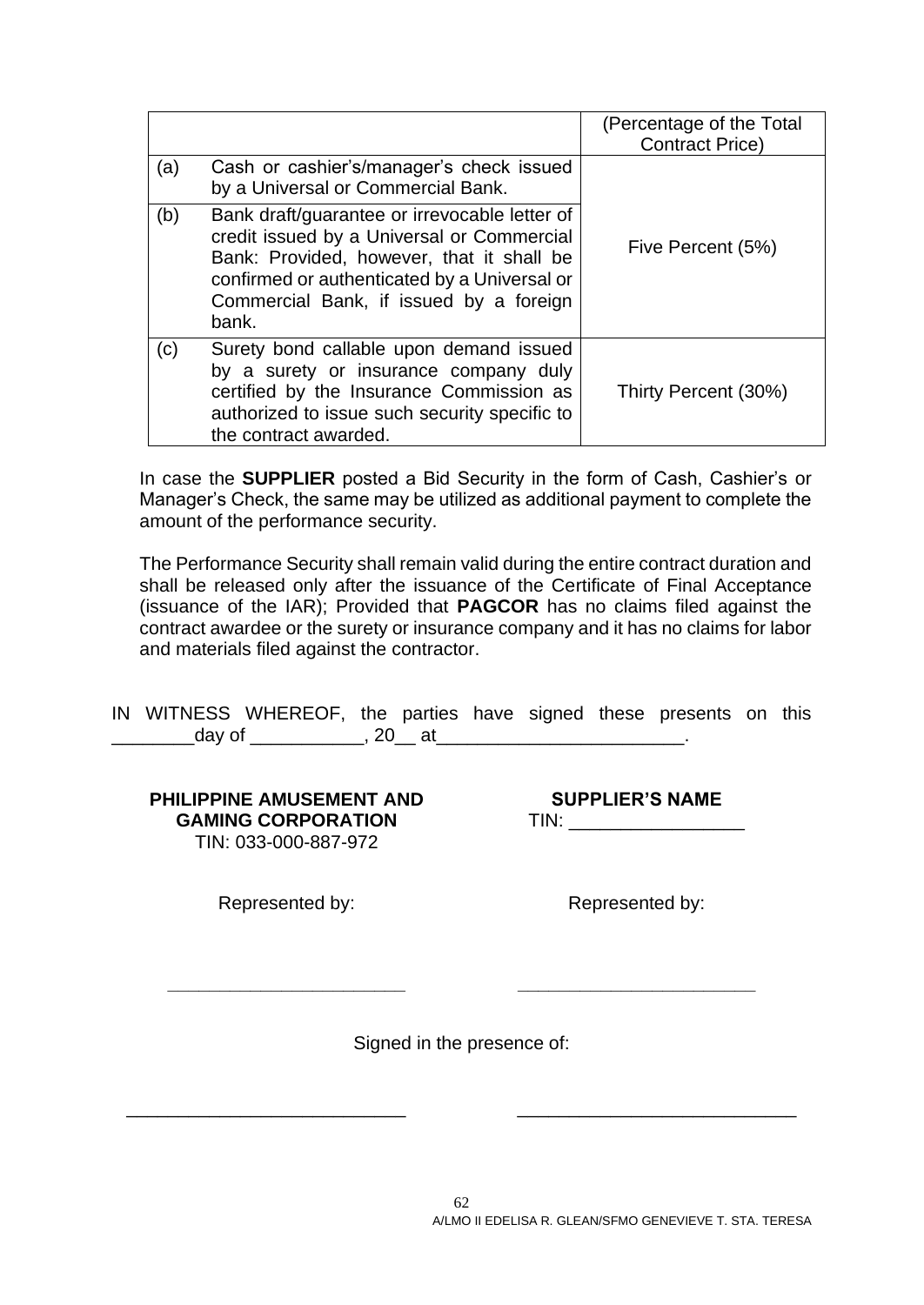#### **ACKNOWLEDGEMENT**

REPUBLIC OF THE PHILIPPINES) \_\_\_\_\_\_\_\_\_\_\_\_\_\_\_\_\_\_\_\_\_\_\_\_\_\_\_\_) S.S.

BEFORE ME, a Notary Public for and in City of \_\_\_\_\_\_\_\_\_\_\_\_\_, Philippines, this \_\_\_\_\_\_\_\_\_day of \_\_\_\_\_\_\_\_\_\_\_\_, 20\_\_, personally appeared:

**NAME ID ISSUED AT/ON** 

known to me and known to be the same person who executed the foregoing instrument consisting of \_\_\_\_\_\_\_ (\_\_) pages, including the page whereon the acknowledgments is written and acknowledged before me that the same is his/her free and voluntary act and deed and that of the Corporation/Sole Proprietorship he/she represents.

\_\_\_\_\_\_\_\_\_\_\_\_\_\_\_\_\_\_\_\_\_\_\_\_ \_\_\_\_\_\_\_\_\_\_\_\_\_\_\_\_\_\_\_\_\_\_

WITNESS MY HAND AND NOTARIAL SEAL, at the place and on the date first above written.

Doc No. \_\_\_\_\_\_; Page No.\_\_\_\_\_\_: Book No.\_\_\_\_\_\_; Series of 20<sup>.</sup> MCLE Compliance No.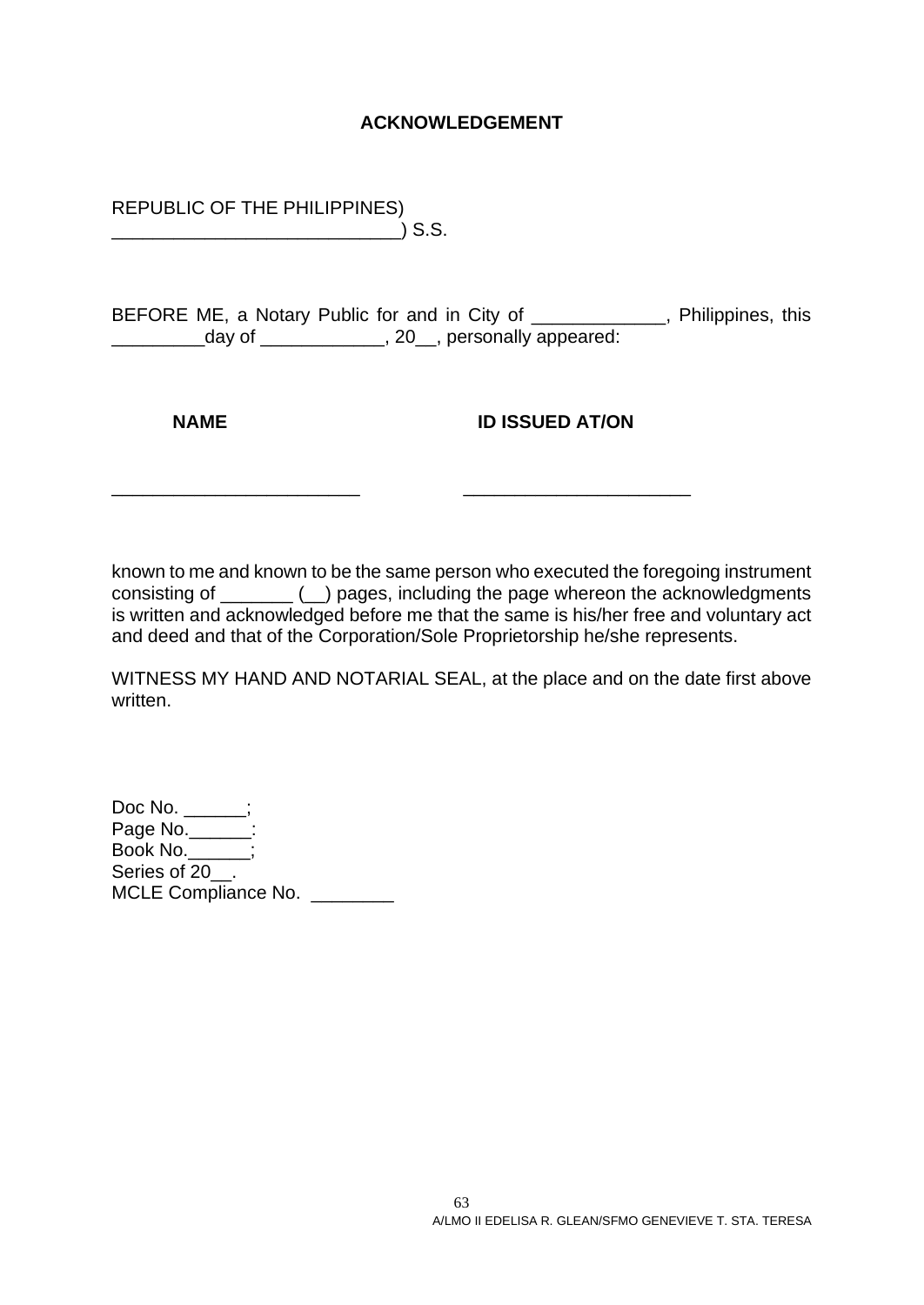#### **ACKNOWLEDGEMENT**

REPUBLIC OF THE PHILIPPINES) \_\_\_\_\_\_\_\_\_\_\_\_\_\_\_\_\_\_\_\_\_\_\_\_\_\_\_\_) S.S.

BEFORE ME, a Notary Public for and in City of \_\_\_\_\_\_\_\_\_\_\_\_\_, Philippines, this \_\_\_\_\_\_\_\_\_day of \_\_\_\_\_\_\_\_\_\_\_\_, 20\_\_, personally appeared:

**NAME ID ISSUED AT/ON** 

known to me and known to be the same person who executed the foregoing instrument consisting of \_\_\_\_\_\_ (\_\_) pages, including the page whereon the acknowledgments is written and acknowledged before me that the same is his/her free and voluntary act and deed and that of the Corporation/Sole Proprietorship he/she represents.

**\_\_\_\_\_\_\_\_\_\_\_\_\_\_\_\_\_\_\_\_\_\_\_\_ \_\_\_\_\_\_\_\_\_\_\_\_\_\_\_\_\_\_\_\_\_\_\_\_**

WITNESS MY HAND AND NOTARIAL SEAL, at the place and on the date first above written.

Doc No. \_\_\_\_\_\_; Page No.\_\_\_\_\_\_: Book No.\_\_\_\_\_\_; Series of 20<sup>.</sup> MCLE Compliance No.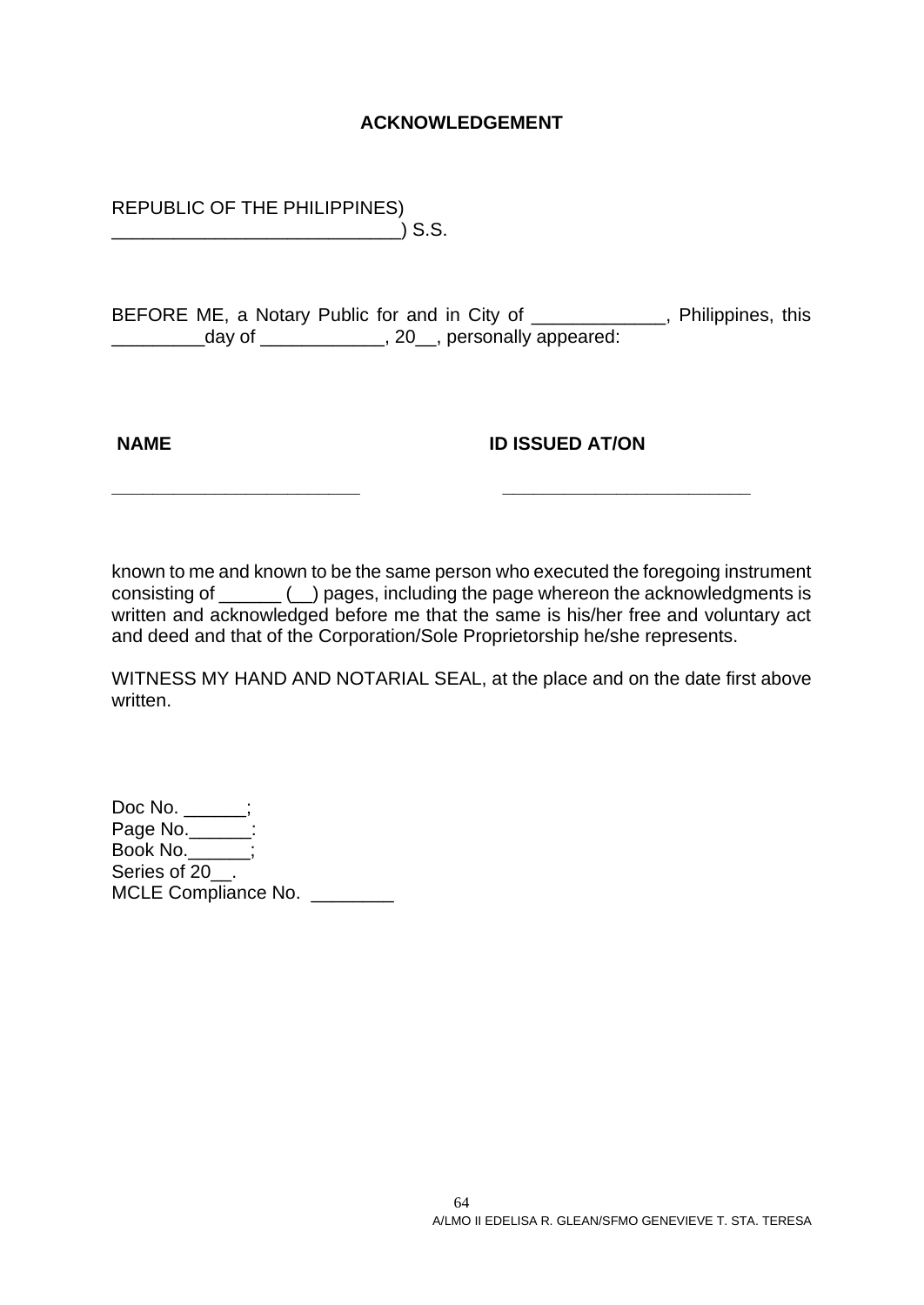<span id="page-64-0"></span>REPUBLIC OF THE PHILIPPINES ) CITY/MUNICIPALITY OF \_\_\_\_\_\_ ) S.S.

#### **A F F I D A V I T**

I, *[Name of Affiant]*, of legal age, *[Civil Status]*, *[Nationality]*, and residing at *[Address of Affiant]*, after having been duly sworn in accordance with law, do hereby depose and state that:

#### 1. *Select one, delete the other:*

*If a sole proprietorship:* I am the sole proprietor or authorized representative of *[Name of Bidder]* with office address at *[address of Bidder]*;

*If a partnership, corporation, cooperative, or joint venture:* I am the duly authorized and designated representative of *[Name of Bidder]* with office address at *[address of Bidder]*;

#### 2. *Select one, delete the other:*

*If a sole proprietorship:* As the owner and sole proprietor, or authorized representative of *[Name of Bidder]*, I have full power and authority to do, execute and perform any and all acts necessary to participate, submit the bid, and to sign and execute the ensuing contract for *[Name of the Project]* of the *[Name of the Procuring Entity], as shown in the attached duly notarized Special Power of Attorney*;

*If a partnership, corporation, cooperative, or joint venture:* I am granted full power and authority to do, execute and perform any and all acts necessary to participate, submit the bid, and to sign and execute the ensuing contract for *[Name of the Project]* of the *[Name of the Procuring Entity],* as shown in the attached *[state title of attached document showing proof of authorization (e.g., duly notarized Secretary's Certificate, Board/Partnership Resolution, or Special Power of Attorney, whichever is applicable;)]*;

3. *[Name of Bidder]* is not "blacklisted" or barred from bidding by the Government of the Philippines or any of its agencies, offices, corporations, or Local Government Units, foreign government/foreign or international financing institution whose blacklisting rules have been recognized by the Government Procurement Policy Board, **by itself or by relation, membership, association, affiliation, or controlling interest with another blacklisted person or entity as defined and provided for in the Uniform Guidelines on Blacklisting;**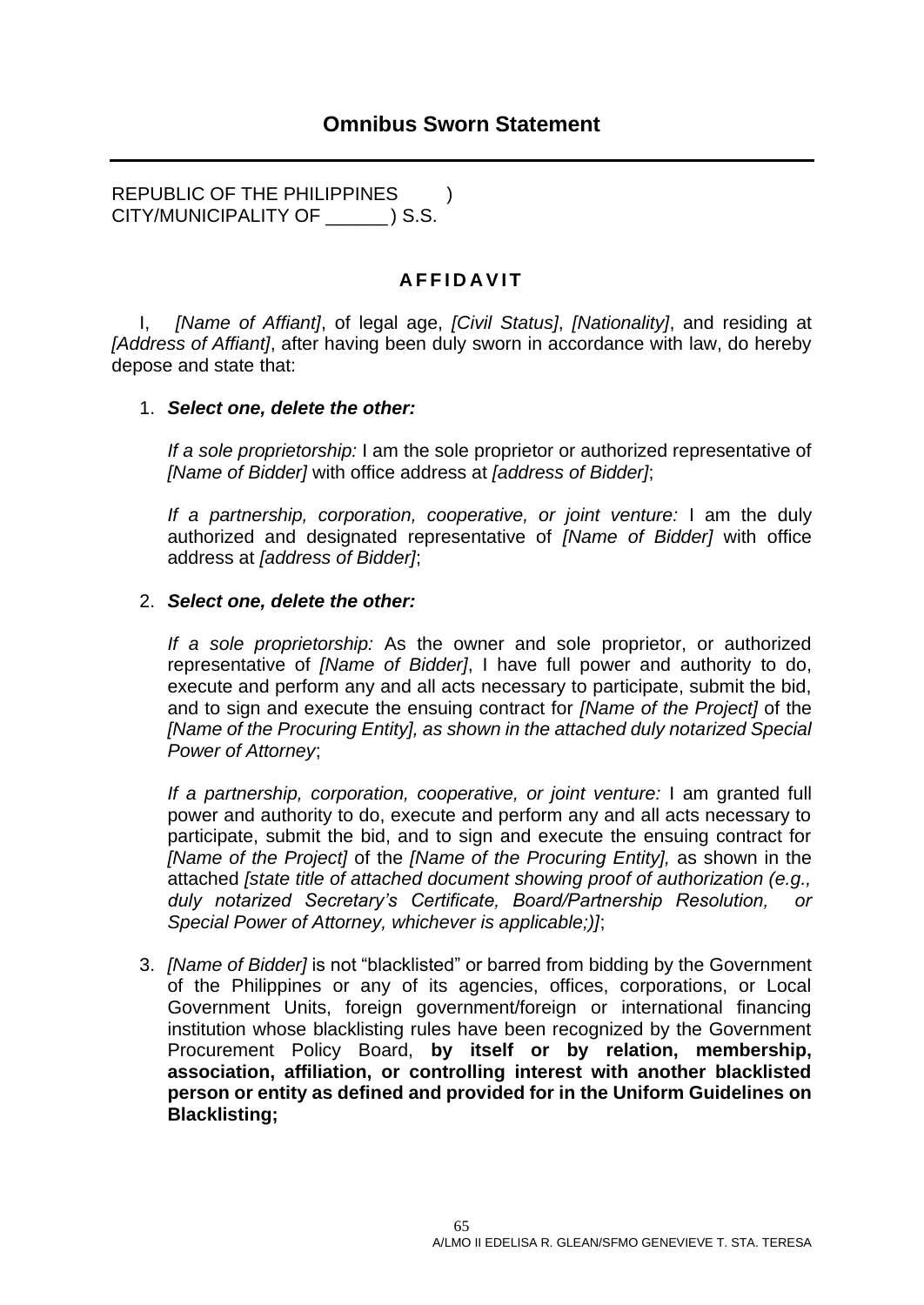- 4. Each of the documents submitted in satisfaction of the bidding requirements is an authentic copy of the original, complete, and all statements and information provided therein are true and correct;
- 5. *[Name of Bidder]* is authorizing the Head of the Procuring Entity or its duly authorized representative(s) to verify all the documents submitted;

#### 6. *Select one, delete the rest:*

*If a sole proprietorship:* The owner or sole proprietor is not related to the Head of the Procuring Entity, members of the Bids and Awards Committee (BAC), the Technical Working Group, and the BAC Secretariat, the head of the Project Management Office or the end-user unit, and the project consultants by consanguinity or affinity up to the third civil degree;

*If a partnership or cooperative:* None of the officers and members of *[Name of Bidder]* is related to the Head of the Procuring Entity, members of the Bids and Awards Committee (BAC), the Technical Working Group, and the BAC Secretariat, the head of the Project Management Office or the end-user unit, and the project consultants by consanguinity or affinity up to the third civil degree;

*If a corporation or joint venture:* None of the officers, directors, and controlling stockholders of *[Name of Bidder]* is related to the Head of the Procuring Entity, members of the Bids and Awards Committee (BAC), the Technical Working Group, and the BAC Secretariat, the head of the Project Management Office or the end-user unit, and the project consultants by consanguinity or affinity up to the third civil degree;

- 7. *[Name of Bidder]* complies with existing labor laws and standards; and
- 8. *[Name of Bidder]* is aware of and has undertaken the following responsibilities as a Bidder:
	- a) Carefully examine all of the Bidding Documents;
	- b) Acknowledge all conditions, local or otherwise, affecting the implementation of the Contract;
	- c) Made an estimate of the facilities available and needed for the contract to be bid, if any; and
	- d) Inquire or secure Supplemental/Bid Bulletin(s) issued for the *[Name of the Project]*.
- 9. *[Name of Bidder]* did not give or pay directly or indirectly, any commission, amount, fee, or any form of consideration, pecuniary or otherwise, to any person or official, personnel or representative of the government in relation to any procurement project or activity.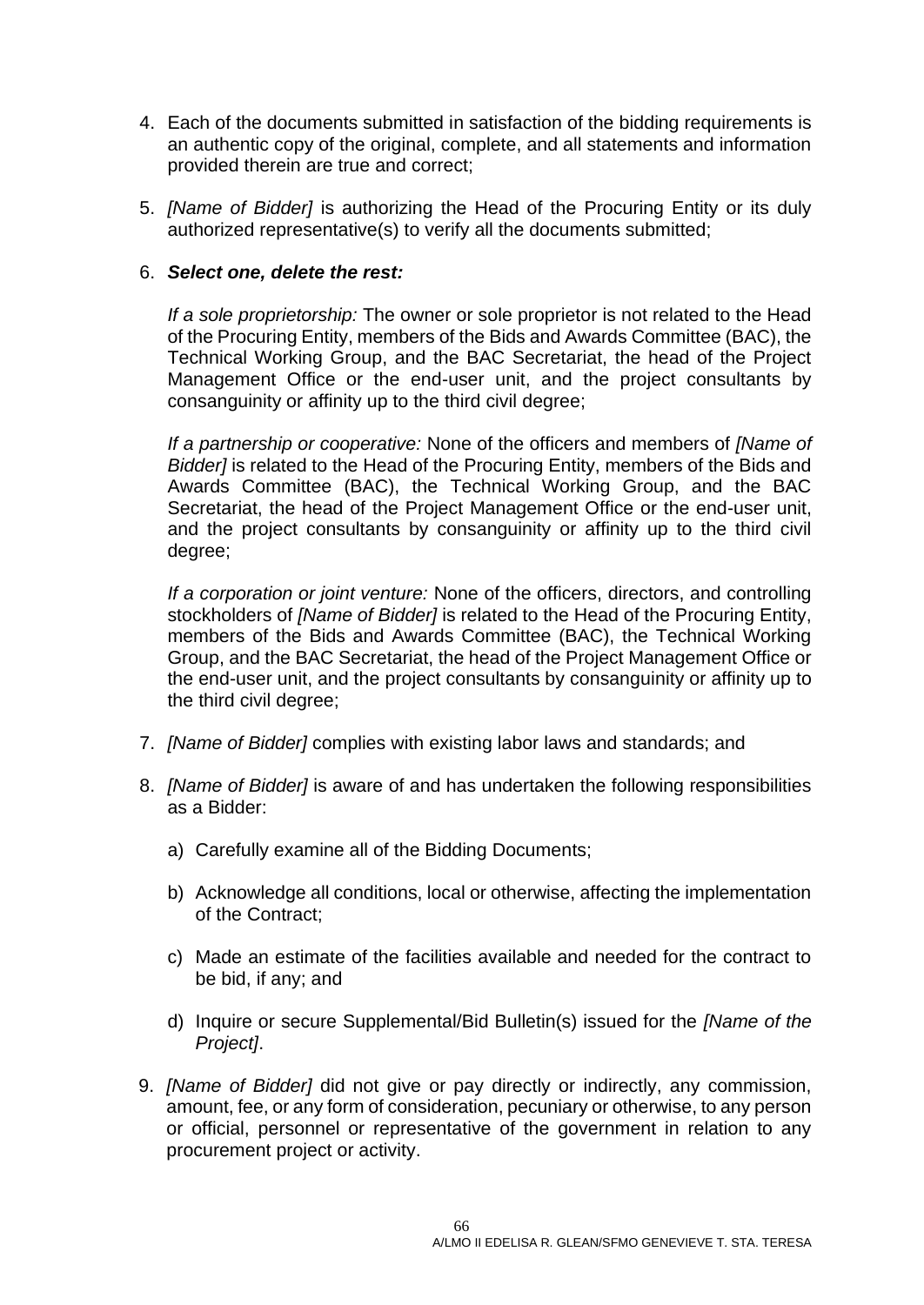10.In case advance payment was made or given, failure to perform or deliver any of the obligations and undertakings in the contract shall be sufficient grounds to constitute criminal liability for Swindling (Estafa) or the commission of fraud with unfaithfulness or abuse of confidence through misappropriating or converting any payment received by a person or entity under an obligation involving the duty to deliver certain goods or services, to the prejudice of the public and the government of the Philippines pursuant to Article 315 of Act No. 3815 s. 1930, as amended, or the Revised Penal Code.

IN WITNESS WHEREOF, I have hereunto set my hand this \_\_ day of \_\_\_, 20\_\_ at \_\_\_\_\_\_\_\_\_\_\_\_, Philippines.

**Signatory** 

Bidder's Representative/Authorized

**SUBSCRIBED AND SWORN** to before me this \_\_\_ day of *[month] [year]* at *[place of execution],* Philippines. Affiant/s is/are personally known to me and was/were identified by me through competent evidence of identity as defined in the 2004 Rules on Notarial Practice (A.M. No. 02-8-13-SC). Affiant/s exhibited to me his/her [insert type of government identification card used], with his/her photograph and signature appearing thereon with no. The same issued on the at the same of the same state.

Witness my hand and seal this \_\_\_ day of *[month] [year]*.

\_\_\_\_\_\_\_\_\_\_\_\_\_\_\_\_\_\_\_\_\_\_\_\_\_\_\_\_\_\_\_\_\_\_\_\_\_

#### **NAME OF NOTARY PUBLIC**

| Serial No. of Commission   |                               |  |  |  |  |  |
|----------------------------|-------------------------------|--|--|--|--|--|
| Notary Public for          | until                         |  |  |  |  |  |
| Roll of Attorneys No.      |                               |  |  |  |  |  |
| PTR No.                    | [date issued], [place issued] |  |  |  |  |  |
| IBP No.                    | [date issued], [place issued] |  |  |  |  |  |
| <b>MCLE Compliance No.</b> |                               |  |  |  |  |  |

| Doc. No.   |
|------------|
| Page No. _ |
| Book No.   |
| Series of  |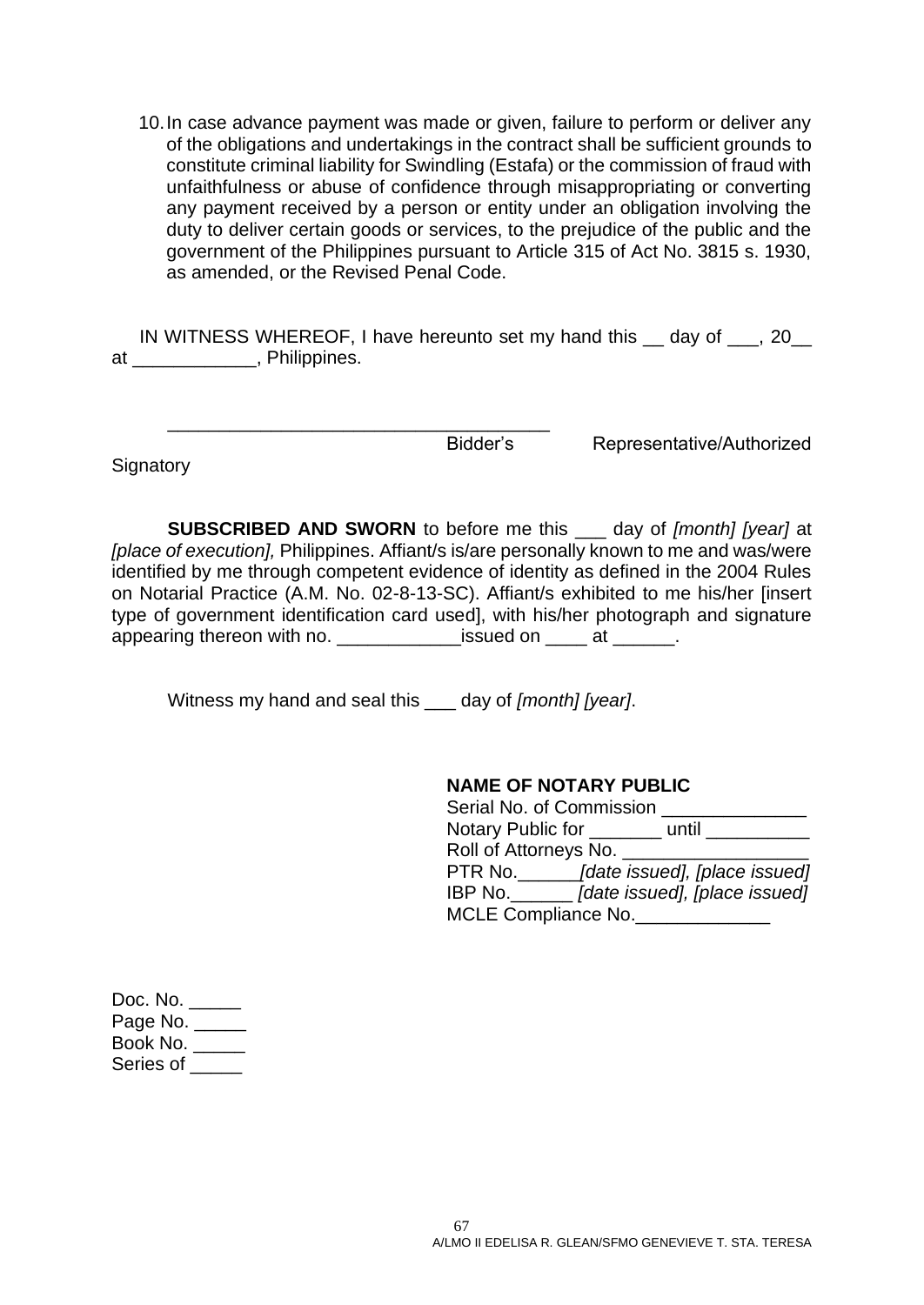#### <span id="page-67-0"></span>To: *[name and address of PROCURING ENTITY] [name of Contract]*

Gentlemen and/or Ladies:

In accordance with the payment provision included in the Special Conditions of Contract, *[name and address of Supplier]* (hereinafter called the "Supplier") shall deposit with the PROCURING ENTITY a bank guarantee to guarantee its proper and faithful performance under the said Clause of the Contract in an amount of *[amount of guarantee in figures and words]*.

We, the *[bank or financial institution]*, as instructed by the Supplier, agree unconditionally and irrevocably to guarantee as primary obligator and not as surety merely, the payment to the PROCURING ENTITY on its first demand without whatsoever right of objection on our part and without its first claim to the Supplier, in the amount not exceeding *[amount of guarantee in figures and words]*.

We further agree that no change or addition to or other modification of the terms of the Contract to be performed thereunder or of any of the Contract documents which may be made between the PROCURING ENTITY and the Supplier, shall in any way release us from any liability under this guarantee, and we hereby waive notice of any such change, addition, or modification.

This guarantee shall remain valid and in full effect from the date of the advance payment received by the Supplier under the Contract until *[date]*.

Yours truly,

Signature and seal of the Guarantors

*[name of bank or financial institution]*

*[address]*

*[date]*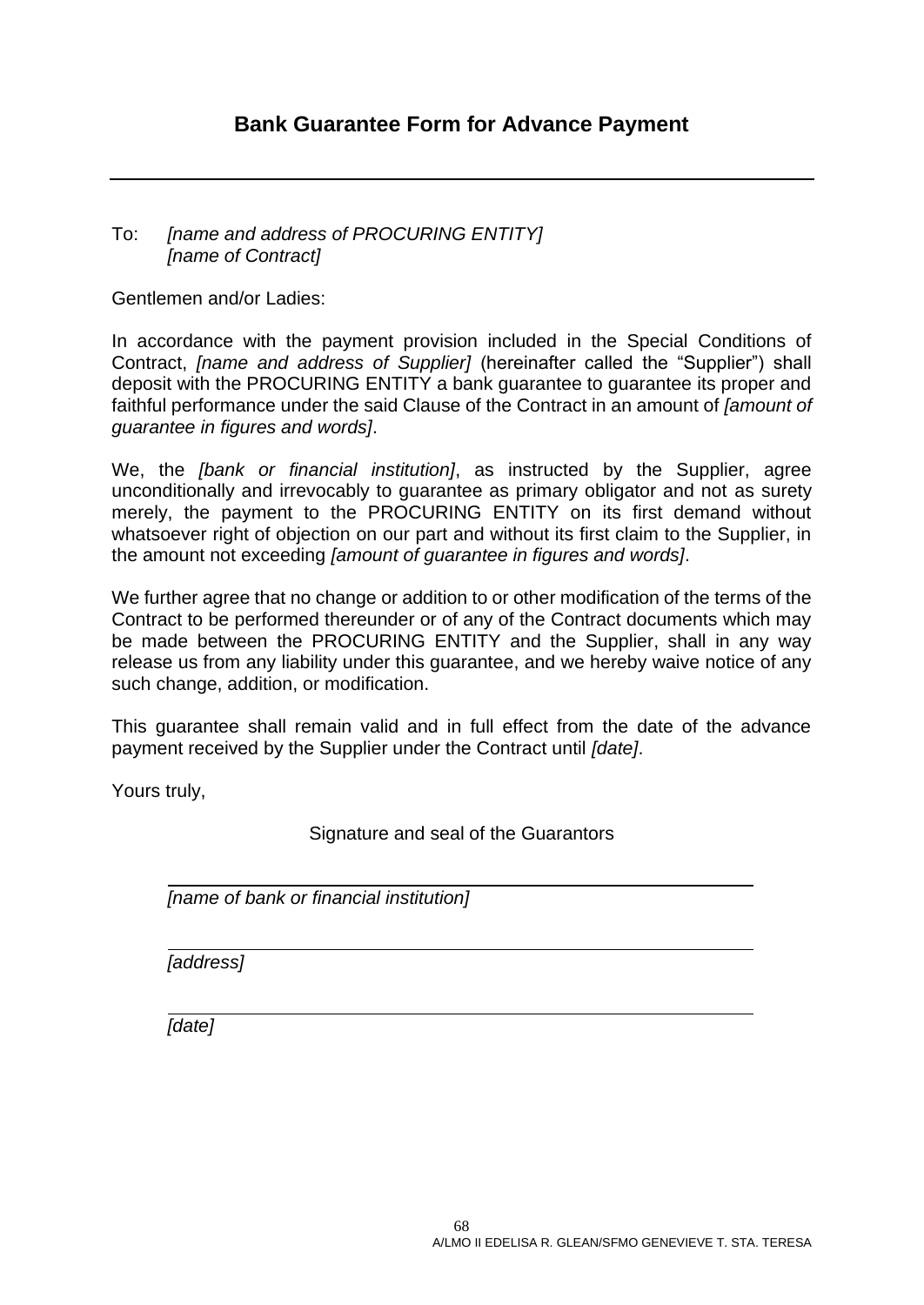#### **BID SECURING DECLARATION FORM**

<span id="page-68-0"></span>REPUBLIC OF THE PHILIPPINES) CITY OF \_\_\_\_\_\_\_\_\_\_\_\_\_\_\_\_\_\_\_\_\_\_\_) S.S.

#### **BID SECURING DECLARATION Project Identification No.:** *[Insert number]*

To: *[Insert name and address of the Procuring Entity]*

I/We, the undersigned, declare that:

- 1. I/We understand that, according to your conditions, bids must be supported by a Bid Security, which may be in the form of a Bid Securing Declaration.
- 2. I/We accept that: (a) I/we will be automatically disqualified from bidding for any procurement contract with any procuring entity for a period of two (2) years upon receipt of your Blacklisting Order; and, (b) I/we will pay the applicable fine provided under Section 6 of the Guidelines on the Use of Bid Securing Declaration, within fifteen (15) days from receipt of the written demand by the procuring entity for the commission of acts resulting to the enforcement of the bid securing declaration under Sections 23.1(b), 34.2, 40.1 and 69.1, except 69.1(f),of the IRR of RA No. 9184; without prejudice to other legal action the government may undertake.
- 3. I/We understand that this Bid Securing Declaration shall cease to be valid on the following circumstances:
	- a. Upon expiration of the bid validity period, or any extension thereof pursuant to your request;
	- b. I am/we are declared ineligible or post-disqualified upon receipt of your notice to such effect, and (i) I/we failed to timely file a request for reconsideration or (ii) I/we filed a waiver to avail of said right; and
	- c. I am/we are declared the bidder with the Lowest Calculated Responsive Bid, and I/we have furnished the performance security and signed the Contract.

IN WITNESS WHEREOF, I/We have hereunto set my/our hand/s this day of *[month] [year]* at *[place of execution]*.

> *[Insert NAME OF BIDDER OR ITS AUTHORIZED REPRESENTATIVE] [Insert signatory's legal capacity]* Affiant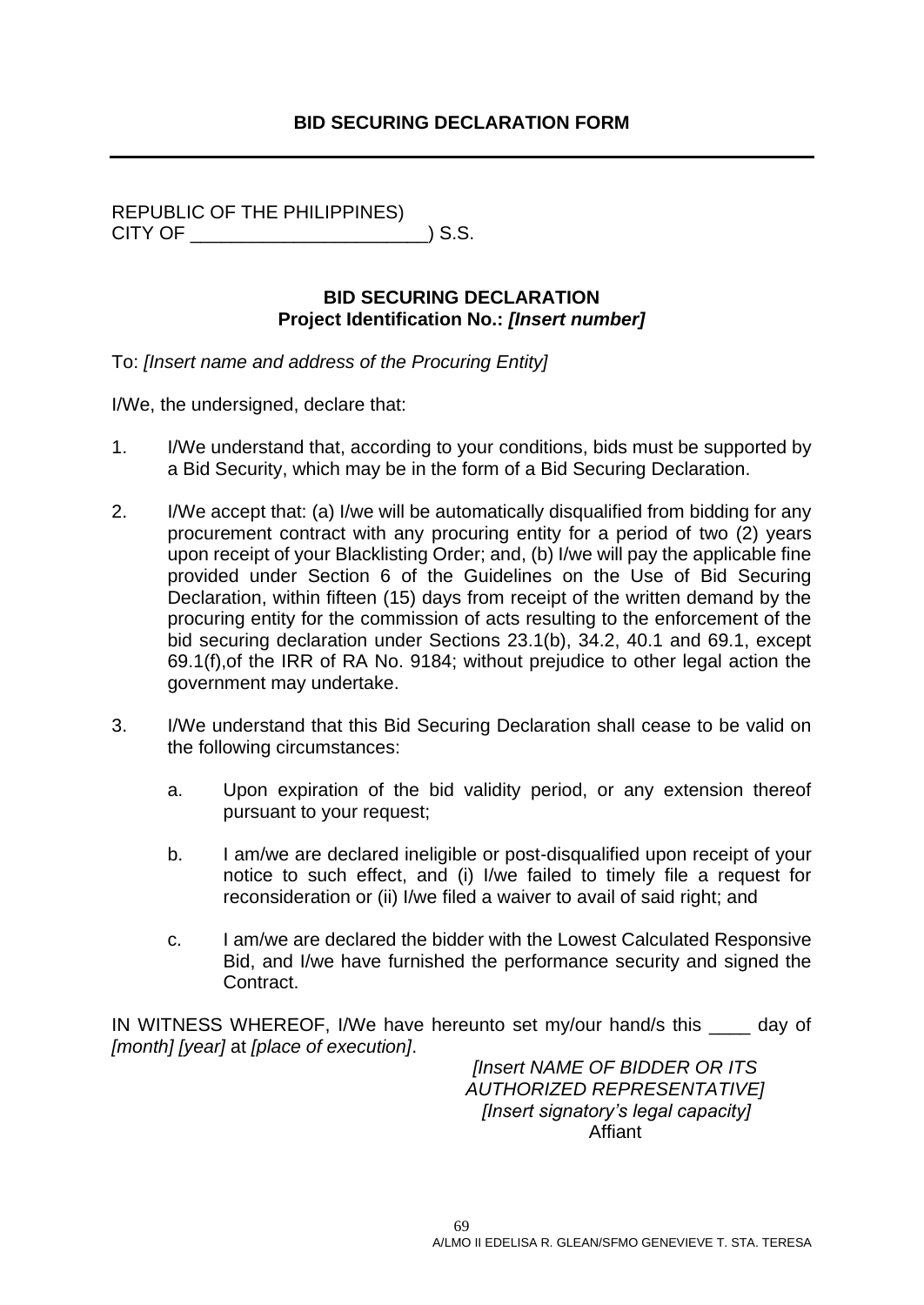**SUBSCRIBED AND SWORN** to before me this \_\_\_ day of *[month] [year]* at *[place of execution],* Philippines. Affiant/s is/are personally known to me and was/were identified by me through competent evidence of identity as defined in the 2004 Rules on Notarial Practice (A.M. No. 02-8-13-SC). Affiant/s exhibited to me his/her [insert type of government identification card used], with his/her photograph and signature appearing thereon, with no. \_\_\_\_\_\_\_\_\_ issued on \_\_\_\_ at \_\_\_\_\_\_.

Witness my hand and seal this \_\_\_ day of *[month] [year]*.

#### **NAME OF NOTARY PUBLIC**

| Serial No. of Commission |       |                               |
|--------------------------|-------|-------------------------------|
| Notary Public for        | until |                               |
| Roll of Attorneys No.    |       |                               |
| PTR No.                  |       | [date issued], [place issued] |
| IBP No. $\qquad$         |       | [date issued], [place issued] |
| MCLE Compliance No.      |       |                               |

Doc. No. \_\_\_\_\_ Page No. \_\_\_\_\_ Book No. \_\_\_\_\_ Series of \_\_\_\_\_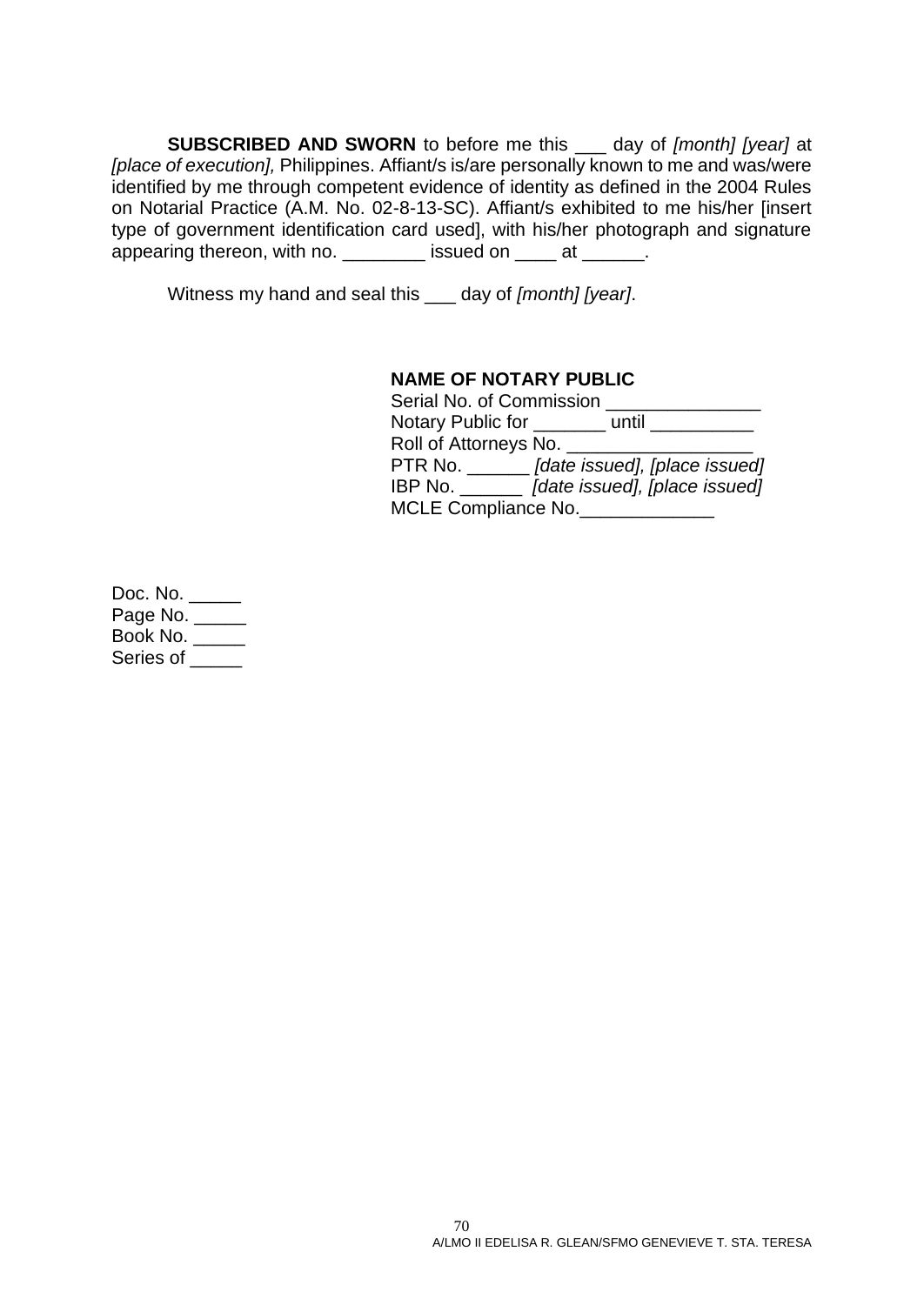### <span id="page-70-0"></span>**STATEMENT OF ALL ON-GOING GOVERNMENT AND PRIVATE CONTRACTS**

## **Kindly supply the required information in the spaces provided.**

|                              | INAILLE OI DIUGH<br><b>INVIGUON LO DIO NUMBRI</b> |          |              |            |          |                  |           |             |
|------------------------------|---------------------------------------------------|----------|--------------|------------|----------|------------------|-----------|-------------|
| Page ________ of ______      |                                                   |          |              |            |          |                  |           |             |
|                              |                                                   |          |              |            |          |                  |           |             |
|                              |                                                   |          |              |            |          |                  |           |             |
|                              |                                                   |          |              |            |          |                  |           |             |
| Name of the                  | Date of the                                       | Contract | Owner's Name | Contact    | Kinds of | Date of Delivery | Amount of | Value of    |
| Contract                     | Contract                                          | Period   | and Address  | Person and | Goods    | (Please indicate | Contract  | Outstanding |
|                              |                                                   |          |              | Contact    |          | estimated date   |           | Contracts   |
|                              |                                                   |          |              | Details    |          | of delivery)     |           |             |
|                              |                                                   |          |              | (Tel./Cell |          |                  |           |             |
|                              |                                                   |          |              | No. and/or |          |                  |           |             |
|                              |                                                   |          |              | Email      |          |                  |           |             |
|                              |                                                   |          |              | Address)   |          |                  |           |             |
|                              |                                                   |          |              |            |          |                  |           |             |
| <b>Government Contracts:</b> |                                                   |          |              |            |          |                  |           |             |
|                              |                                                   |          |              |            |          |                  |           |             |
|                              |                                                   |          |              |            |          |                  |           |             |
| <b>Private Contracts:</b>    |                                                   |          |              |            |          |                  |           |             |
|                              |                                                   |          |              |            |          |                  |           |             |
|                              |                                                   |          |              |            |          |                  |           |             |
|                              |                                                   |          |              |            |          | Total            |           |             |

Name of Bidder . Invitation to Bid Number

*[Signature of the Authorized Rep.] [in the capacity of] (Please indicate position of Authorized Rep.)]*

*Duly authorized to sign Bid for and on behalf of \_\_\_\_\_\_\_\_\_\_\_\_\_\_\_\_\_\_\_\_\_\_\_\_\_\_\_\_ (Please indicate name of company)*

#### *NOTE:*

*The aforesaid statement should include those contracts awarded but not yet started.*

*Further, bidders should indicate "None" or "No On-going Government and/or Private Contracts" if they do not have any on-ongoing government and/or private contracts in the corresponding rows and/or column, including contracts awarded but not yet started, whether similar or not similar in nature and complexity to the contract to be bid.*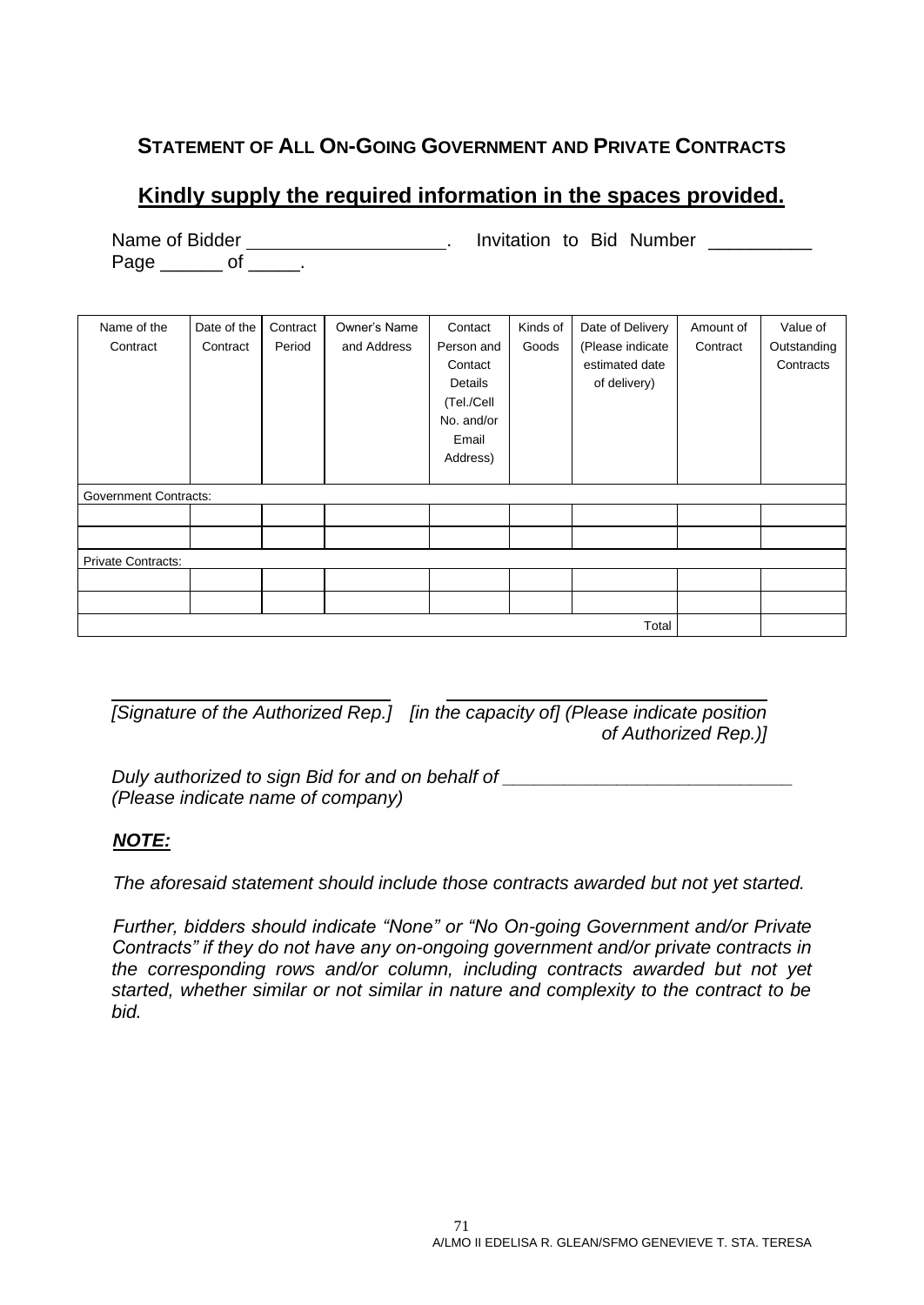### **STATEMENT OF THE SINGLE LARGEST COMPLETED CONTRACT**

## <span id="page-71-0"></span>**Kindly supply the required information in the spaces provided.**

Name of Bidder \_\_\_\_\_\_\_\_\_\_\_\_\_\_\_\_\_\_\_\_\_. Invitation to Bid Number \_\_\_\_\_\_\_\_\_. Page\_\_\_\_\_ of \_\_\_\_\_\_.

| Name of the<br>Contract | Date of<br>the<br>Contract | Contract<br>Period | Owner's Name<br>and Address | Contact<br>Person and<br><b>Contact Details</b><br>(Tel./Cell No.<br>and/or Email<br>Address) | Kinds of<br>Goods | of<br>Amount<br>Contract<br>adjusted<br>by<br>the bidder to<br>current prices<br>using PSA's<br>consumer<br>price index, if<br>necessary for<br>purposes of<br>meeting<br>the<br><b>SLCC</b><br>requirement; | Date of<br>Delivery<br>(Please<br>indicate actual<br>date of<br>delivery) |
|-------------------------|----------------------------|--------------------|-----------------------------|-----------------------------------------------------------------------------------------------|-------------------|--------------------------------------------------------------------------------------------------------------------------------------------------------------------------------------------------------------|---------------------------------------------------------------------------|
|                         |                            |                    |                             |                                                                                               |                   |                                                                                                                                                                                                              |                                                                           |
|                         |                            |                    |                             |                                                                                               |                   |                                                                                                                                                                                                              |                                                                           |
|                         |                            |                    |                             |                                                                                               |                   |                                                                                                                                                                                                              |                                                                           |

*[Signature of the Authorized Rep.] [in the capacity of] (Please indicate position of Authorized Rep.)]*

*Duly authorized to sign Bid for and on behalf of \_\_\_\_\_\_\_\_\_\_\_\_\_\_\_\_\_\_\_\_\_\_\_\_\_\_\_\_ (Please indicate name of company)*

#### *NOTE:*

*Bidders shall submit and attach a copy of the end-user's acceptance or official receipt(s) or sales invoice.*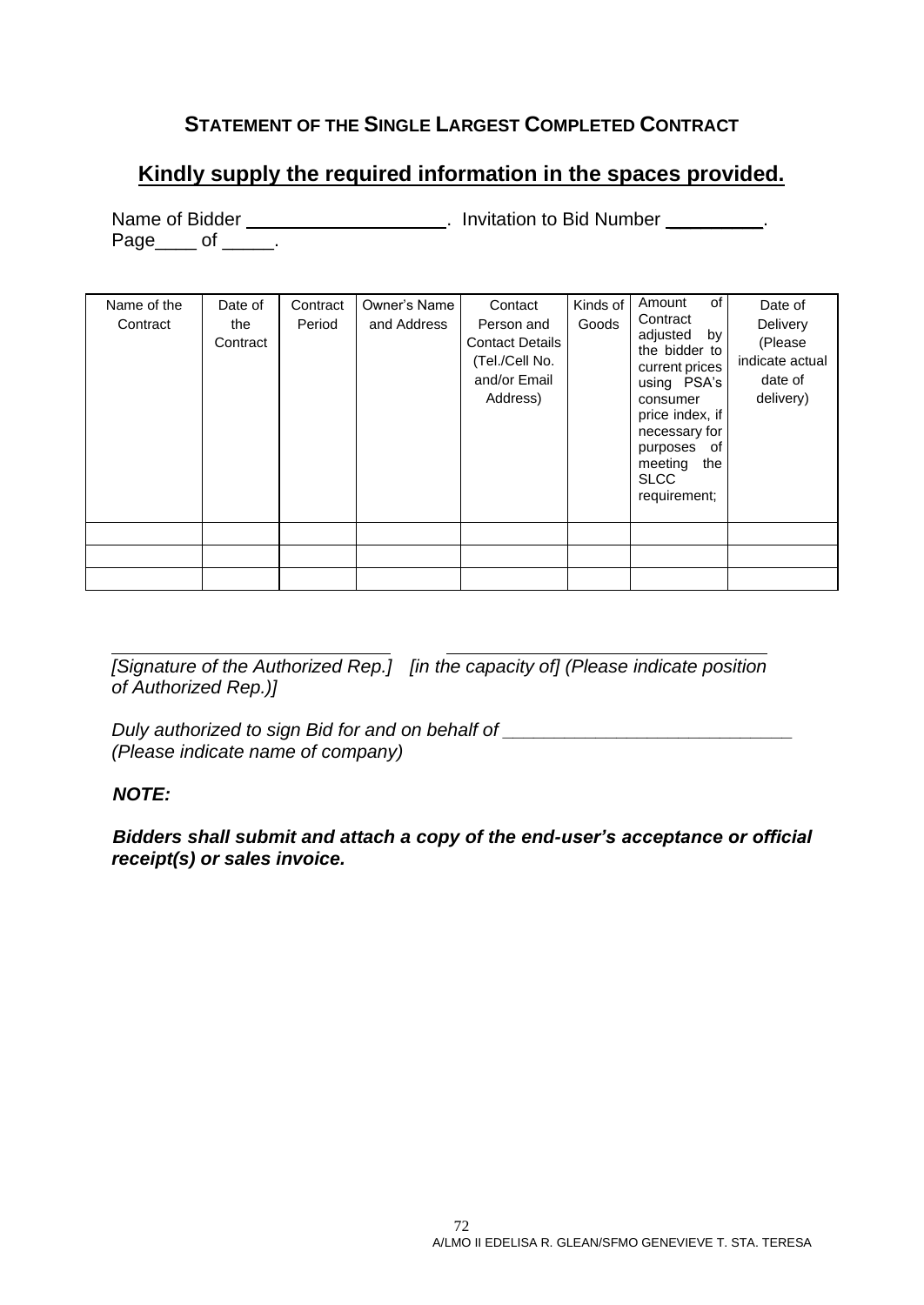## **NFCC COMPUTATION**

## **Kindly supply the required information in the spaces provided.**

Name of Bidder \_\_\_\_\_\_\_\_\_\_\_\_\_\_\_\_\_\_\_\_\_\_. Invitation to Bid Number \_\_\_\_\_\_\_\_\_\_. Page\_\_\_\_\_\_\_ of \_\_\_\_\_\_.

**Total Approved Budget for the Contract (ABC):** 

**One Million Seven Hundred Eighty-Six Thousand Thirty-Nine Pesos and 38/100 (PhP1,786,039.38), broken down as follows:**

| LOT No. | <b>DESCRIPTION</b>                                  | ABC, VAT-Exclusive,<br><b>ZERO-RATED TRANSACTION</b> |
|---------|-----------------------------------------------------|------------------------------------------------------|
|         | Coffee, Tea, Powdered Drinks,<br>Creamer, and Sugar | PhP1,025,074.78                                      |
|         | Cold Beverages                                      | PhP760,964.60                                        |

| <b>DETAILS</b>                       | <b>AMOUNT</b> |  |  |
|--------------------------------------|---------------|--|--|
| <b>Current Assets</b>                |               |  |  |
| <b>Minus</b>                         |               |  |  |
| <b>Current Liabilities</b>           |               |  |  |
| Difference of<br>Current             |               |  |  |
| Current<br>Assets and<br>Liabilities |               |  |  |
| Multiplied by                        |               |  |  |
| Κ                                    | 15            |  |  |
| <b>Total (Product)</b>               |               |  |  |
| <b>Minus</b>                         |               |  |  |
| Total value of<br>all                |               |  |  |
| outstanding contracts,               |               |  |  |
| including those awarded              |               |  |  |
| but not yet started                  |               |  |  |
| <b>Total NFCC Computation</b>        |               |  |  |

*of Authorized Rep.)]*

*[Signature of the Authorized Rep.] [in the capacity of] (Please indicate position* 

*Duly authorized to sign Bid for and on behalf of \_\_\_\_\_\_\_\_\_\_\_\_\_\_\_\_\_\_\_\_\_\_\_\_\_\_\_\_ (Please indicate name of company)*